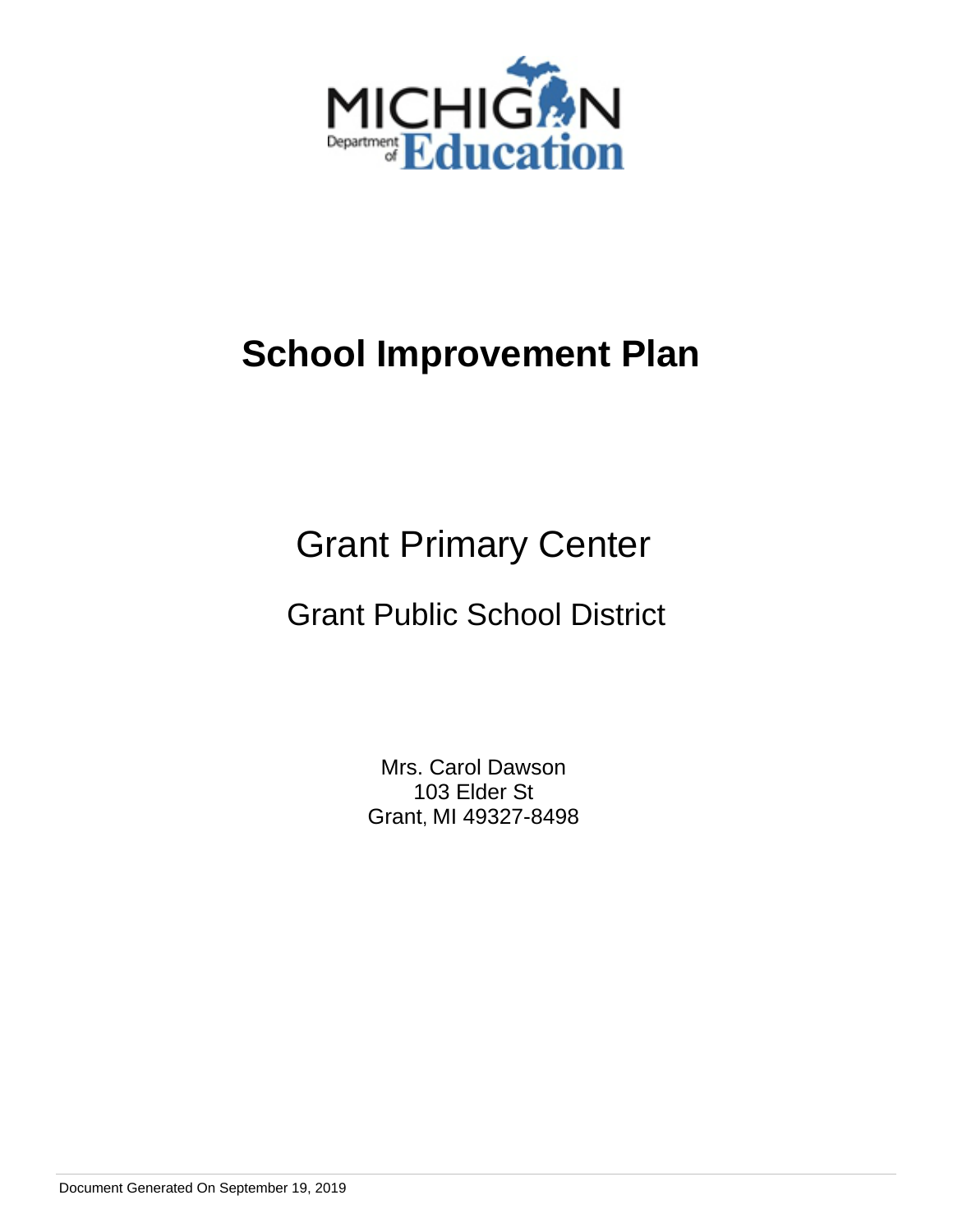# **TABLE OF CONTENTS**

| <b>Improvement Plan Assurance</b>                                                                   |
|-----------------------------------------------------------------------------------------------------|
|                                                                                                     |
|                                                                                                     |
| <b>Title I Schoolwide Diagnostic</b>                                                                |
|                                                                                                     |
|                                                                                                     |
|                                                                                                     |
|                                                                                                     |
|                                                                                                     |
|                                                                                                     |
|                                                                                                     |
|                                                                                                     |
|                                                                                                     |
| Component 9: Timely and Additional Assistance to Students Having Difficulty Mastering the<br>29     |
| Component 10: Coordination and Integration of Federal, State and Local Programs and Resources<br>31 |
| 33                                                                                                  |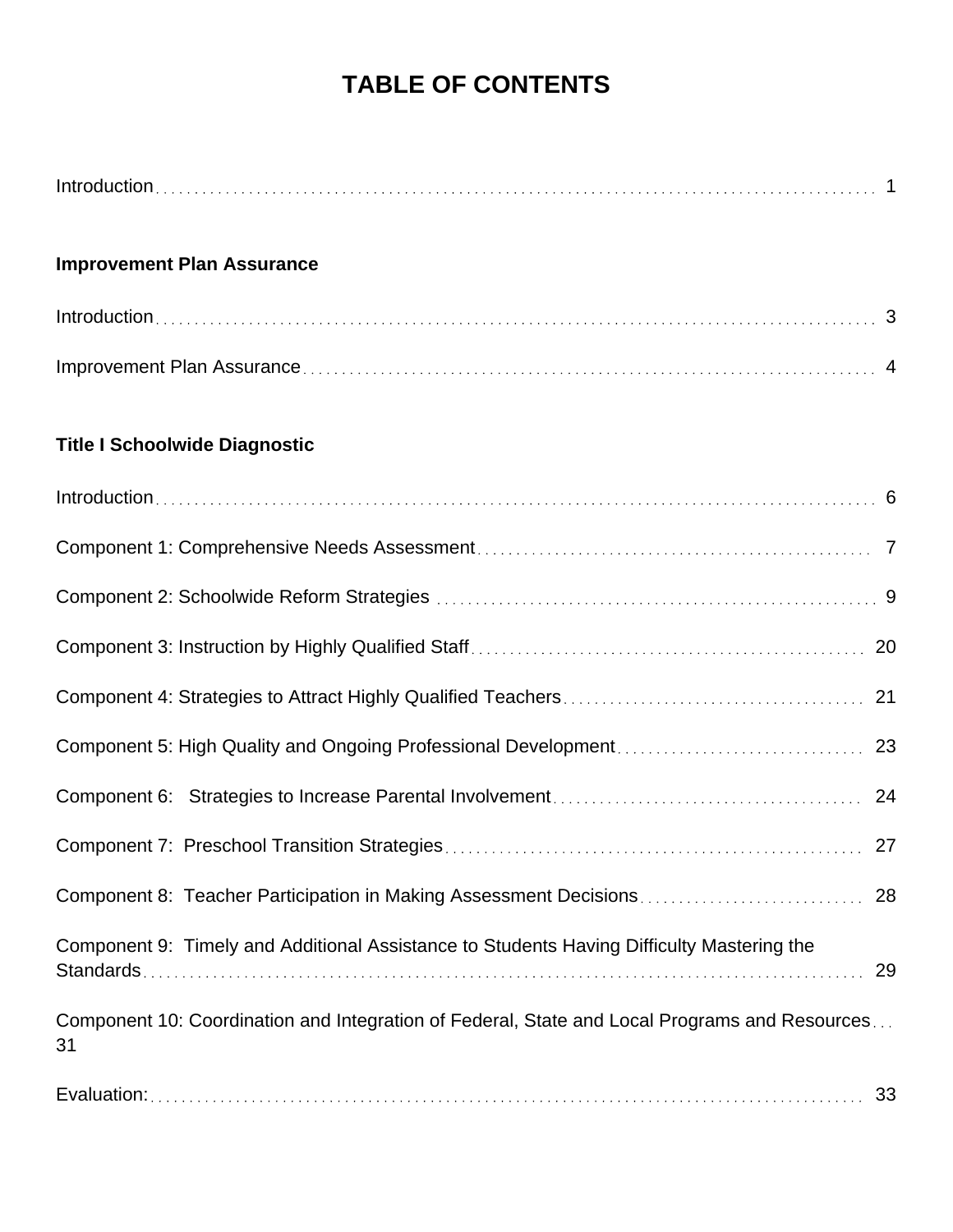## **Plan for School Improvement Plan**

| Goal 3: All Grant Primary Center students will increase their proficiency in written and oral expression 44           |  |
|-----------------------------------------------------------------------------------------------------------------------|--|
| Goal 4: All Primary Center students will have opportunities to make good behavior decisions at school and have access |  |
|                                                                                                                       |  |
|                                                                                                                       |  |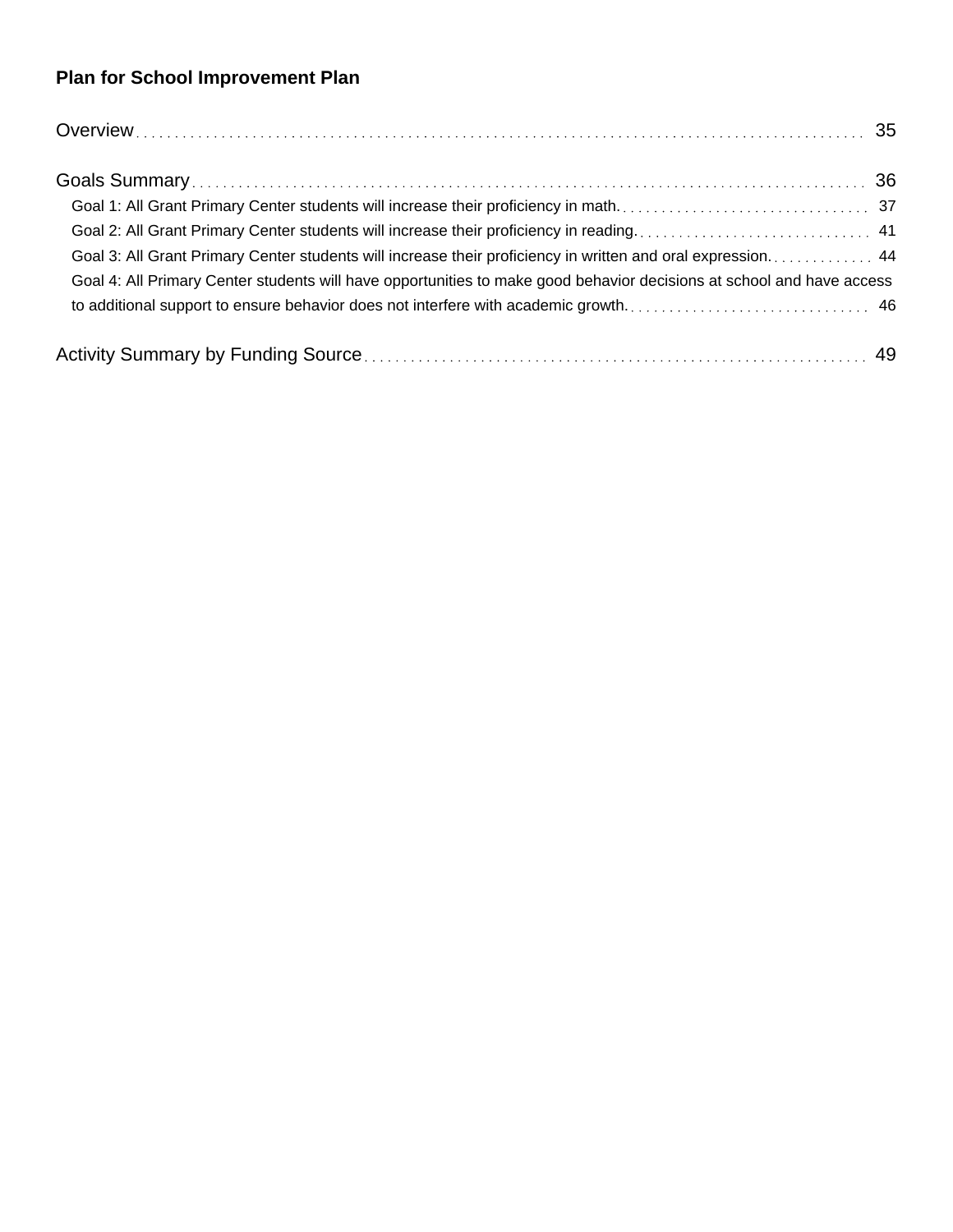### **Introduction**

The SIP is a planning tool designed to address student achievement and system needs identified through the school's comprehensive needs assessment (CNA). Additionally, the SIP provides a method for schools to address the school improvement planning requirements of Public Act 25 of the Revised School Code and the Elementary and Secondary Education Act (ESEA) as applicable.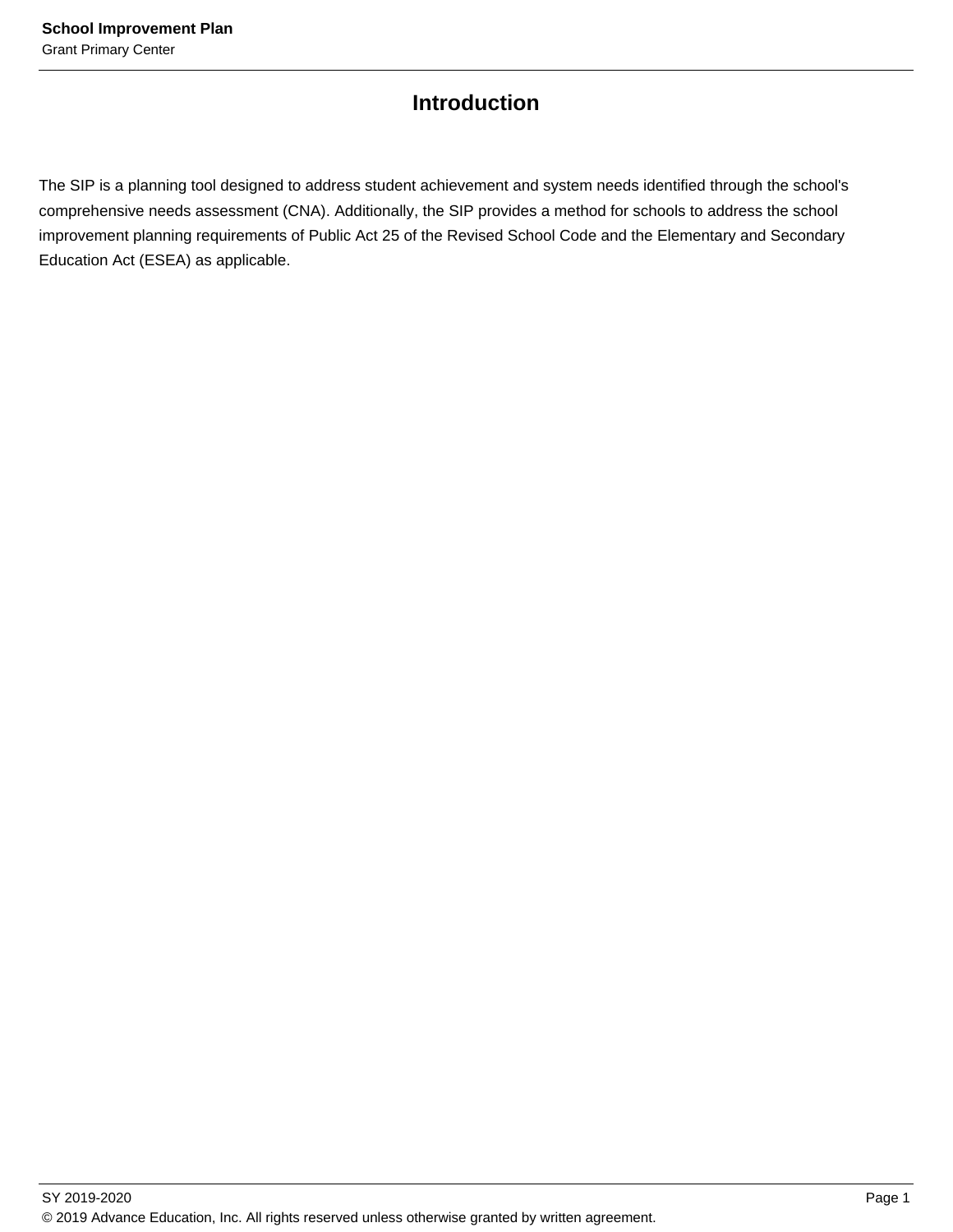# **Improvement Plan Assurance**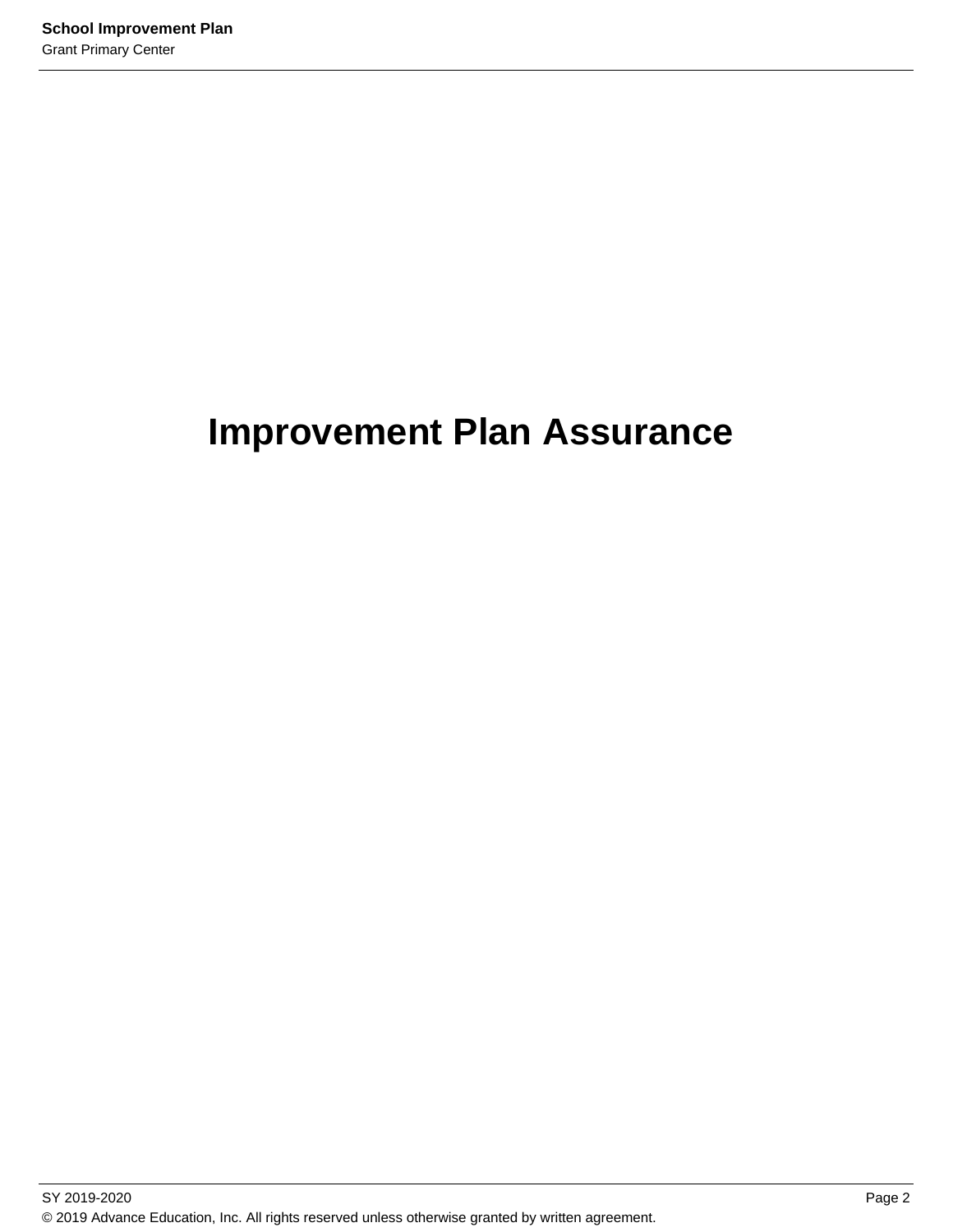### **Introduction**

During the 2018-2019 school year, schools will have two options for Goals and Plans. 1. Update Goals and Plans, if necessary, based on analysis of data and Program Evaluation; 2. Complete and upload the Abbreviated Goals and Plans template into ASSIST, based on analysis of data and Program Evaluation.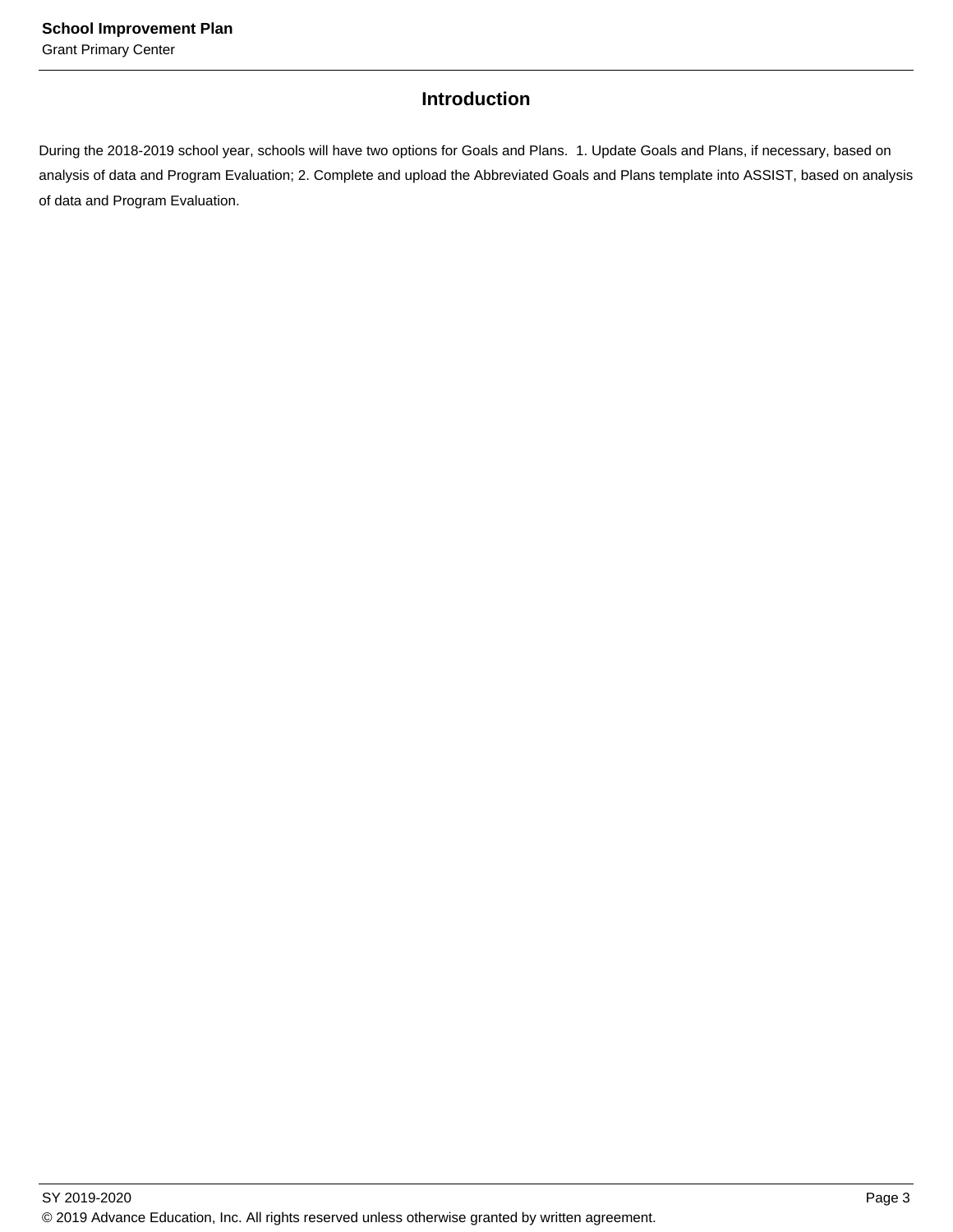### **Improvement Plan Assurance**

| ∣Label | <b>Assurance</b>                                        | Response                  | <b>Comment</b>                | ⊺Attachment |
|--------|---------------------------------------------------------|---------------------------|-------------------------------|-------------|
|        | Which option was chosen for Goals and Plans? IGoals and | Plans in<br><b>ASSIST</b> | See goals and plans in ASSIST |             |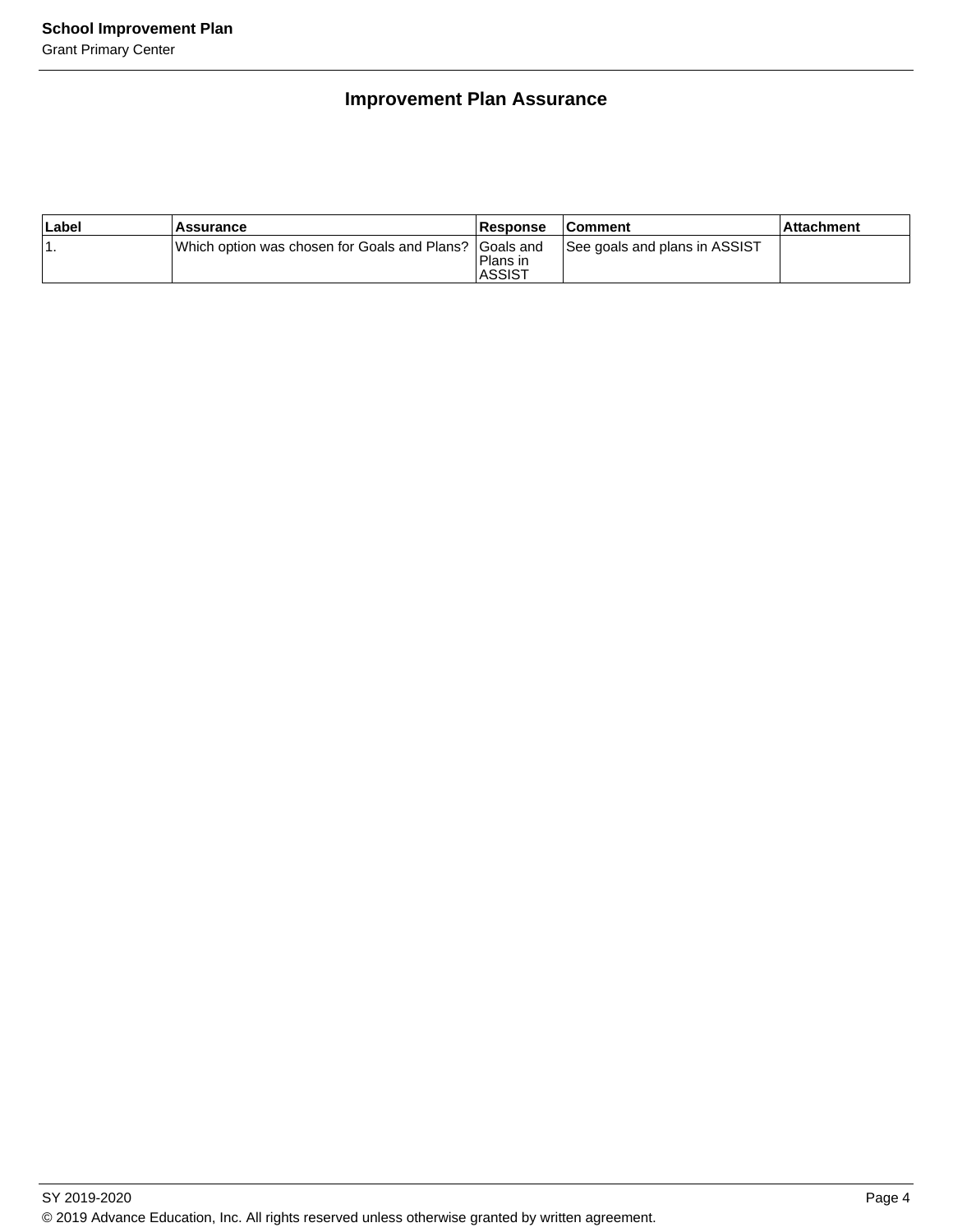# **Title I Schoolwide Diagnostic**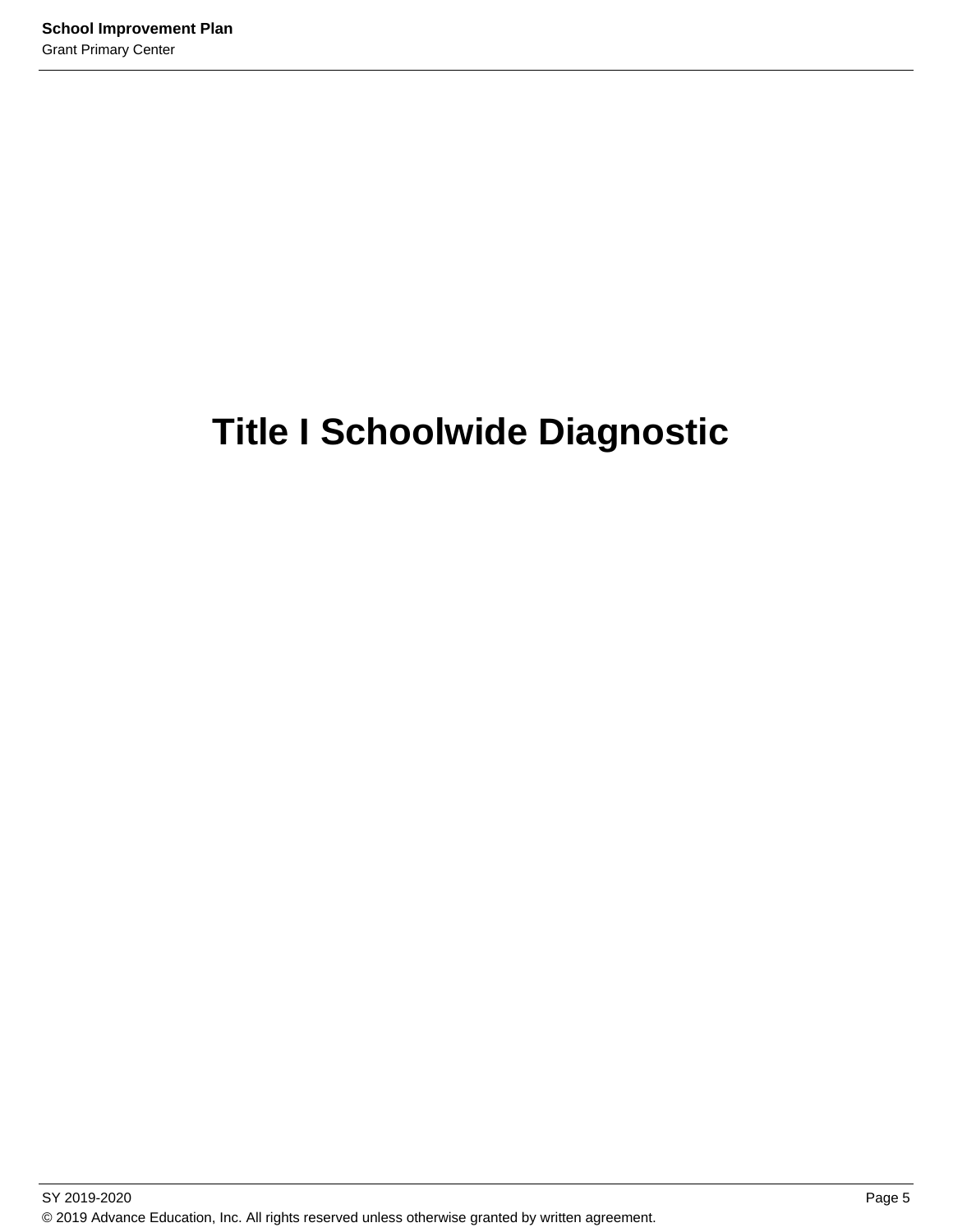### **Introduction**

This diagnostic tool is aligned to requirements for Title I Schoolwide schools. The Comprehensive Needs Assessment must be completed prior to creating a new plan or annually updating an existing school improvement plan. Use the results of the Comprehensive Needs Assessment to develop Goals/Objectives/Strategies and Activities. Ensure that the Comprehensive Needs Assessment addresses all four types of data: student achievement data, school programs/process data, perceptions data (must include teachers and parents; student data is encouraged), and demographic data. The Comprehensive Needs Assessment must also take into account the needs of migratory children as defined in Title I, Part C, Section 1309(2).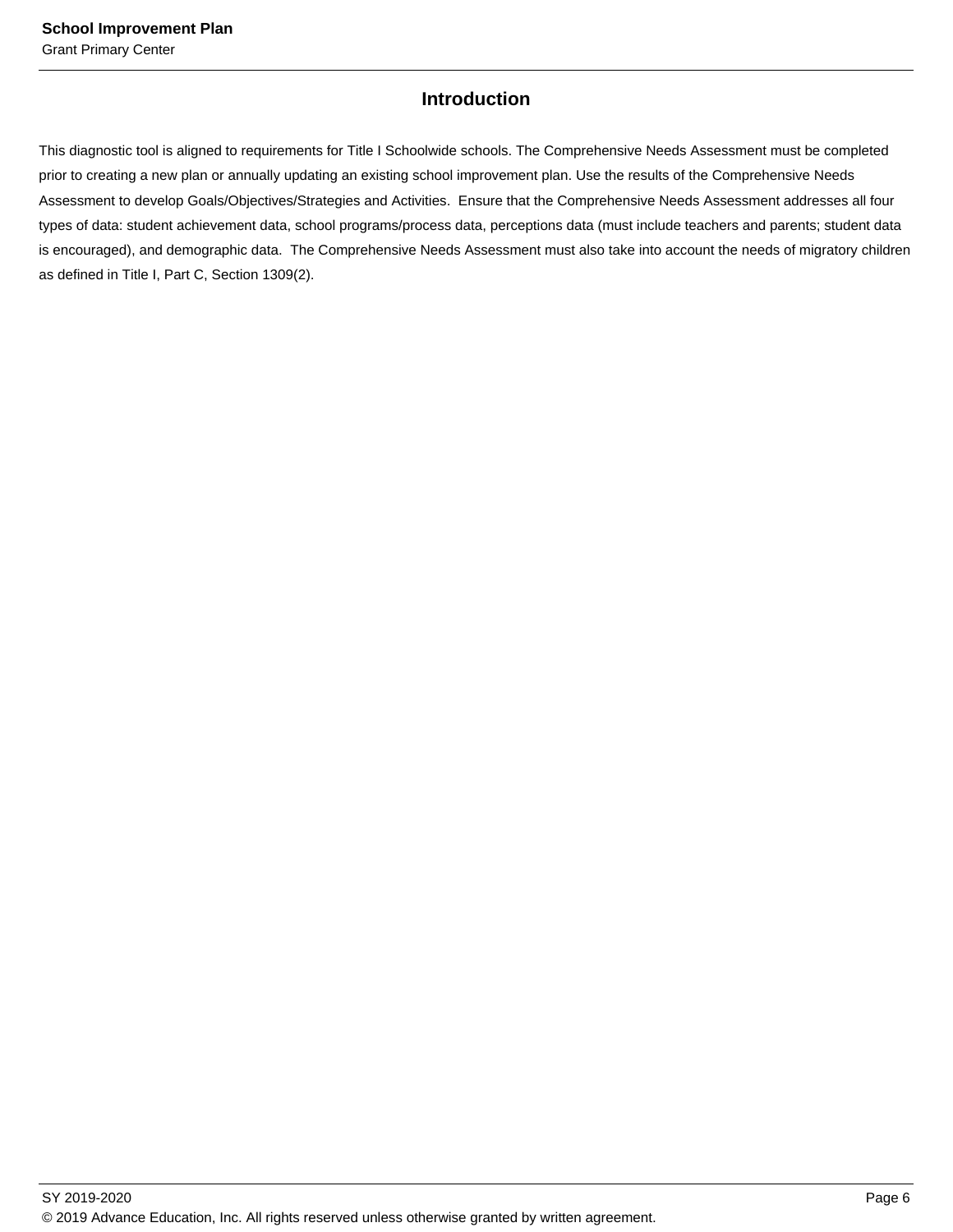### **Component 1: Comprehensive Needs Assessment**

#### **1. How was the comprehensive needs assessment process conducted?**

Grant Primary Center conducted the following needs assessment with a school wide planning team that consisted of teachers from each grade level and content area, special education teachers, Title 1 teachers, the principal, assistant principal and parents. Data was taken from the BAA secure site, MISchool Data, Our School Data warehouse (a school based student achievement database including multiple sources of assessment data), Eidex and survey data from staff, students and parents/community. We have also been a part of the HIL grant with WMU and have used our leadership team to dissect data and determine needs.

### **2. What were the results of the comprehensive needs assessment process? What information was concluded as a result of analyzing perception, student achievement, school programs/process, and demographic data?**

In our CNA we found significant gaps between our "all school" population and our Title 1 (academically at-risk) population. In our Program Evaluation Tool report this year--we really focused on how well we are closing the gap between our non subgroup and our Tier 2/Tier 3 intervention kids (which include our ELL and ED students). We want to be sure we are making academic gains with our interventions. This gap was present in Reading and Math.

We discussed the need to increase our knowledge and practice of differentiated instruction.

Our perception data suggested a need for more math support--professional development for teachers and academic support for students as suggested by parents. As a team, we have been creating a plan for consistent time, frequency and tools in Math and ELA to ensure equitable instruction through all classrooms.

### **3. How are the school goals connected to priority needs and the needs assessment process? It is clear that a detailed analysis of multiple types of data was conducted to select the goals.**

Our areas of priority this year will be to:

Continue to increase differentiation in our classrooms

Increase parent engagement through monthly strategic events

Increase math support by scheduling PD focused on math instruction and ensuring all staff are trained in AVMR for tier one math support. Also, continue with current reading support and provide additional coaching related to the 10 Essentials to strengthen consistency in small group reading instruction and tie all instruction to the essentials.

Use a math and literacy coach to have ongoing, embedded professional development to grow our teachers in instructional best practices and begin to build our own teacher leaders among our staff.

These goals were developed with MAP data, My Math pre/post test data, DIBELS data and Fountas & Pinnell Running Record Data. The above goals are detailed further in our Goals and Plans section.

SY 2019-2020 Page 7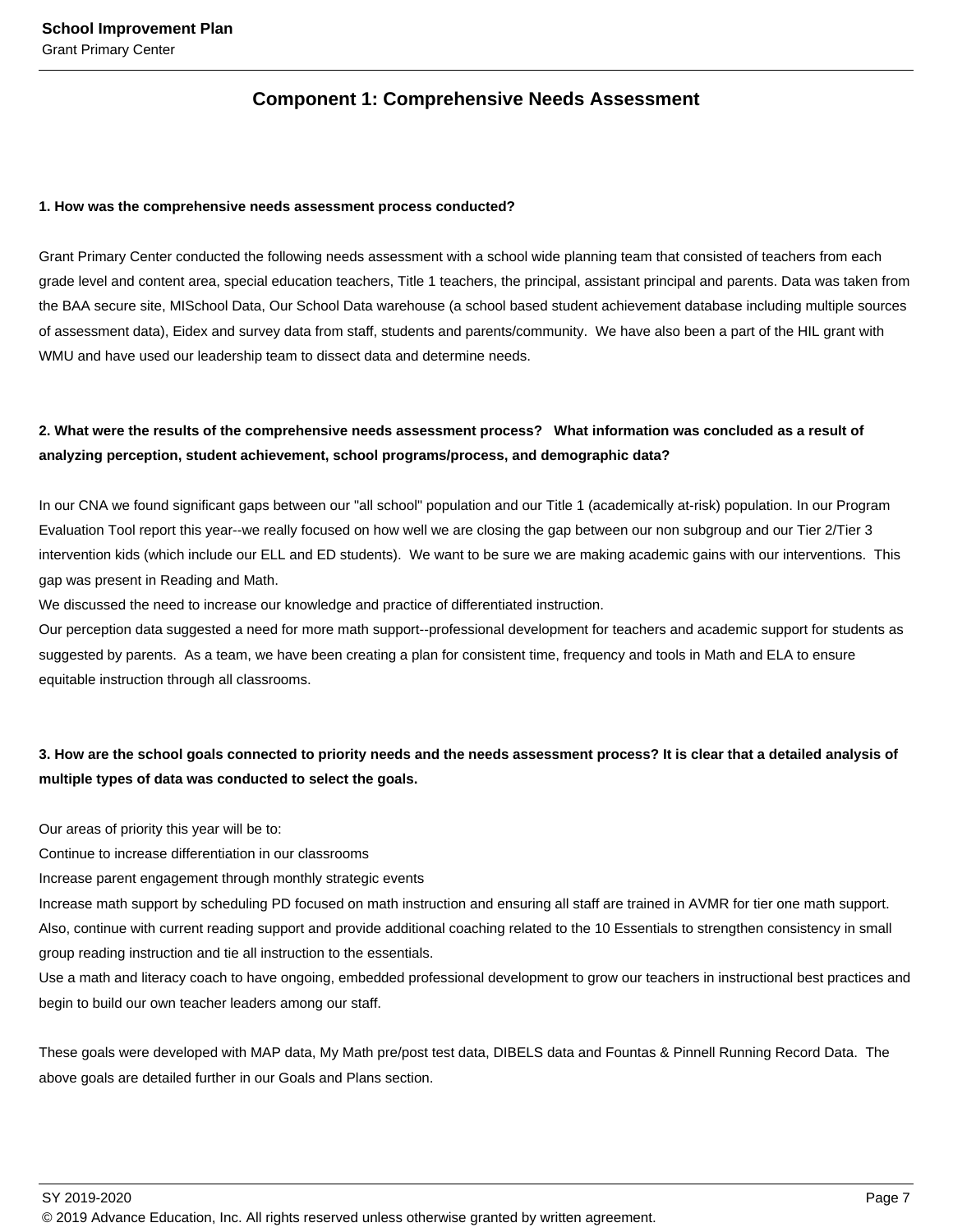Grant Primary Center

**4. How do the goals address the needs of the whole school population? How is special recognition paid to meeting the needs of children who are disadvantaged?**

The goals address the needs of the whole school population through developing teachers to have a strong Tier 1 support system through PD, book studies and academic coaches.

Recognition is paid to meeting the needs of children who are disadvantaged through our Title 1/At-Risk reading and math services and PD related to meeting the needs of struggling/disadvantaged students.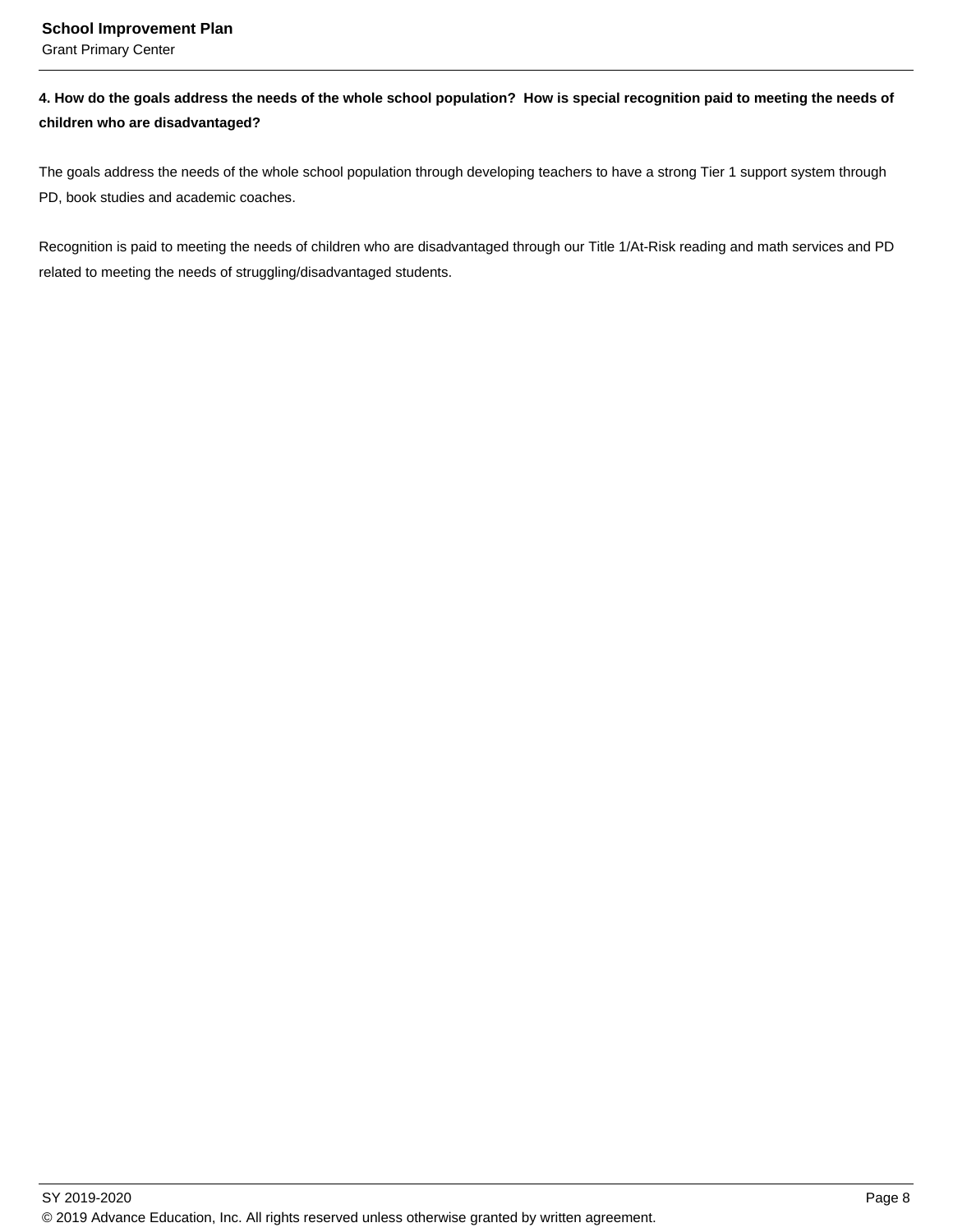### **Component 2: Schoolwide Reform Strategies**

#### **1. Describe the strategies in the schoolwide plan which focus on helping ALL students reach the State's standards.**

Differentiated instruction Staff PD in reading and math and breaking down NWEA data for increased effectiveness in classroom instruction based on data and planning instruction with this data during regular data dialogues Parent Engagement Parent Communication Academic Coaches for Teachers Reading and Math Intervention Teachers for student support AVMR Training (math) for Tier 1 teachers Data Dialogues with help of an outside data coach through HIL grant project

**2. Describe how the research-based methods and strategies in the schoolwide plan increase the quality and quantity of instruction (which accelerates and enriches the curriculum).**

#### Progress Monitoring

We are have one Champion trained AVMR teacher and another one being trained this summer to train and support all of our teachers. We have one teacher trained in the fraction instructional system as well and she will be working with 3rd, 4th and middle school teachers to strengthen fraction instructional practices

Peer Coaching

PLC work to reflect on data and use it to drive instructional practices--all PLCs are using SMART goals to drive instruction Academic Coaches

Professional Reading--book studies

Regular data reviews during Instructional Management Team meetings and PLC meetings

We will use the above strategies and research-based methods to ensure high quality instruction is modeled, practice and used in all of our classrooms to increase student learning for all students. We will also use these methods to identify who needs additional instruction to give them the same advantages of learning as their more advanced peers.

### **3. Describe how the research-based reform strategies in the schoolwide plan align with the findings of the comprehensive needs assessment.**

The strategies we listed are directly linked to our CNA findings of increasing reading and math scores and increasing awareness in oral and written best practices for teachers in Tier 1.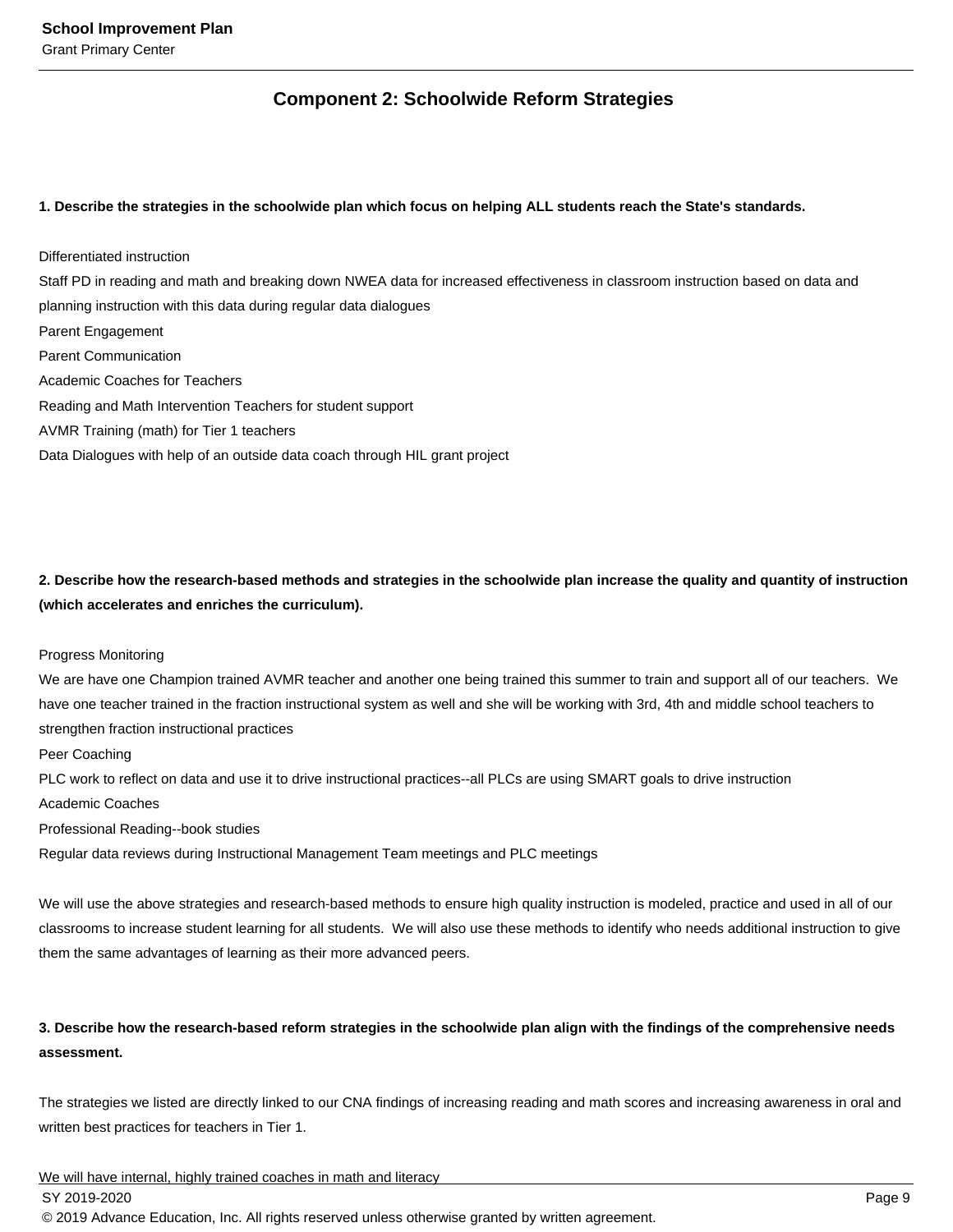Grant Primary Center

We will have our speech therapists provide PD and coaching to our classroom teachers We will use our PLC time to discuss strategies and use data to inform instruction moving forward. We will have all staff trained in AVMR We will have 3-4 data dialogue days during the year

### **4. Describe the strategies in the schoolwide plan which provide a level of INTERVENTIONS for students who need the most instructional support in all major subgroups participating in the schoolwide program.**

We use a clear and articulated plan for identifying student who are failing or most at risk. We use our multiple screens to have 2-4 data points to determine the most needy students. This plan is written out and all staff have access and input into the process.

#### **5. Describe how the school determines if these needs of students are being met.**

Grant Primary Center & Elementary Title I Reading Support Qualifiers

#### Kindergarten

Criteria for Qualifying for Kindergarten Letter/Sound Intervention: A kindergarten student will qualify for intervention support if they score in the following range based on the Letter/Sound Identification assessment: Assessment in September Score MLPP Letter Identification 9 or less

Criteria for Discontinuing Services: A Kindergarten student will be discontinued from our Title I Letter/Sound Intervention when all letters and sounds are mastered.

Mid-Year Criteria for Qualifying for Title I Reading Support: Starting in January, a Kindergarten student will receive Title I Reading support if he/she is reading below grade level based on a Fountas and Pinnell Benchmark Reading Record. The following guidelines will be used to determine if a student is below grade level: Month of the Year Instructional Reading Level January

Below A

March

A or below

May

B or below

Second Criteria for Qualifying: The NWEA MAP Reading assessment results can also be used to determine if a Kindergarten student qualifies for Title I services.

Month of the Year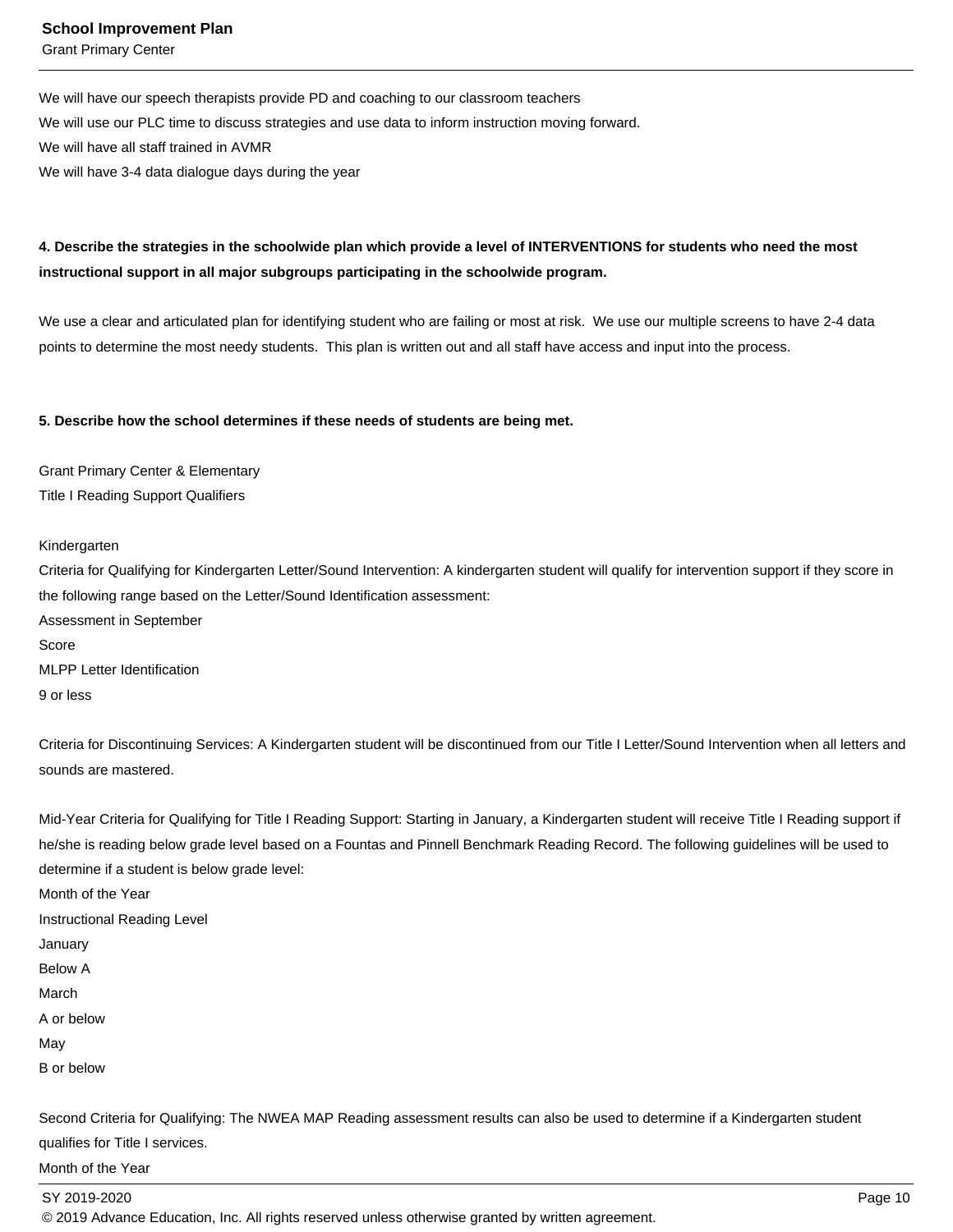Grant Primary Center

MAP Percentile September Below the 35th percentile January Below the 35th percentile May Below the 35th percentile DI First Criteria for Qualifying: A Kindergarten Dual Immersion student will receive Title I literacy support if he/she scores in the following ranges: Month of the Year Score September Letter/Sound ID less than 3 January

Below A (F & P) March Below A (Spanish Learners), A or Below A (EL) May A or Below (Spanish Learner), B or Below (EL)

DI Second Criteria for Qualifying: The NWEA MAP Reading assessment results can also be used to determine if a Kindergarten student qualifies for Title I services. Month of the Year

**Qualifier** September Below the 20th percentile on MAP Test January Letter/Sound ID less than 25 May Below the 20th percentile

Dual Immersion EL, migrant and at-risk students will also receive support through a trained paraprofessional under the supervision of the Dual Immersion Interventionist.

Month of the Year Score September Letter/Sound ID less than 3 and below the 30th percentile on MAP January Letter/Sound ID less than 30 and Below A March Below A (Spanish Learners) A or Below A (EL) May

SY 2019-2020 Page 11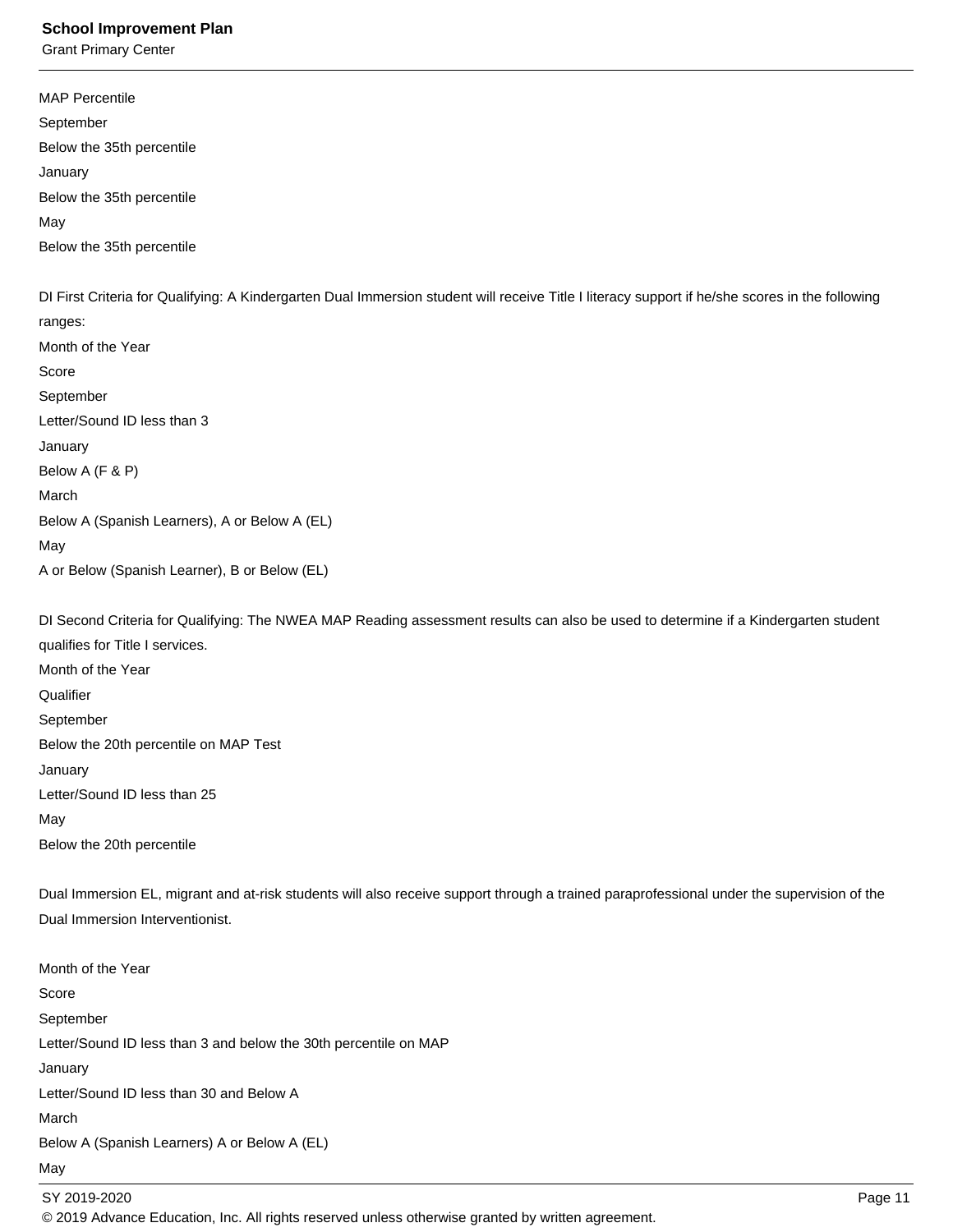Grant Primary Center

A or Below (Spanish Learner) B or Below (EL)

First Grade

First Criteria for Qualifying: A first grade student will receive Title I literacy support if he/she is reading below grade level as determined by our qualifiers based on a Fountas and Pinnell Benchmark Reading Record. The following guidelines will be used to determine if a student is below grade level: Month of the Year Instructional Reading Level September B or below November C or below January E or below March

F or below

May

H or below

Second Criteria for Qualifying: The NWEA MAP Reading assessment results can also be used to determine if a first grade student qualifies for Title I services. Month of the Year MAP Percentile September Below the 25th percentile January Below the 25th percentile May

Below the 25th percentile

DI First Criteria for Qualifying: A first grade Dual Immersion student will receive Title I literacy support if he/she is reading below grade level as determined by our qualifiers based on a Fountas and Pinnell Benchmark Reading Record in Spanish. The following guidelines will be used to determine if a student is below grade level: Month of the Year Instructional Spanish Reading Level September B or below January E or below March F or below

DI Second Criteria for Qualifying: Open syllable identification can also be used to determine if a first grade student qualifies for Title 1 services.

SY 2019-2020 Page 12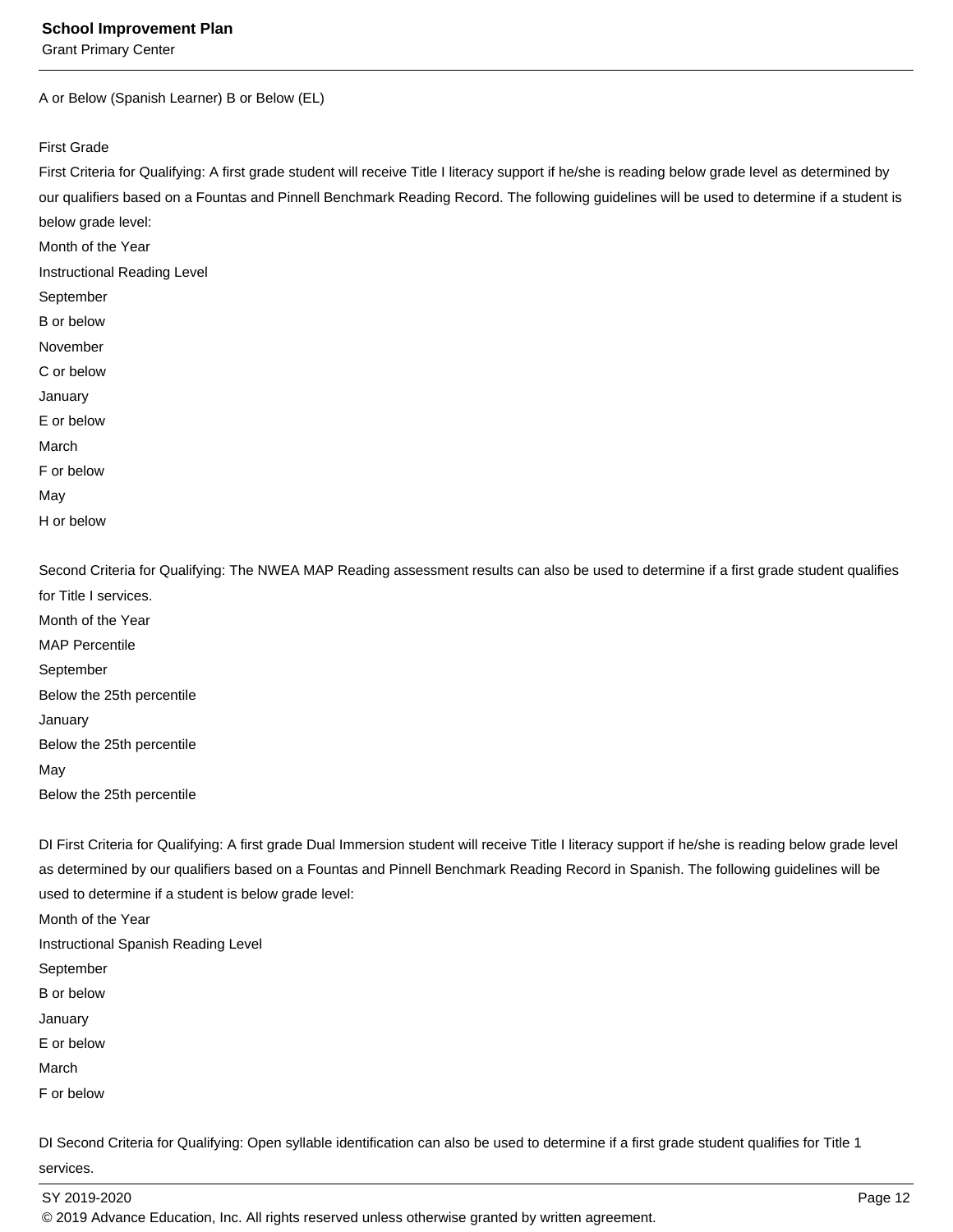Grant Primary Center

| Month of the Year                       |
|-----------------------------------------|
| Score                                   |
| September                               |
| 10 or less open syllables in 30 seconds |
| January                                 |
| 10 WPM or less (IDEL)                   |
| May                                     |
| TRD                                     |
|                                         |

Dual Immersion ELL, migrant and at-risk students will also receive support through a trained paraprofessional under the supervision of the Dual Immersion Interventionist.

| Month of the Year                 |
|-----------------------------------|
| Score                             |
| September                         |
| 15 or less open syllables         |
| January                           |
| F or Below, 22 or less WPM (IDEL) |
| March                             |
| TBD                               |
| May                               |
| TBD                               |

Criteria for Discontinuing Services: A first grade student will be discontinued from our Title I Reading Program if he/she meets the level of proficiency based on a Fountas and Pinnell Benchmark Reading Record. The following guidelines will be used to determine if a student is proficient:

Month of the Year Instructional Reading Level September C or above November D or above January F or above March G or above

May

I or above

DI Criteria for Discontinuing Title Services: A first grade Dual Immersion student will be discontinued from our Title I Reading Program if he/she meets the following guidelines: Month of the Year Instructional Spanish Reading Level

September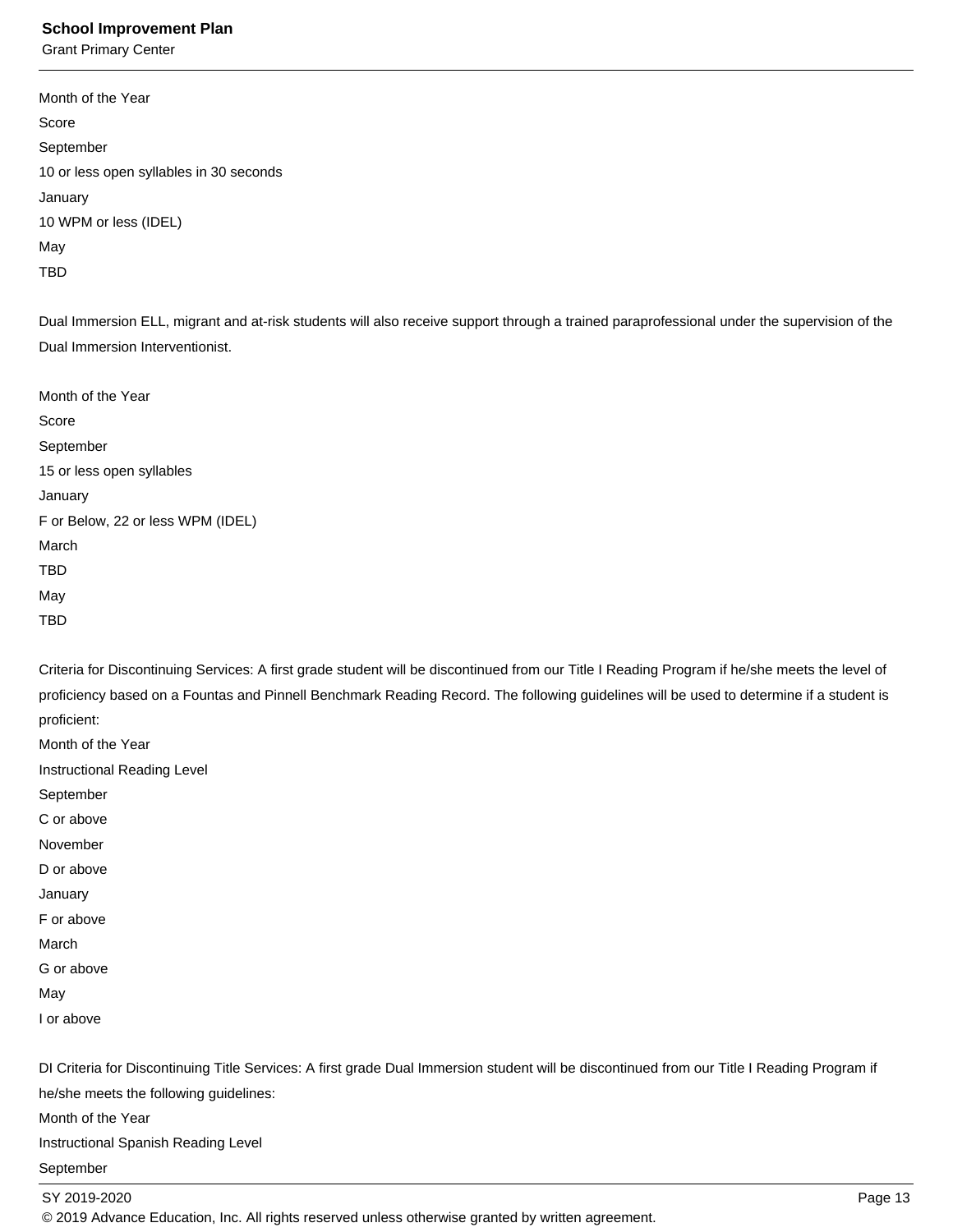Grant Primary Center

| C or above |  |  |  |
|------------|--|--|--|
| January    |  |  |  |
| F or above |  |  |  |
| March      |  |  |  |
| G or above |  |  |  |
|            |  |  |  |

### Second Grade

First Criteria for Qualifying: A second grade student will receive Title I literacy support if he/she is reading below grade level based on a Fountas and Pinnell Benchmark Reading Record. The following guidelines will be used to determine if a student is below grade level: Month of the Year Instructional Reading Level September H or below November I or below January J or below March K or below May L or below

Second Criteria for Qualifying: The NWEA MAP Reading assessment results can also be used to determine if a second grade student qualifies for Title I services. Month of the Year MAP Percentile September Below the 25th percentile January Below the 25th percentile May Below the 25th percentile

DI Criteria for Qualifying: A second grade Dual Immersion student will receive Title I literacy support if he/she is reading below grade level as determined by our qualifiers based on a Fountas and Pinnell Benchmark Reading Record in Spanish. The following guidelines will be used to determine if a student is below grade level: Month of the Year Spanish Reading Level September F or below January I or below April

K or below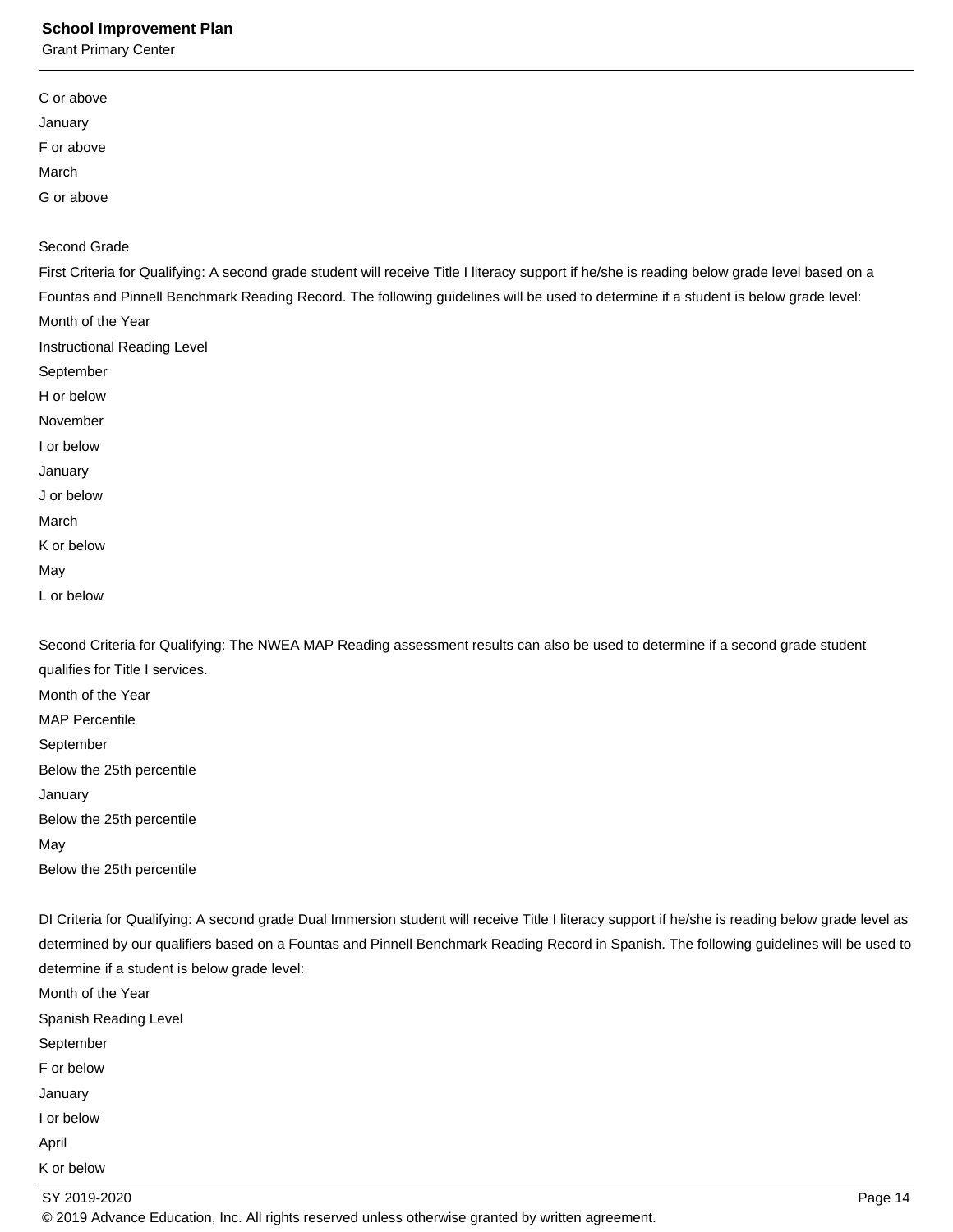Grant Primary Center

DI Second Criteria for Qualifying: The NWEA MAP Reading assessment results can also be used to determine if a second grade student qualifies for Title I services. Month of the Year MAP Percentile September Below the 25th percentile January Below the 25th percentile May Below the 25th percentile

Dual Immersion EL, migrant and at-risk students will also receive support through a trained paraprofessional under the supervision of the Dual Immersion interventionist.

Month of the Year Instructional Reading Level September Below the 25th percentile, G or below January Below the 25th percentile, J or below May Below the 25th percentile, L or below

Criteria for Discontinuing Services: A second grade student will be discontinued from our Title I Reading Program if he/she meets the level of proficiency based on a Fountas and Pinnell Benchmark Reading Record. The following guidelines will be used to determine if a student is proficient:

Month of the Year Instructional Reading Level September I or above November J or above January K or above March L or above May M or above

DI Criteria for Discontinuing Services: A second grade Dual Immersion student will be discontinued from our Title I Reading Program if he/she meets the level of proficiency based on a Fountas and Pinnell Benchmark Reading Record. The following guidelines will be used to determine if a student is proficient:

Month of the Year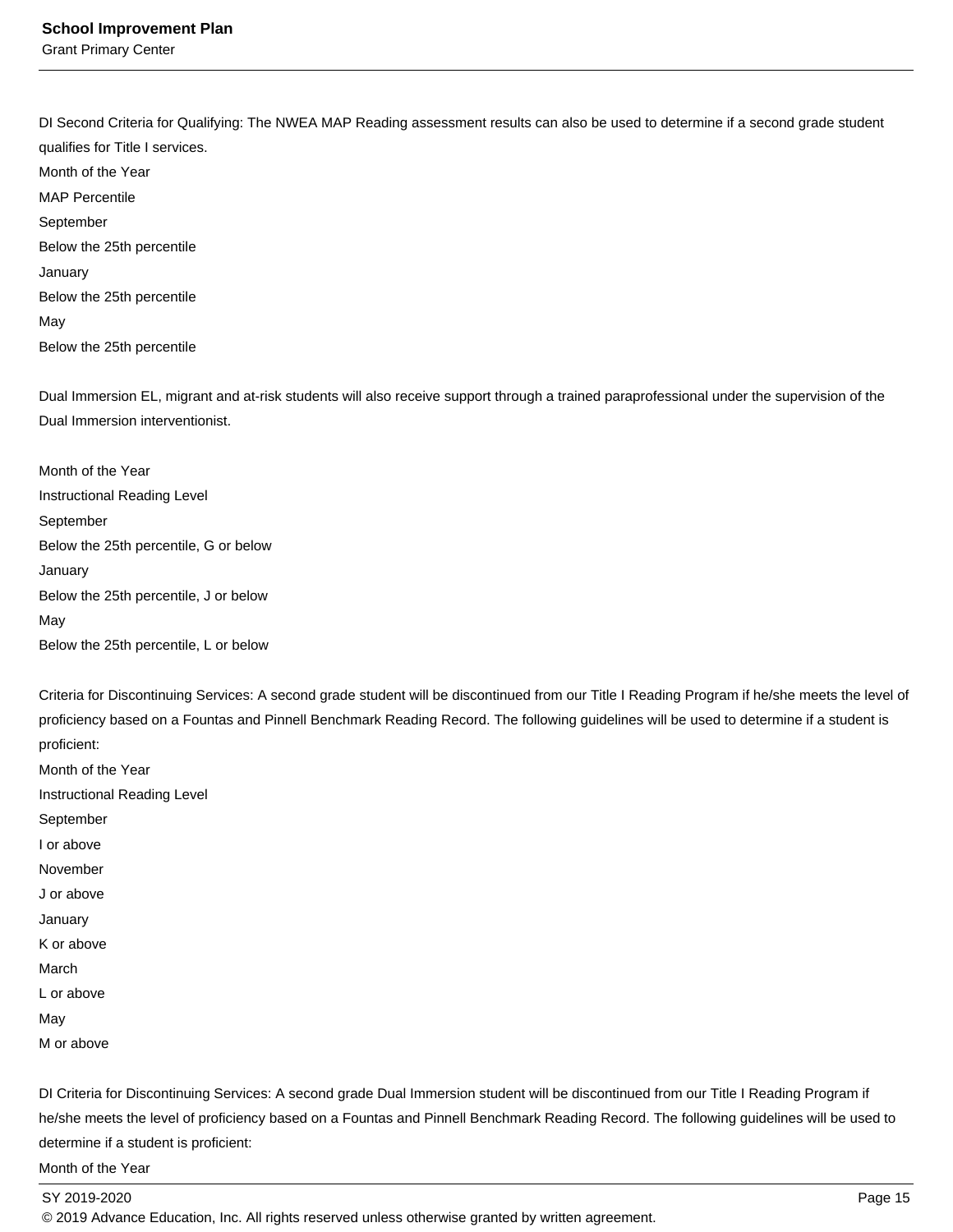Grant Primary Center

| September  |  |  |  |
|------------|--|--|--|
| H or above |  |  |  |
| January    |  |  |  |
| K or above |  |  |  |
| April      |  |  |  |
| L or above |  |  |  |

Third Grade

First Criteria for Qualifying: A third grade student will receive Title I literacy support if he/she is reading below grade level based on a Fountas and Pinnell Benchmark Reading Record. The following guidelines will be used to determine if a student is below grade level: Month of the Year Instructional Reading Level September K or below November L or below January M or below May

O or below

Second Criteria for Qualifying: The NWEA MAP Reading assessment results can also be used to determine if a third grade student qualifies for Title I services. Month of the Year MAP Percentile September

Below the 25th percentile

January

Below the 25th percentile

May

Below the 25th percentile

Third Criteria for Qualifying: Any student that scores a 1 or a 2 on the M-STEP Reading assessment will also be considered for Title I support.

DI Criteria for Qualifying: A third grade Dual Immersion student will receive Title I literacy support if he/she is reading below grade level as determined by our qualifiers based on a Fountas and Pinnell Benchmark Reading Record in Spanish. The following guidelines will be used to determine if a student is below grade level:

Month of the Year

English Reading Level

Spanish Reading Level

September

I or below

SY 2019-2020 Page 16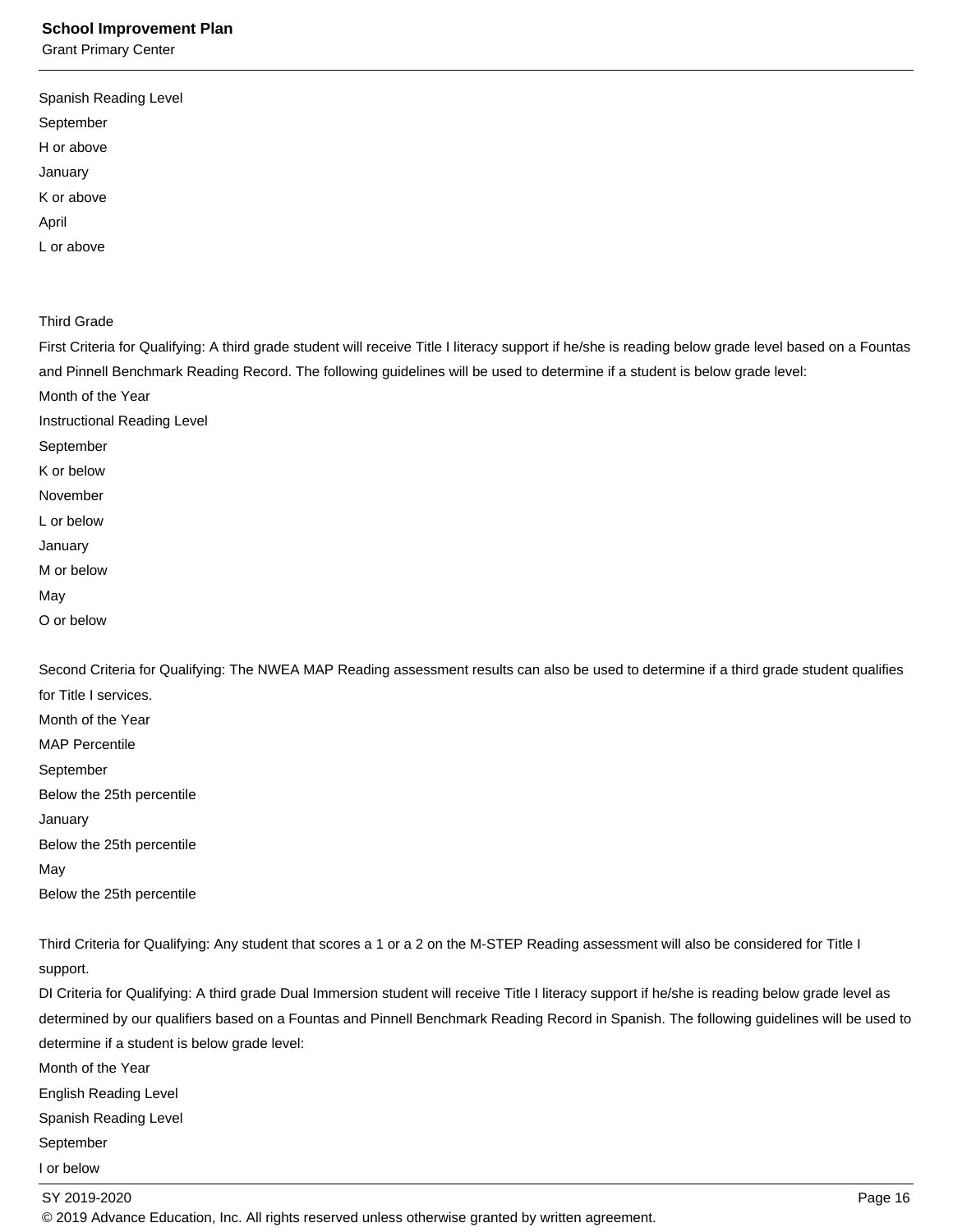Grant Primary Center

| November<br>J or below<br>K or below<br>January |
|-------------------------------------------------|
|                                                 |
|                                                 |
|                                                 |
|                                                 |
| K or below                                      |
| M or below                                      |
| April                                           |
| L or below                                      |
| N or below                                      |

Criteria for Discontinuing Services: A third grade student will be discontinued from our Title I Reading Program if he/she meets the level of proficiency based on a Fountas and Pinnell Benchmark Reading Record. The following guidelines will be used to determine if a student is proficient:

Month of the Year Instructional Reading Level September M or above November N or above January O or above May

P or above

DI Criteria for Discontinuing Services: A third grade Dual Immersion student will be discontinued from our Title I Reading Program if he/she meets the level of proficiency based on a Fountas and Pinnell Benchmark Reading Record. The following guidelines will be used to determine if a student is proficient:

Month of the Year

English Reading Level Spanish Reading Level September J or above M or above January L or above N or above April M or above

O or above

Fourth Grade

First Criteria for Qualifying: A fourth grade student will receive Title I literacy support if he/she is reading below grade level based on a Fountas and Pinnell Benchmark Reading Record. The following guidelines will be used to determine if a student is below grade level:

SY 2019-2020 Page 17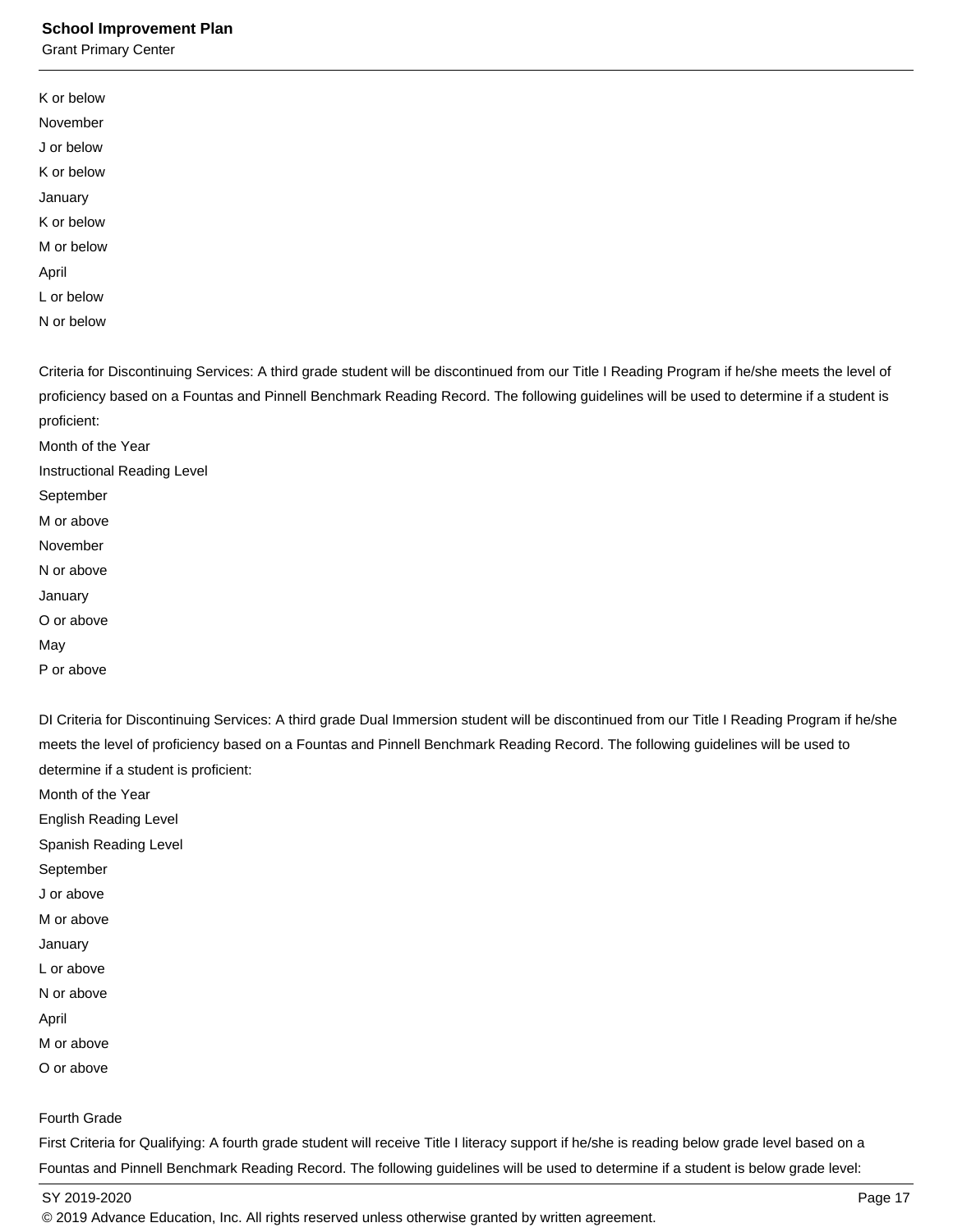Grant Primary Center

| Month of the Year                                                                                                                         |
|-------------------------------------------------------------------------------------------------------------------------------------------|
| Instructional Reading Level                                                                                                               |
| September                                                                                                                                 |
| N or below                                                                                                                                |
| November                                                                                                                                  |
| N or below                                                                                                                                |
| January                                                                                                                                   |
| O or below                                                                                                                                |
| March                                                                                                                                     |
| P or below                                                                                                                                |
| May                                                                                                                                       |
| Q or below                                                                                                                                |
|                                                                                                                                           |
| Second Criteria for Qualifying: The NWEA MAP Reading assessment results can also be used to determine if a fourth grade student qualifies |
| for Title I services.                                                                                                                     |
| Month of the Year                                                                                                                         |
| <b>MAP Percentile</b>                                                                                                                     |
| September                                                                                                                                 |
| Below the 25th percentile                                                                                                                 |
| January                                                                                                                                   |
| Below the 25th percentile                                                                                                                 |

May

Below the 25th percentile

Third Criteria for Qualifying: Any student that scores a 1 or a 2 on the M-STEP Reading assessment will also be considered for Title I support.

DI Criteria for Qualifying: A fourth grade Dual Immersion student will receive Title I literacy support if he/she is reading below grade level as determined by our qualifiers based on a Fountas and Pinnell Benchmark Reading Record in Spanish. The following guidelines will be used to determine if a student is below grade level:

Month of the Year

English Reading Level

Spanish Reading Level

September

L or below

N or below

November

N or below

N or below

January

O or below N or below

April Q or below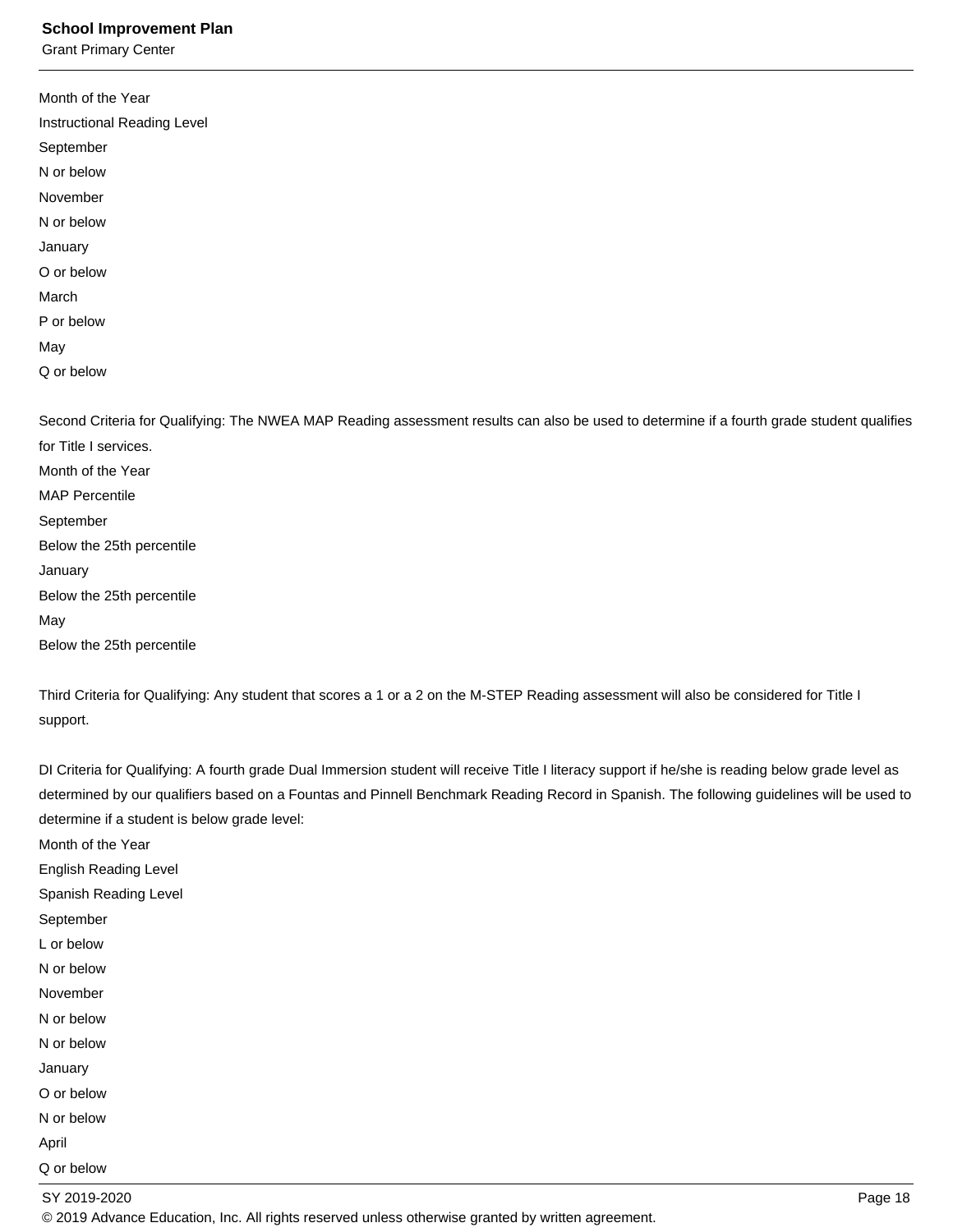Grant Primary Center

#### N or below

Criteria for Discontinuing Services: A third grade student will be discontinued from our Title I Reading Program if he/she meets the level of proficiency based on a Fountas and Pinnell Benchmark Reading Record. The following guidelines will be used to determine if a student is proficient:

Month of the Year Instructional Reading Level September O or above November P or above January Q or above March R or above May

S or above

DI Criteria for Discontinuing Services: A fourth grade Dual Immersion student will be discontinued from our Title I Reading Program if he/she meets the level of proficiency based on a Fountas and Pinnell Benchmark Reading Record. The following guidelines will be used to determine if a student is proficient:

Month of the Year

English Reading Level

Spanish Reading Level

September

N or above

O or above

January

P or above

O or above

April

R or above

O or above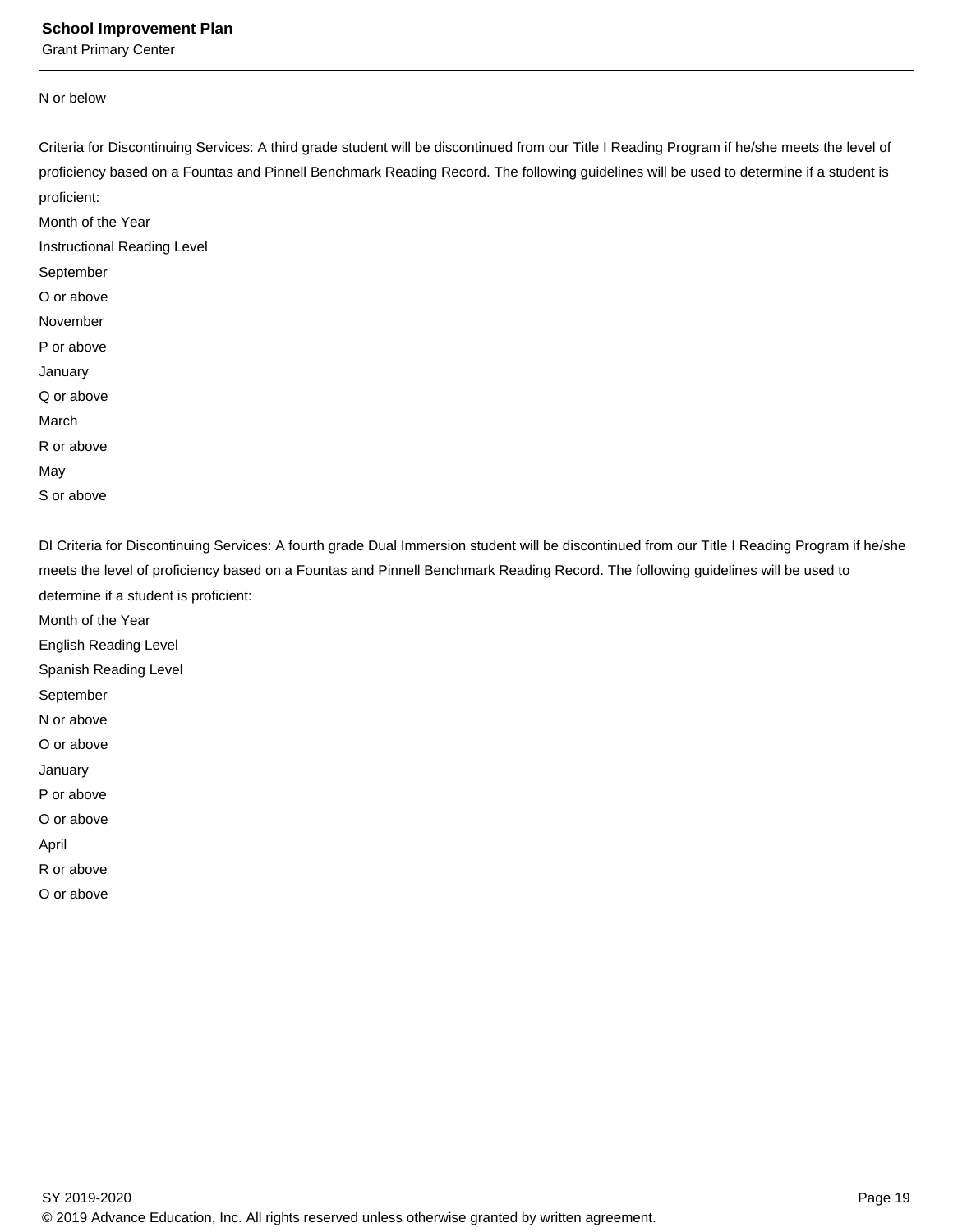### **Component 3: Instruction by Highly Qualified Staff**

| Label | Assurance                                                                                                                                                                                                                                                                                                                            | <b>Response</b> | <b>Comment</b>                                                                                                                                              | <b>Attachment</b> |
|-------|--------------------------------------------------------------------------------------------------------------------------------------------------------------------------------------------------------------------------------------------------------------------------------------------------------------------------------------|-----------------|-------------------------------------------------------------------------------------------------------------------------------------------------------------|-------------------|
|       | 1. Do all of the instructional paraprofessionals<br>meet the NCLB requirements for highly<br>qualified? Provide an assurance statement. If<br>no, what is the number that is not highly<br>qualified and what is being done to address<br>this?<br>NOTE: A schoolwide program must have all<br>highly qualified instructional staff. | Yes             | The instructional<br>Iparaprofessionals at Grant<br>Elementary School meet all state<br>land federal requirements to<br>obtain the highly qualified status. |                   |

| Label | <b>Assurance</b>                                                                                                                                                                                                                                                                                            | Response | <b>Comment</b>                                                                                                                                                                                                                                                                                                                                                                                                                                                          | <b>Attachment</b> |
|-------|-------------------------------------------------------------------------------------------------------------------------------------------------------------------------------------------------------------------------------------------------------------------------------------------------------------|----------|-------------------------------------------------------------------------------------------------------------------------------------------------------------------------------------------------------------------------------------------------------------------------------------------------------------------------------------------------------------------------------------------------------------------------------------------------------------------------|-------------------|
|       | 2. Do all of the teachers meet the NCLB<br>requirements for highly qualified? Provide an<br>assurance statement. If no, what is the number<br>that is not highly qualified and what is being<br>Idone to address this?<br>NOTE: A schoolwide program must have all<br>highly qualified instructional staff. | Yes      | The instructional staff at Grant<br>Primary Center meet all state and<br>federal requirements to obtain the<br>highly qualified status. The staff<br>updates their credentials with our<br>central office to maintain accurate<br>records. The non-tentured staff<br>also submits annual logs<br>documenting their professional<br>development activities for the<br>year to our central office. Staff is<br>only assigned to positions in their<br>qualification area. |                   |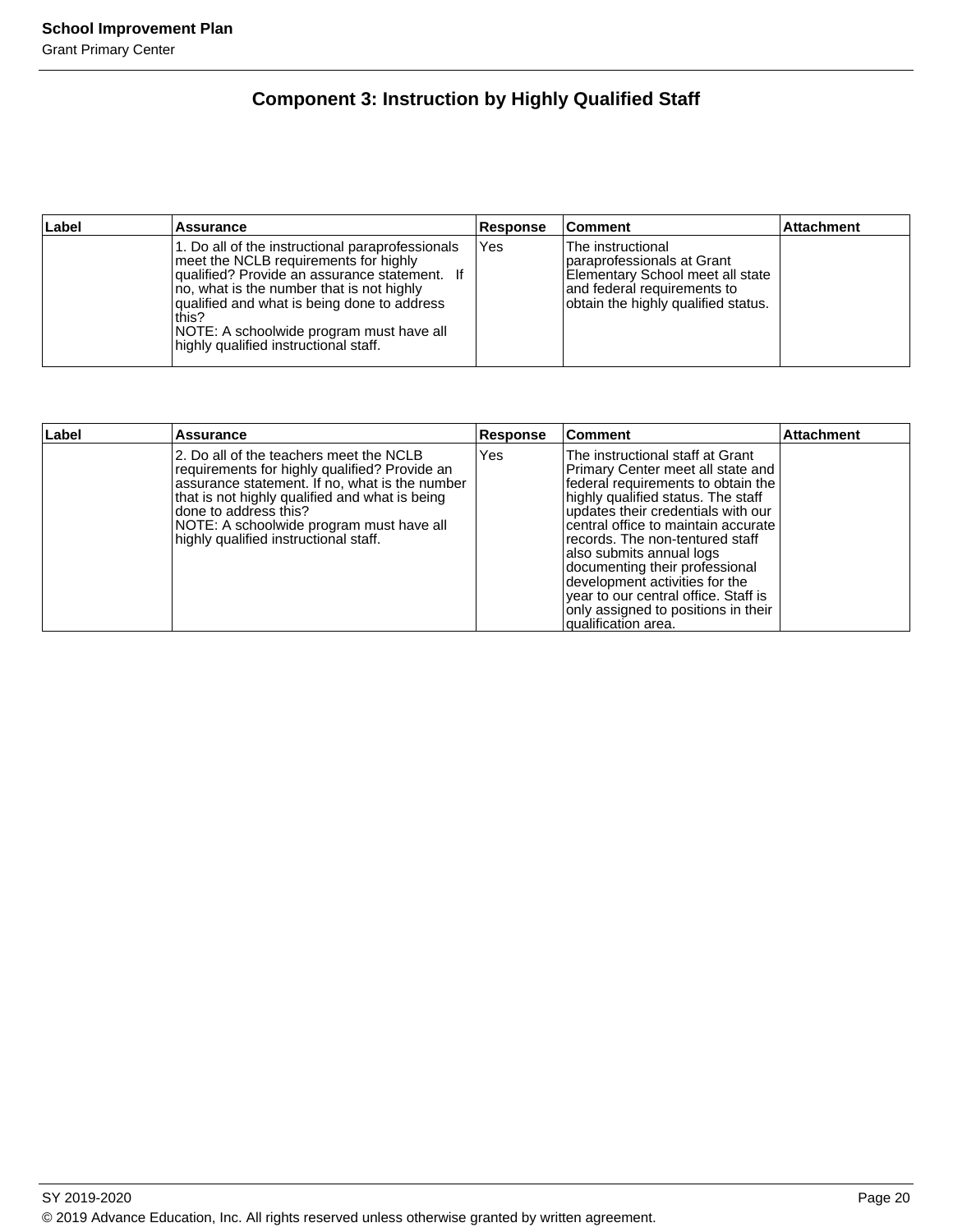### **Component 4: Strategies to Attract Highly Qualified Teachers**

#### **1. What is the school's teacher turnover rate for this school year?**

There will be 0% teacher turnover this year.

#### **2. What is the experience level of key teaching and learning personnel?**

Our teachers have an average of 17 years of teaching experience.

### **3. Describe the specific initiatives the SCHOOL has implemented to attract and retain high quality teachers regardless of the turnover rate.**

We utilize a variety of strategies to attract high quality teachers to Grant Primary Center. These strategies include:

- Competitive salary and benefits package
- Mentor teacher program for beginning teachers
- Extensive professional development opportunities at school or through our local RESA
- We include teachers in the school improvement process, and several other school/district initiatives
- Up to date curriculum resources
- IEE coaches available for support and growth
- On-line job recruitment
- Dual Immersion Program
- PLC time each month to collaborate with peers
- -Participation in local PD opportunities

-Adequate funding to set up a classrooms including supplies, furniture and a classroom library

-Teachers are provided with iPads and MACBooks and regularly updated additional classroom technology

### **4. Describe the specific initiatives the DISTRICT has implemented to attract and retain highly qualified teachers regardless of the turnover rate.**

We utilize a variety of strategies to attract high quality teachers to Grant Primary Center. These strategies include:

- Competitive salary and benefits package with teachers receiving a salary raise this year and next
- Mentor teacher program for beginning teachers
- Extensive professional development opportunities at school or through our local RESA
- We include teachers in the school improvement process, and several other school/district initiatives
- Up to date curriculum resources
- On-line job recruitment
- -Access to up to date technology tools and software

#### SY 2019-2020 Page 21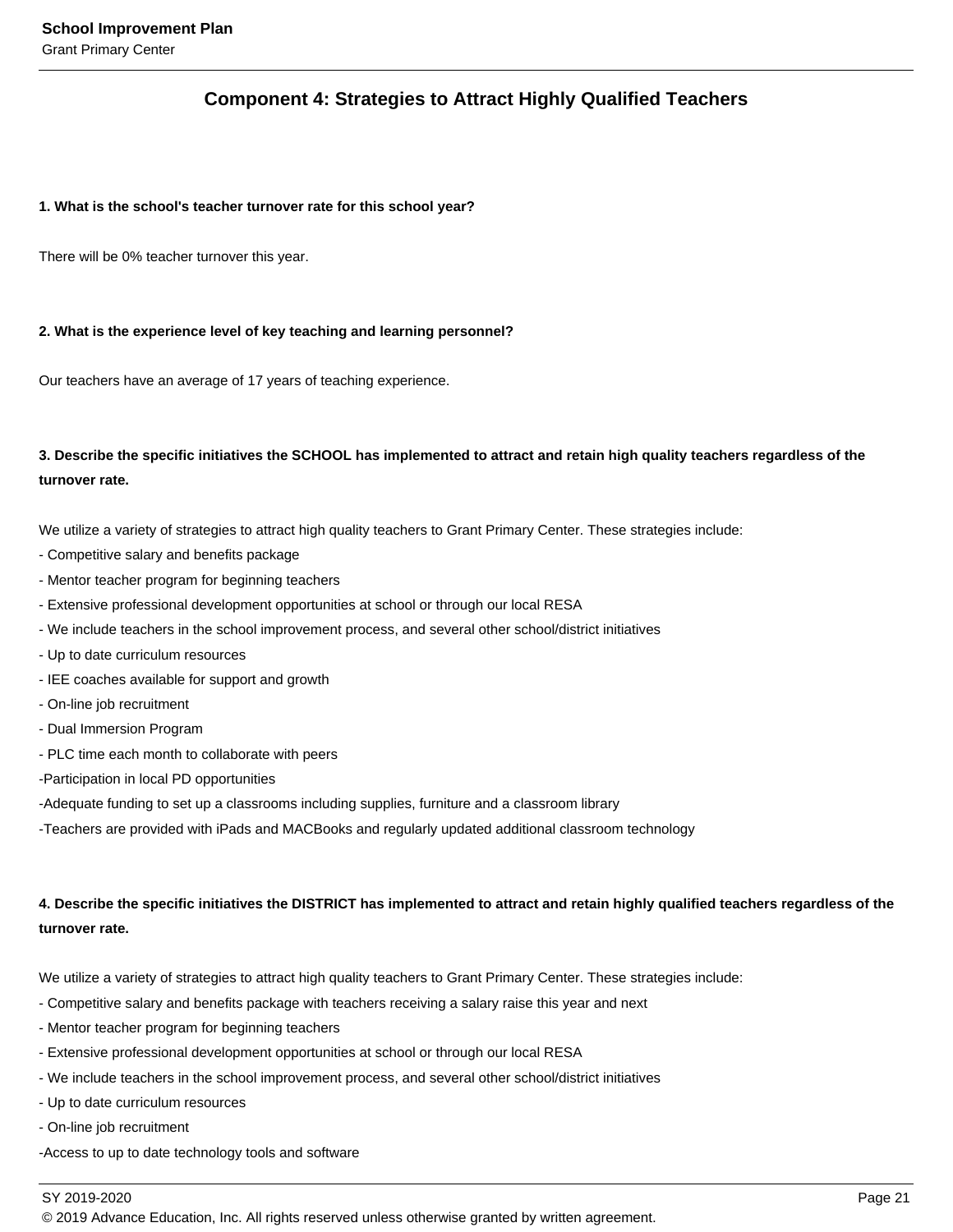**5. If there is a high turnover rate, what initiatives has the school implemented to attempt to lower the turnover rate of highly qualified teachers?**

na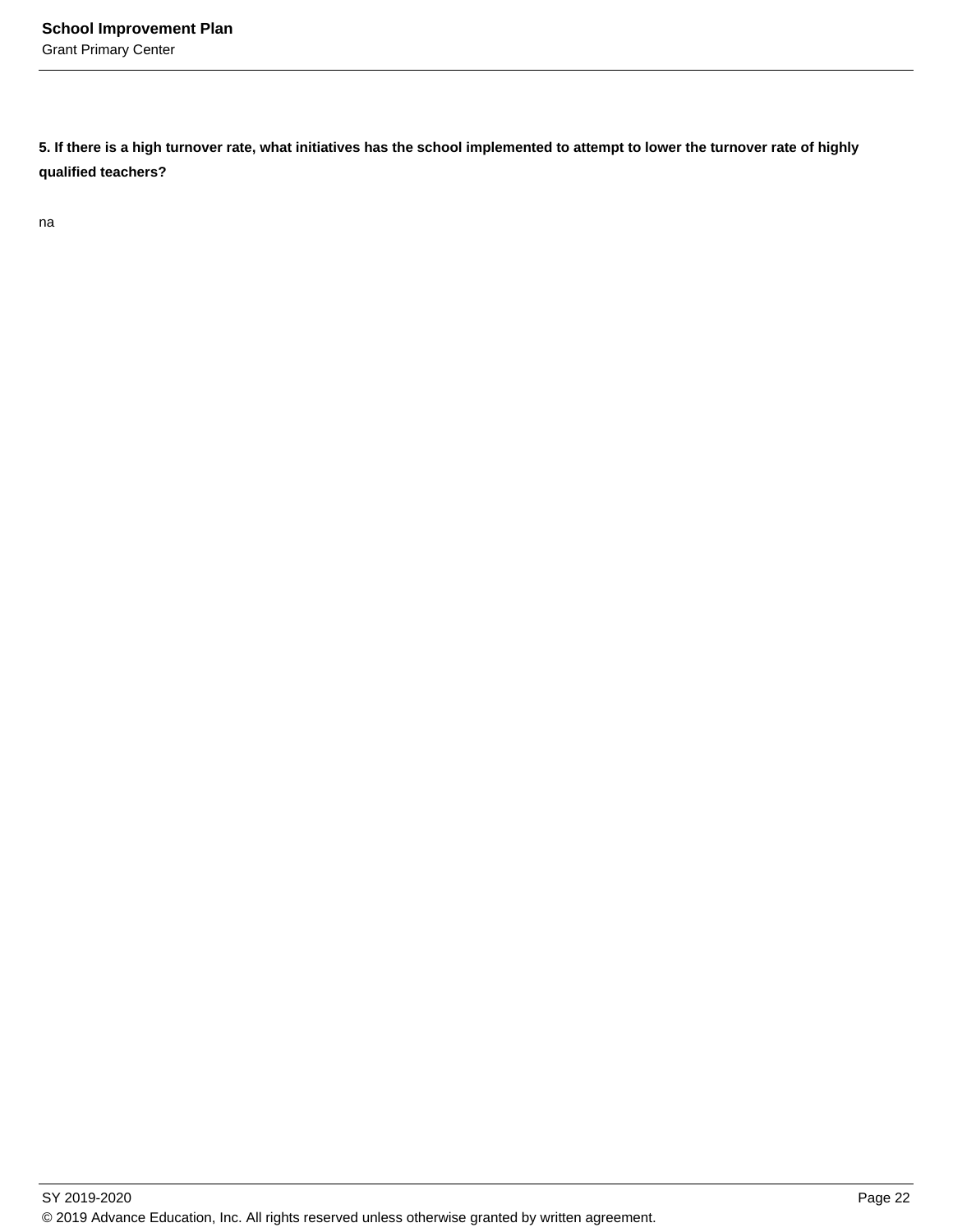### **Component 5: High Quality and Ongoing Professional Development**

### **1. Describe the professional learning that the staff will receive that is aligned with the comprehensive needs assessment process and the goals of the school improvement plan.**

Staff has received on-going PD in the area of math and reading from outside consultants who have come to the school to do large group sessions. Staff will have additional training in writing instruction this year from our RESA. We have a highly developed reading and math coach(es) to work side by side our staff all year long. We are involved in the HIL project through WMU and have an assigned coach and \$ resources to help us work on the 3 goals identified through our instructional round process.

#### **2. Describe how this professional learning is "sustained and ongoing."**

At the PC and EL, we are committed to using our Title 2A money to continue to train all teachers in the AVMR (math) model to increase our effectiveness in our Tier 1, 2 and 3 models of math instruction. We will also work with NCRESA this year through a large grant they received to increase our reading instructional practices with training and growing a local literacy coach. We will also have a half time literacy coach on staff all year. We also have a coach from HIL project for the next 2 years to support principal, assistant principal, literacy coach and teachers in data growth.

| Label | <b>Assurance</b>                                           | <b>Response</b> | <b>Comment</b> | Attachment         |
|-------|------------------------------------------------------------|-----------------|----------------|--------------------|
|       | 3. The school's Professional Learning Plan is<br>complete. | 'Yes            |                | <b>IPD 2019-20</b> |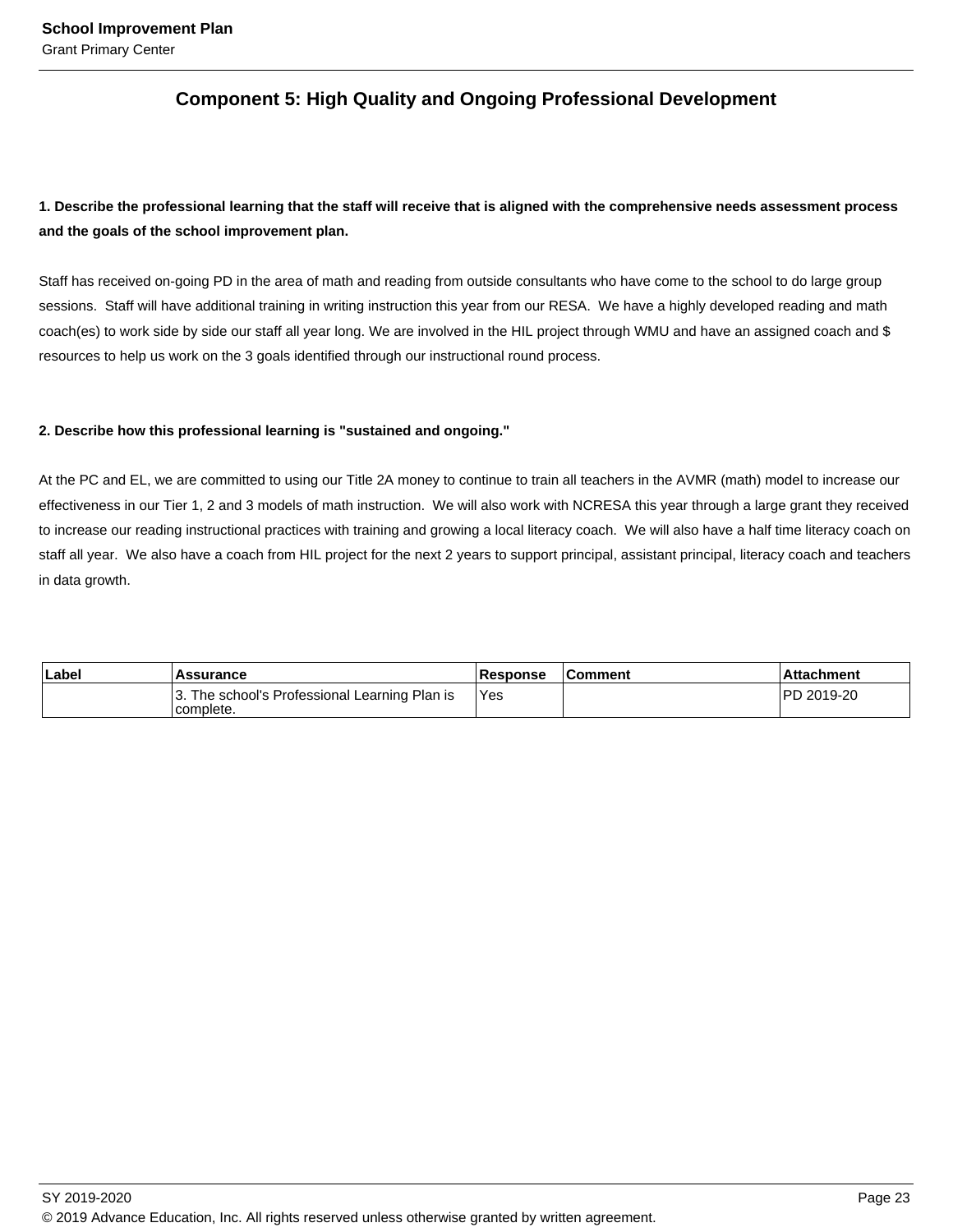### **Component 6: Strategies to Increase Parental Involvement**

#### **1. Describe how parents are (will be) involved in the design of the schoolwide plan.**

Our parents have several opportunities to become involved in our schoolwide plan: We have our annual Title 1 Parent information night and ask parents for their input on our programming in the core areas. The principal meets monthly with a group of parents from the Primary Center and Elementary School (Brown Bag Parent Group) and discusses academic programming, Title 1 programming/spending and other school related business. Parent representatives are part of our building School Improvement Team. Parents are also involved by providing our school with perception data through a parent survey. We will also be offering MONTHLY parent engagement events at school this year to help parents connect to school and partner with us to increase achievement.

#### **2. Describe how parents are (will be) involved in the implementation of the schoolwide plan.**

During our fall conferences, parents are asked to join the school in implementing our schoolwide plan by signing our Parent-Student-Teacher Compact enlisting their commitment to help their child meet our schoolwide academic goals.

Parents are asked to attend our Parent Education Family Learning Events throughout the year so they can learn more about our curriculum and learn ways to help their child with their learning at home.

Parents attend Parent/Teacher Conferences 2 times each year to discuss their child's progress towards the goals in our plan and learn additional ways they may be able to help their child have success at home.

Parents are given a quarterly newsletter with tips on practicing reading and math at home in English and Spanish.

#### **3. Describe how parents are (will be) involved in the evaluation of the schoolwide plan.**

Our parents are encouraged to evaluate our schoolwide plan in several ways:

We have our annual Title 1 Parent information night and ask parents for their input on our programming in the core areas.

The principal meets monthly with a group of parents from the Primary Center and Elementary School (Brown Bag Parent Group) and

discusses academic programming, Title 1 programming/spending and other school related business.

Parent representatives are part of our building School Improvement Team.

Parents are also involved by providing our school with perception data through a year-end parent survey.

| Label | <b>Assurance</b>                                                                                                                                                               | <b>Response</b> | <b>Comment</b> | l Attachment      |
|-------|--------------------------------------------------------------------------------------------------------------------------------------------------------------------------------|-----------------|----------------|-------------------|
|       | 14. Does the school have a Title I Parent<br>Involvement policy that addresses how the<br>school carries out the required activities of<br>IESEA Section 1118 (c) through (f)? | Yes             |                | linvolvement plan |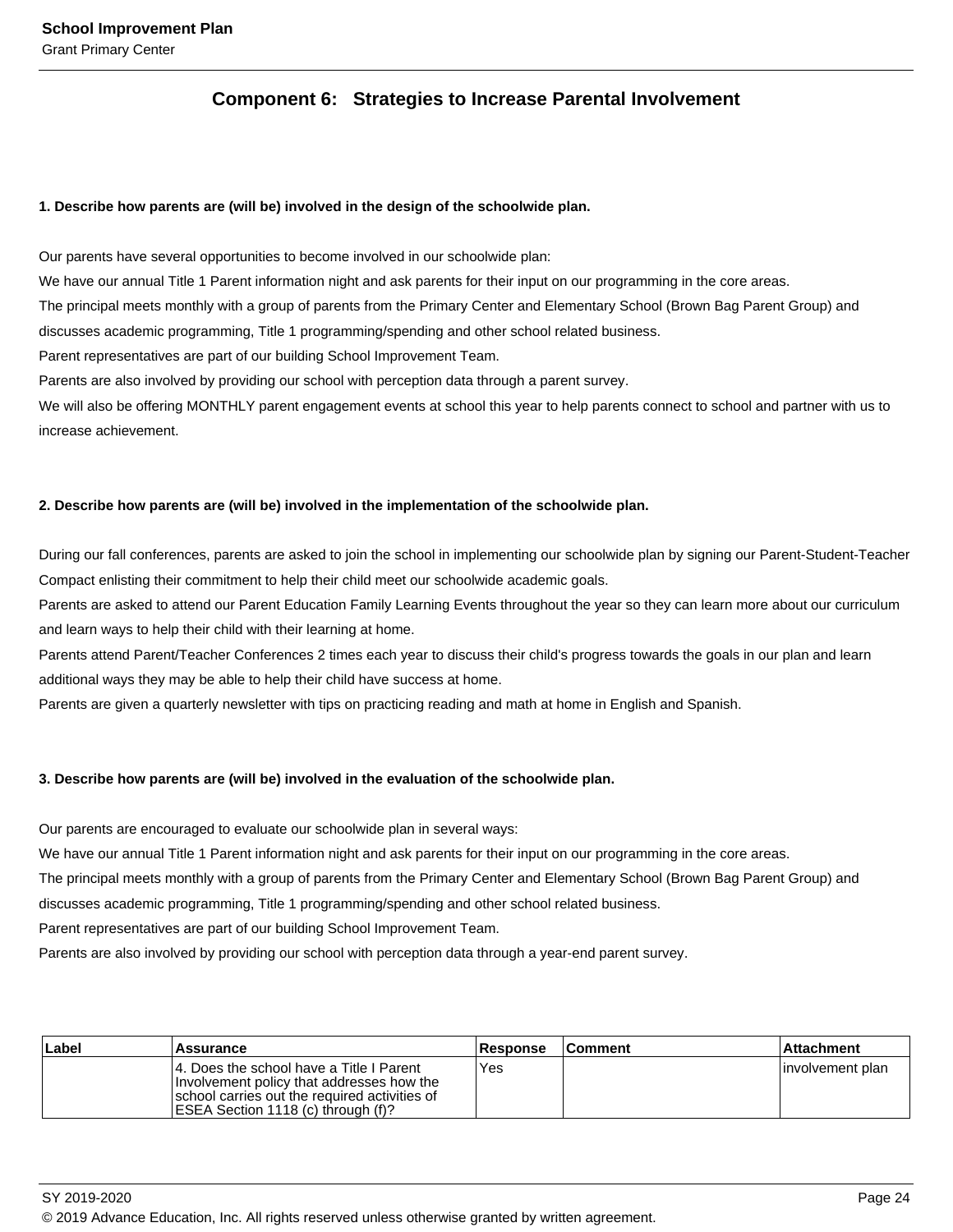Grant Primary Center

#### **5. Describe how the school is carrying out the activities outlined in ESEA Section 1118 (e) 1-5, 14 and (f).**

The principal meets monthly with a group of parents from the Primary Center and Elementary School (Brown Bag Parent Group) and discusses academic programming, Title 1 programming/spending and other school related business. Part of these meetings involved asking parents to evaluate how things are going from the "parent perspective". The principal discusses academic goals and programming and seeks input from parents on if they believe the school is achieving academic goals and seeks ideas for programming needs moving forward. Parent representatives are part of our building School Improvement Team. Parents are also involved by providing our school with perception data through a yearly parent survey. Parents are encouraged to volunteer in many areas of our school. Parent/Teacher conferences 2 times each year. School Newsletter, Title 1 Newsletter, Classroom Newsletters monthly Informative website in both Spanish and English

#### **6. Describe how the parent involvement component of the schoolwide plan is (will be) evaluated.**

The principal meets monthly with a group of parents from the Primary Center and Elementary School (Brown Bag Parent Group) and discusses academic programming, Title 1 programming/spending and other school related business. Part of these meetings involved asking parents to evaluate how things are going from the "parent perspective". The principal discusses academic goals and programming and seeks input from parents on if they believe the school is achieving academic goals and seeks ideas for programming needs moving forward. Parent representatives are part of our building School Improvement Team.

Parents are also involved by providing our school with perception data through a yearly parent survey.

This spring and last spring we took a parent survey connected to reading participation with 10 specific areas to monitor and we will use this data to help us evaluate the parent education we plan to do this year and build events around "need" areas.

#### **7. Describe how the results of the evaluation are (will be) used to improve the schoolwide program.**

The staff, Brown Bag Parent Group and School Improvement team use all evaluation information to affirm or improve the schoolwide plan. Each group has a meeting in the spring to discuss how to use our allocated Title 1/Title 2A/31a/Title 3C/Title 4 funding each year to ensure our school wide program is meeting the needs of our students. We use the evaluative feedback we have received during these meetings to plan future supports.

We will also use the survey feedback to guide future parent engagement events and instruction.

#### **8. Describe how the school-parent compact is developed.**

The school-parent compact was developed with collaborative between staff and parents. We update the compact regularly during a staff meeting and/or a Brown Bag Parent Group meeting.

We print the compact as a carbon triplicate form for ease of making sure all stakeholders have a copy of their commitment.

SY 2019-2020 Page 25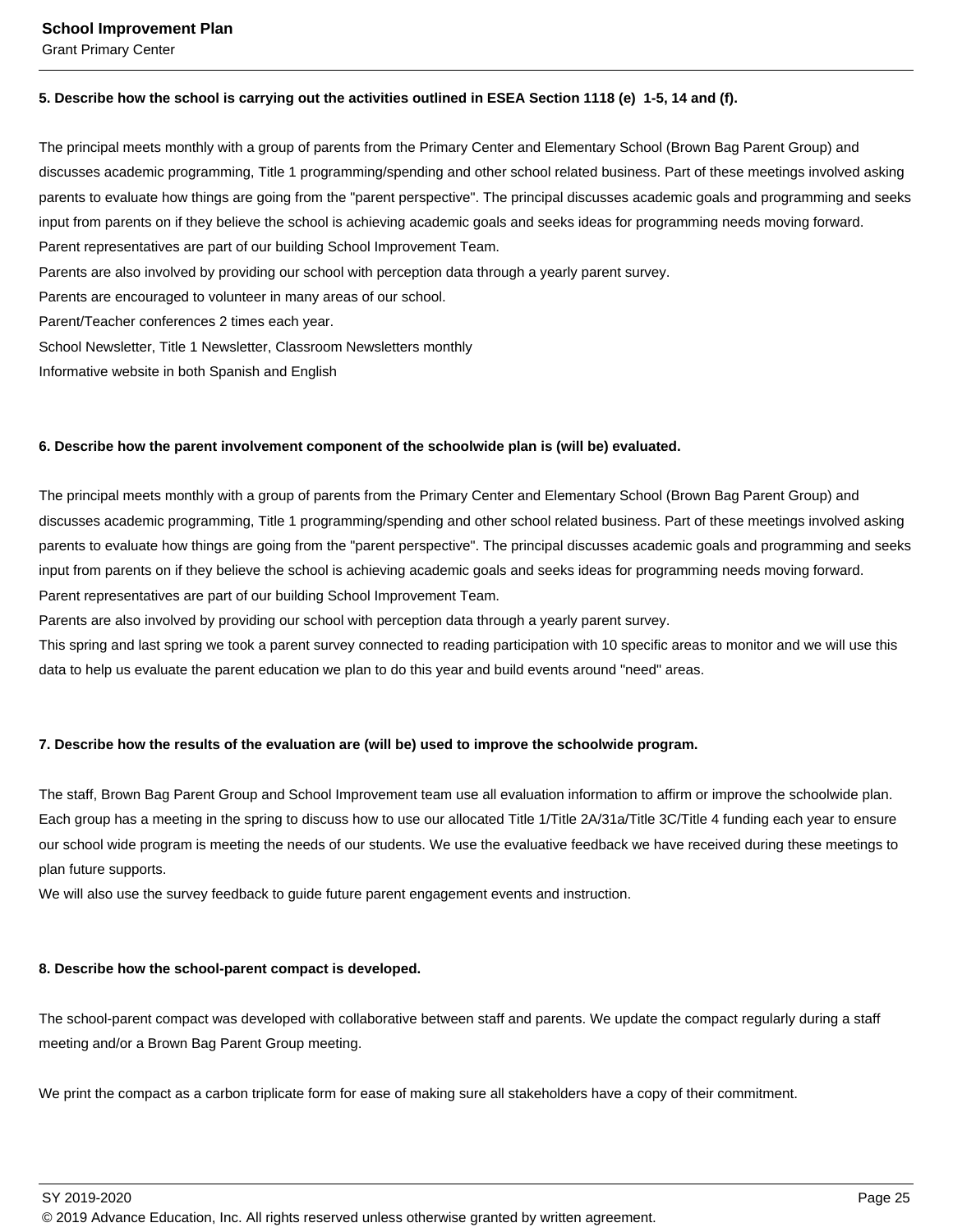#### **9. Describe how the School-Parent Compact is used at elementary-level parent teacher conferences.**

Teachers review the compact with their students during school hours and work with each child to commit to their portion of the compact (there is a space for students to add an idea on how they can help if they have something they want to add). Next, the teacher reviews the compact with parents as part of their fall conference time...there is also a spot for the teacher and the parent to add an additional idea to the compact, if needed, to meet specific needs of the individual child.

**10. How is the School-Parent Compact shared with middle school or high school parents (depending on the grade span of the school)?** 

na

| Label | <b>Assurance</b>                                   | <b>Response</b> | <b>Comment</b> | ∣Attachment                          |
|-------|----------------------------------------------------|-----------------|----------------|--------------------------------------|
|       | The School's School-Parent Compact is<br>attached. | <b>Yes</b>      |                | english compact <br>Ispanish compact |

#### **11. Describe how the school provides individual student academic assessment results in a language the parents can understand.**

We have a significant hispanic population and therefore, we translate any/all important information into Spanish for families who need it. We post all of our Newsletters online in English and Spanish. We post our Title 1 Parent-Teacher-Student Compact online in Spanish and English and have it in both languages during fall conferences. We have several people on staff to help translate during parent meetings so all parents, regardless of their language, can have involvement in their child's education.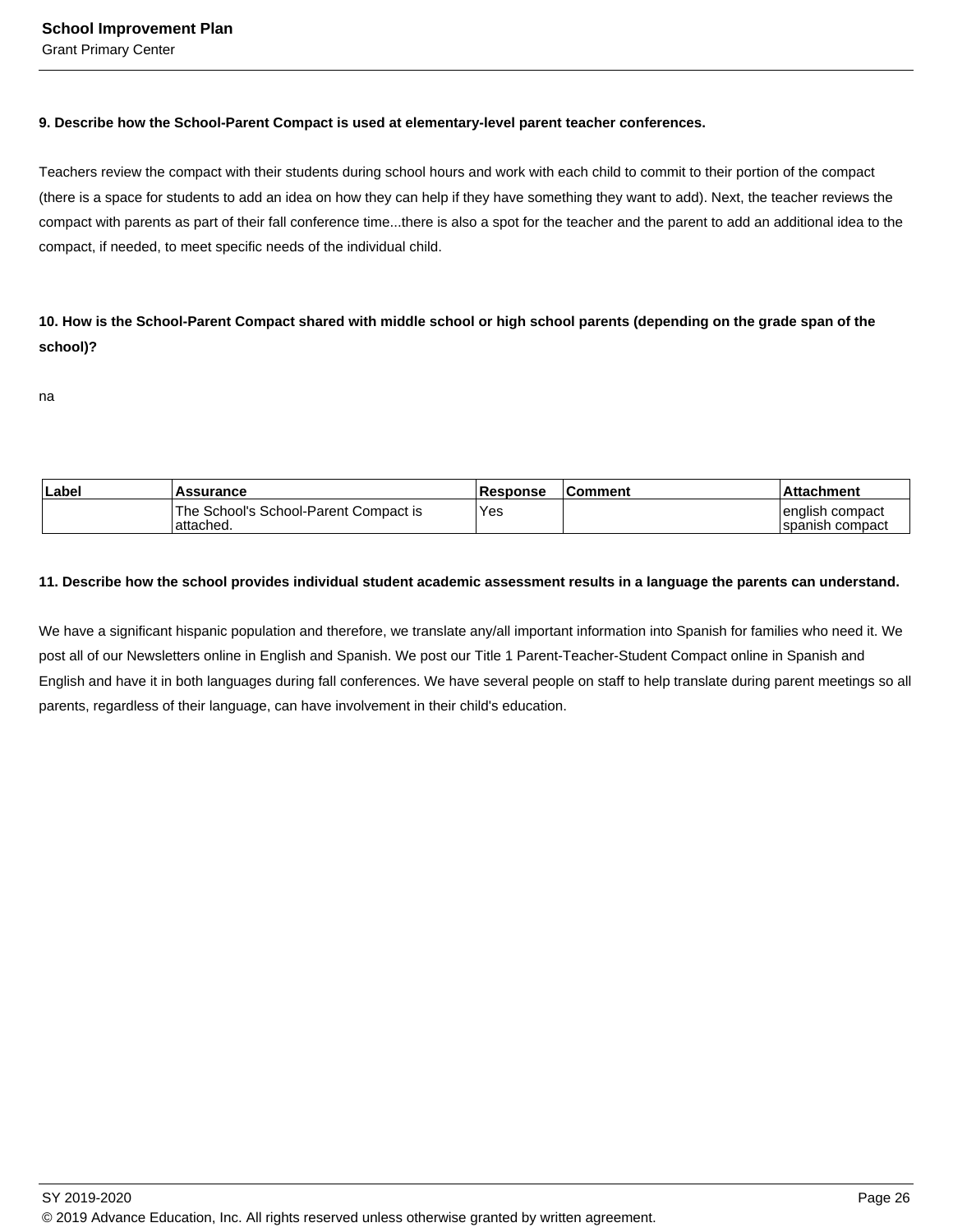### **Component 7: Preschool Transition Strategies**

### **1. In what ways does the school connect with preschool age children more than a once a year visitation to the kindergarten classroom?**

Our Preschool and Kindergarten staff meet annually to discuss/plan transition activities. This year our plan for transitioning our preschool students to the Primary Center include:

1. A classroom visit to the kindergarten classrooms.

2. A transition book with pictures of people and places in the building that will be visited by the incoming Prek student (i.e. library, classroom, gym, cafeteria, etc.)

3. Kindergarten teachers visited the preschool rooms to read a story and do some screening in their own environment.

4. Kindergarten informational meeting in the spring for Preschool parents.

5. Preschool students are invited to tour the school in the summer and use the playground to gain familiarity.

6. The preschool staff helps in hallways and cafeteria in the fall to support transition.

7. Preschool teachers bring a summer "readiness" packet to each family at their last home visit of the year. (packet developed in collaboration with preschool and kindergarten staff).

8. The Principal has a welcome back message posted on our website and reads a book to the students so students can be familiar with what Principal looks like.

### **2. What types of training does the school provide preschool parents and/or preschool teachers on the skills preschool age children will need when they enter kindergarten?**

Parent training and opportunities for our preschool parents is provided through our county's RESA--the RESA is the governing body for our preschool programs. Their program director and teachers meet with the kindergarten staff and principal to ask for areas to concentrate on for parent learning as they prepare for kindergarten. They have also shared with parents a readiness list our kindergarten teachers created based on our school-based assessments identifying struggling areas for kindergarteners.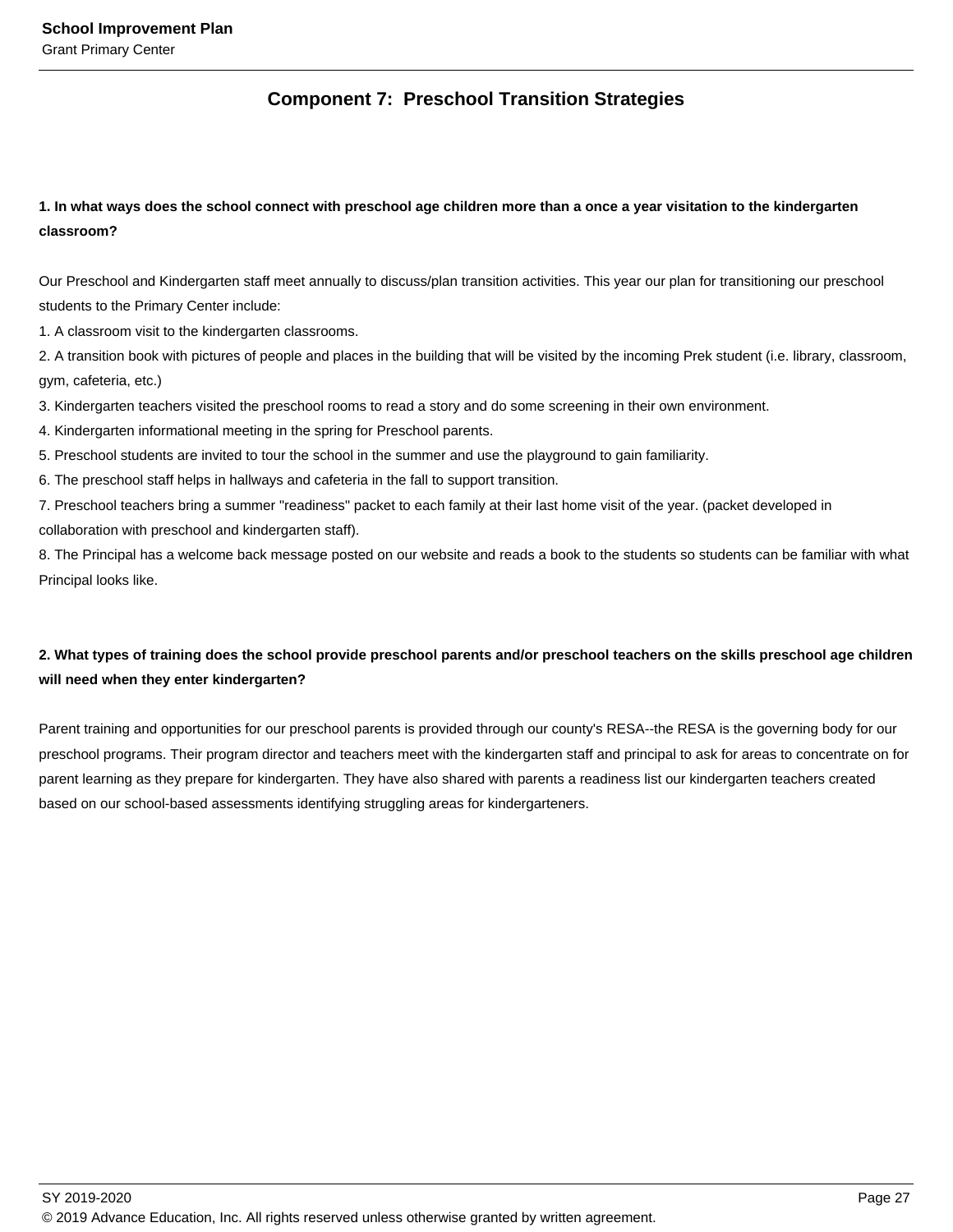### **Component 8: Teacher Participation in Making Assessment Decisions**

#### **1. How do teachers provide their input into the decisions regarding the use of school-based academic assessments?**

Teachers meet in well-established PLC groups 1-3 times each month to discuss student data and growth on school-based assessments. Teachers work with their PLC groups to determine areas of strength and weakness in their instruction and then form SMART goals and instructional plans for modifying/continuing instruction.

When teachers identify struggling students from their data, they talk to the principal or social worker and request a Child Study Team meeting to dig deeper into the child's learning needs. The child's parent is a part of this meeting and is asked to help the school with whatever interventions are suggested.

Teachers use school based data to determine which students will qualify for additional help in reading and math through our Title 1 programming.

We have an Instructional Management Team meeting 3-4 times each year. This team looks at the entire school's data and identifies students who are struggling and may need additional support based on data.

We have data dialogue meetings 2-4 times this year to review assessments and plan for flexible instruction.

### **2. How are teachers involved in student achievement data analysis for the purpose of improving the academic achievement of all students?**

Teachers meet in well-established PLC groups 1-3 times each month to discuss student data and growth on school-based assessments. Teachers work with their PLC groups to determine areas of strength and weakness in their instruction and then form SMART goals instructional plans for modifying/continuing instruction through flexible groups and whole group instruction.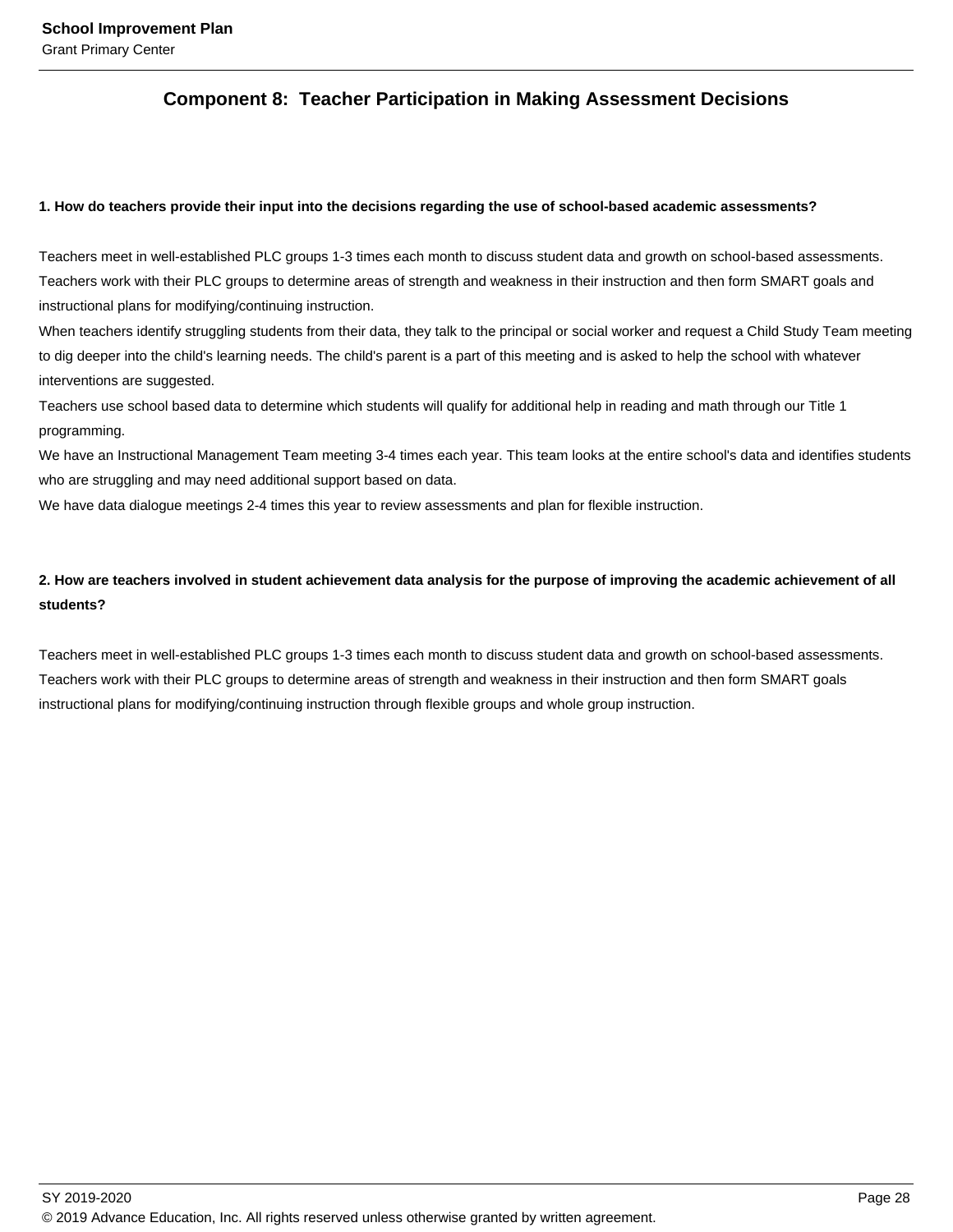### **Component 9: Timely and Additional Assistance to Students Having Difficulty Mastering the Standards**

**1. Describe the process to identify students who experience difficulty mastering the State's academic achievement assessment standards at an advanced or proficient level.**

na--this building is K-1st

**2. How is timely, effective, additional assistance provided to students who are experiencing difficulty mastering the State's academic achievement assessment standards at an advanced or proficient level?**

na

#### **3. How are students' individual needs being addressed through differentiated instruction in the classroom?**

Classroom teachers use differentiated instruction in all core academic areas to work towards meeting the needs of students within the classroom.

#### Reading:

Teachers use the guided reading method of instruction. They all use the Fountas and Pinnell benchmarking system to identify each child's reading level and then build differentiated reading groups for all students based on this information. Students are able to read at their instructional level with the teacher in regular reading groups. Classroom teachers also use Lexia Core 5 for students to differentiate literacy instruction through technology.

#### Math:

Teachers use many strategies to differentiate their math instruction: skill building center work, manipulative use for students who need concrete aides, they use the IXL program with students and designate struggling areas for individual students to spend more time practicing- they also create additional opportunities for students to practice math skills through multi-leveled math practice games. All classroom teachers employ the strategies of AVMR in their instructional groups to support struggling mathematicians.

#### Science and Social Studies:

Our school has added a significant amount of leveled readers to our Leveled Library in the areas of science and social studies. Teacher use these books to differentiate instruction in their classroom in science and social studies by ensuring that all students have access to a level of book consistent with their independent reading level. We have multiple levels of books on a common topic so all students can read about a science/social study topic at their own level and share information in group work based on their new learning. We have also committed to purchasing the NatGeo science curriculum tools to support classroom science instruction.

Differentiation is an ongoing topic of conversation during our PD/PLC time as a staff. We are also focusing on using measurable learning targets to help students identify when they have learning success and encouraging them to provide evidence of their own learning.

SY 2019-2020 Page 29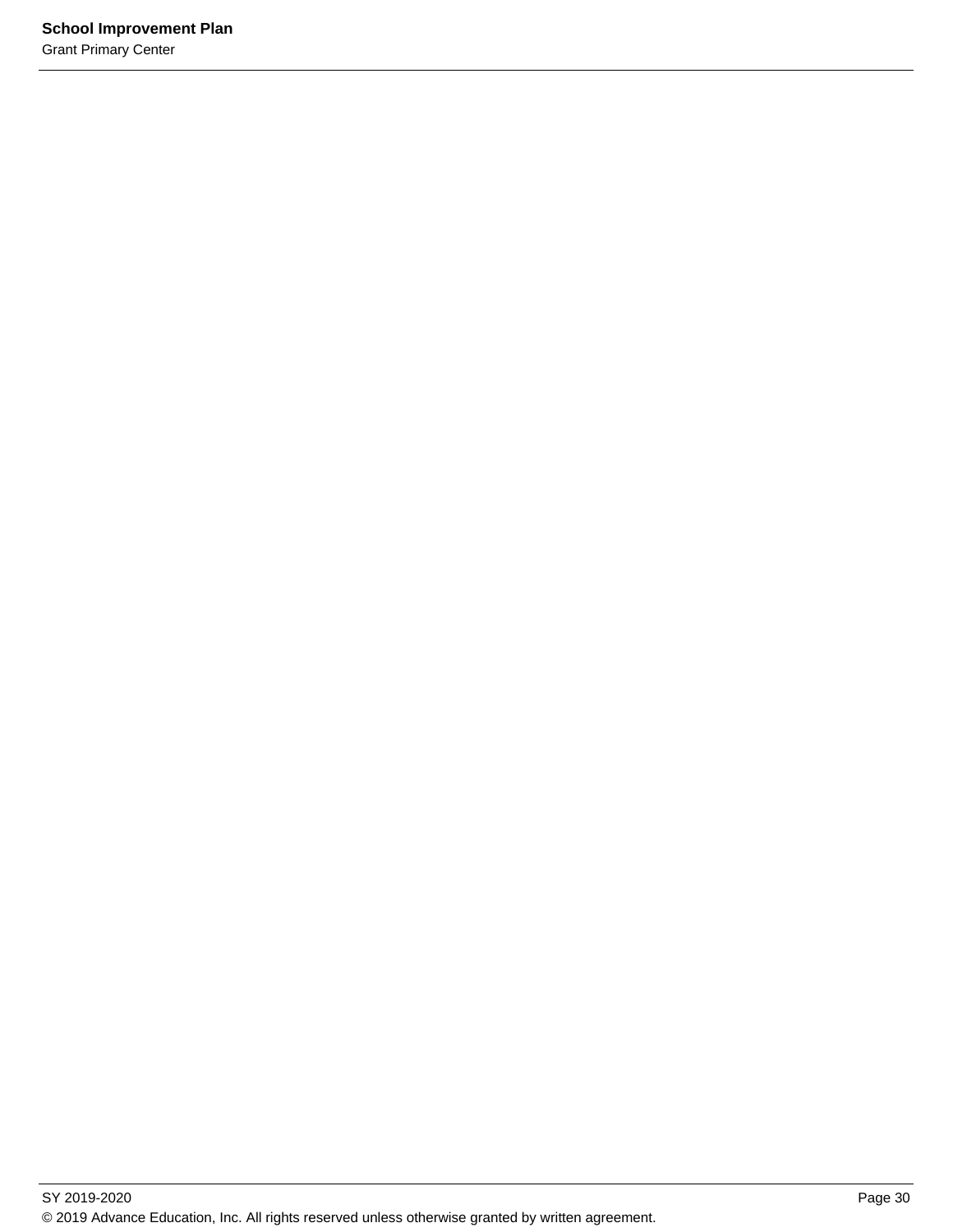### **Component 10: Coordination and Integration of Federal, State and Local Programs and Resources**

### **1. In what ways are the programs coordinated and integrated toward the achievement of the schoolwide goals? Include a LIST of the State, local and Federal programs/resources that will be supporting the schoolwide program.**

Grant Primary Center and Elementary Schools coordinate and integrate funds from TitleI, Title II A, Title III, Title IIIc, 31a, Parent Organization Funds and district general funds to support a variety of programs as depicted below. Each of these programs is intended to provide staff, parents, and students with the skills and resources necessary to be successful in their educational role in achieving our schoolwide goals.

Federal Resources: Title 1, Title 2A, Title III, Title IIIc, Title IV

State Resources: 31a

Local: Parent Organization funds, district general funds, Fremont Area Foundation Mini-Grant funds, various misc. grants

### **2. Describe how the school will use the resources from Title I and other State, local and Federal sources to implement the ten required schoolwide components.**

- 1. CNA--general funds for committee work sessions for disaggregating data and discussing/setting goals.
- 2. Schoolwide reform strategies: Title 1, Title 2A, General Fund, 31A for implement the goals outline earlier in this section.
- 3. Highly Qualified Staff: Title 1, Title 2A, Title 3, General Fund and 31A to hire, retain and develop all staff
- 4. Attract and Retain HQ staff: Title 1, Title 2A, Title 3, General Fund and 31A to hire, retain and develop all staff
- 5. Professional Development: Title 2A for coaches and PD opportunities
- 6. Parental Involvement: Title 1 and general fund to do family learning nights and send regular communication to all parents
- 7. Preschool Transition: N/A for this building (NCRESA funds all PreK)
- 8. Assessment Decisions: General fund for PLC group work and team meetings
- 9. Timely and Additional Assistance: Title 1, Title 2A and 31a for Intervention Teachers
- 10. Coordination & Integration of Federal, State and Local Resources: General fund for working time and group work to ensure coordination

**3. How does the school coordinate and integrate the following Federal, State and local programs and services in a manner applicable to the grade level to support achievement of the schoolwide goals: violence prevention programs, nutrition programs, housing programs, Head Start, adult education, vocational and technical education, and job training.** 

Universal Free lunch program Universal Free breakfast program Homeless coordinator School Social Worker Personal Safety program through Newaygo County CATCH programming through Spectrum Hospital Families Together (funding for family needs from local area foundation) Math/Science support through the Regional Math/Science Center Wrap Around Services through Newaygo County CMH SY 2019-2020 Page 31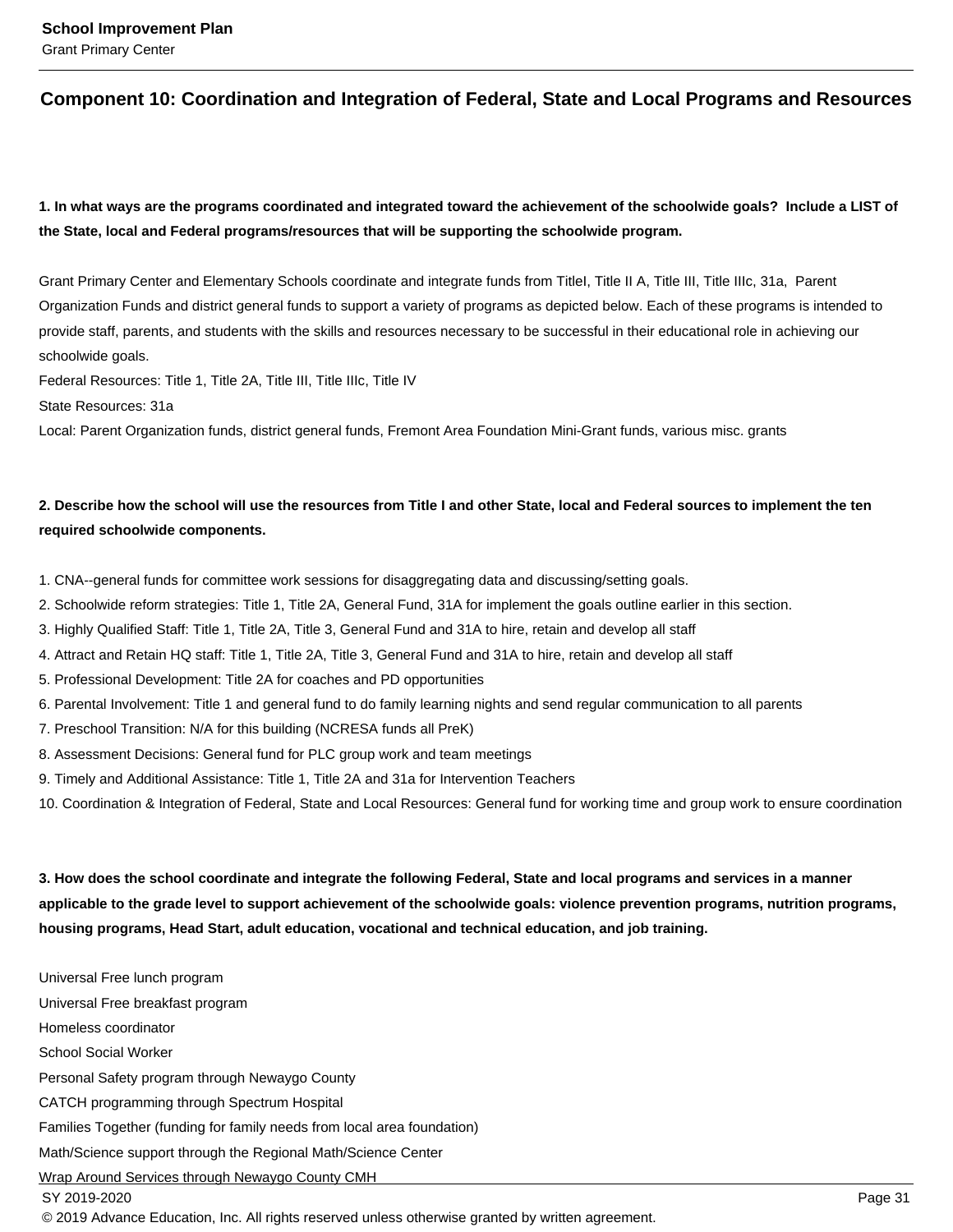Grant Primary Center

DHHS worker on school district grounds Health Center available on school district grounds Be Nice Program True North Weekend Food Bags

True North housing/heating services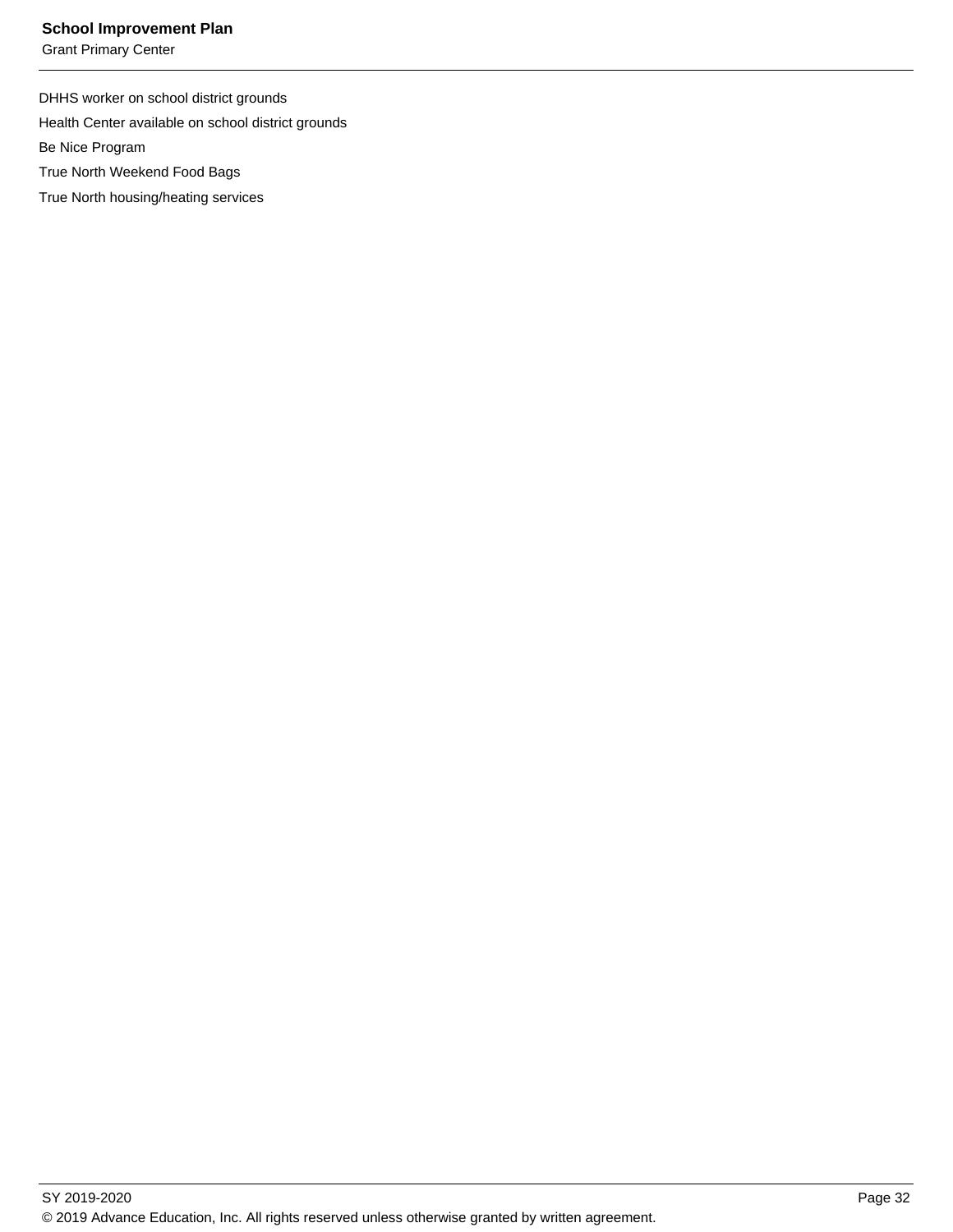### **Evaluation:**

#### **1. Describe how the school evaluates, at least annually, the implementation of the schoolwide program.**

We use our school improvement team meetings and instructional management team meetings to review progress 3 times each year--these teams include parents, teachers, paraprofessionals, principal, assistant principal and occasional students. We also use our perception data from parents, students and staff annually to evaluate schoolwide programming.

### **2. Describe how the school evaluates the results achieved by the schoolwide program using data from the State's annual assessments and other indicators of academic achievement.**

We use our school improvement team meetings, PLC meetings and instructional management team meetings to review student achievement data from our local assessments (throughout the year) and the M-Step (annually)--these teams include parents, teachers, paraprofessionals, principal, assistant principal and occasional students.

### **3. Describe how the school determines whether the schoolwide program has been effective in increasing the achievement of students who are furthest from achieving the standards.**

We are monitoring program effectiveness by reviewing our local assessment data in our IMT meetings 3-4 times each year. PLC teams look at grade level achievement data monthly to monitor effectiveness and parents are invited to attend conferences 2 times each year to monitor their student's academic growth. Parents are also represented on our school improvement team which monitors effectiveness of programs throughout the year. Identified students have IRIPs and parents meet with teachers, interventionists and building leaders throughout the school year to monitor and adjust the IRIP for optimum student success. Students have access to sign up for the after school program where they can get additional support in reading and math.

### **4. What process is followed by the school to revise the plan, as necessary, based on the evaluation, to ensure continuous improvement of students in the schoolwide program?**

We consider student data, teacher input and parent input as we consider student improvement or lack of improvement and use our child study team to monitor and adjust plans for students as necessary throughout the year. The child study team consists of the principal, school social worker, classroom teacher, intervention teachers, local agencies (if applicable) and parents.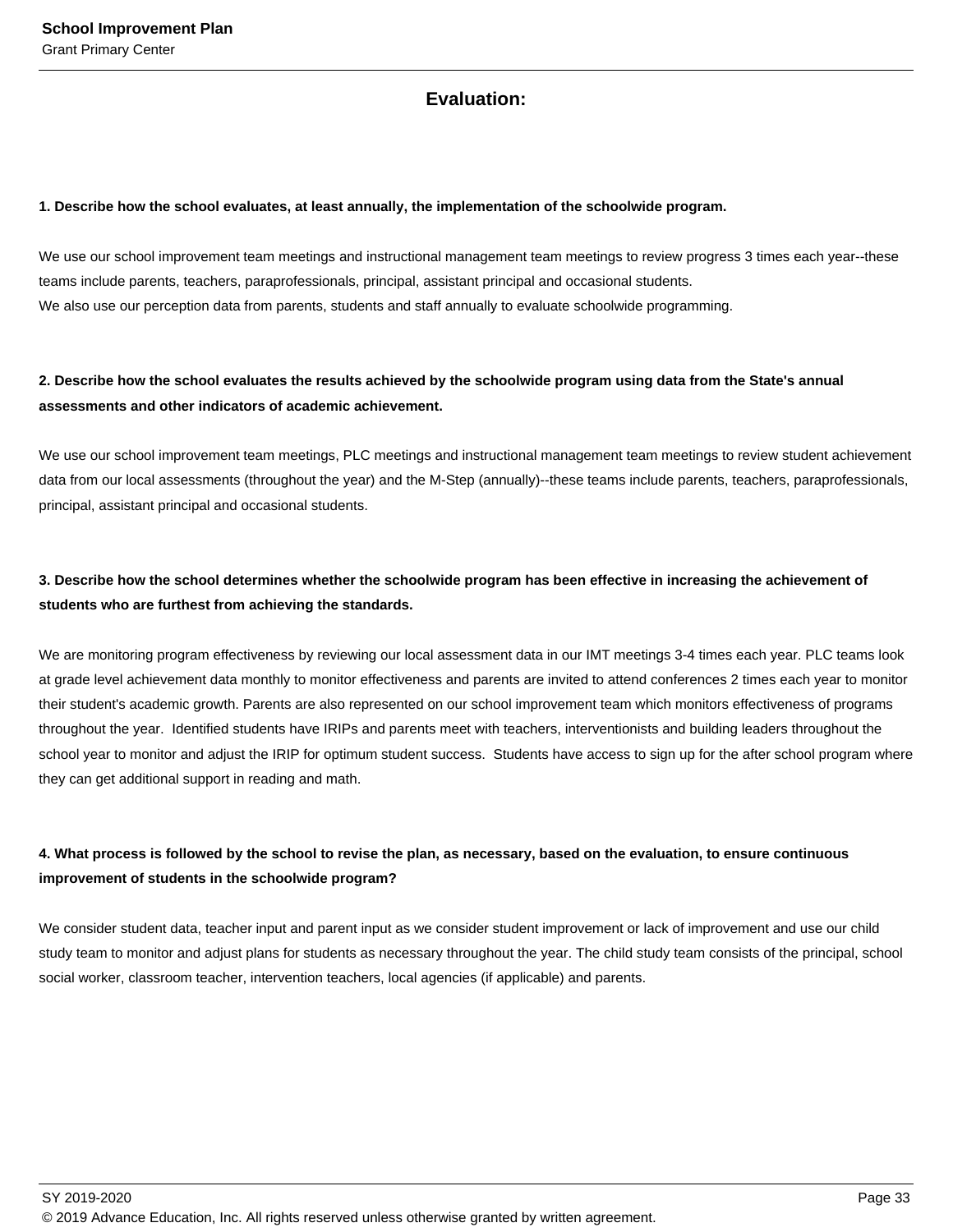# **Plan for School Improvement Plan**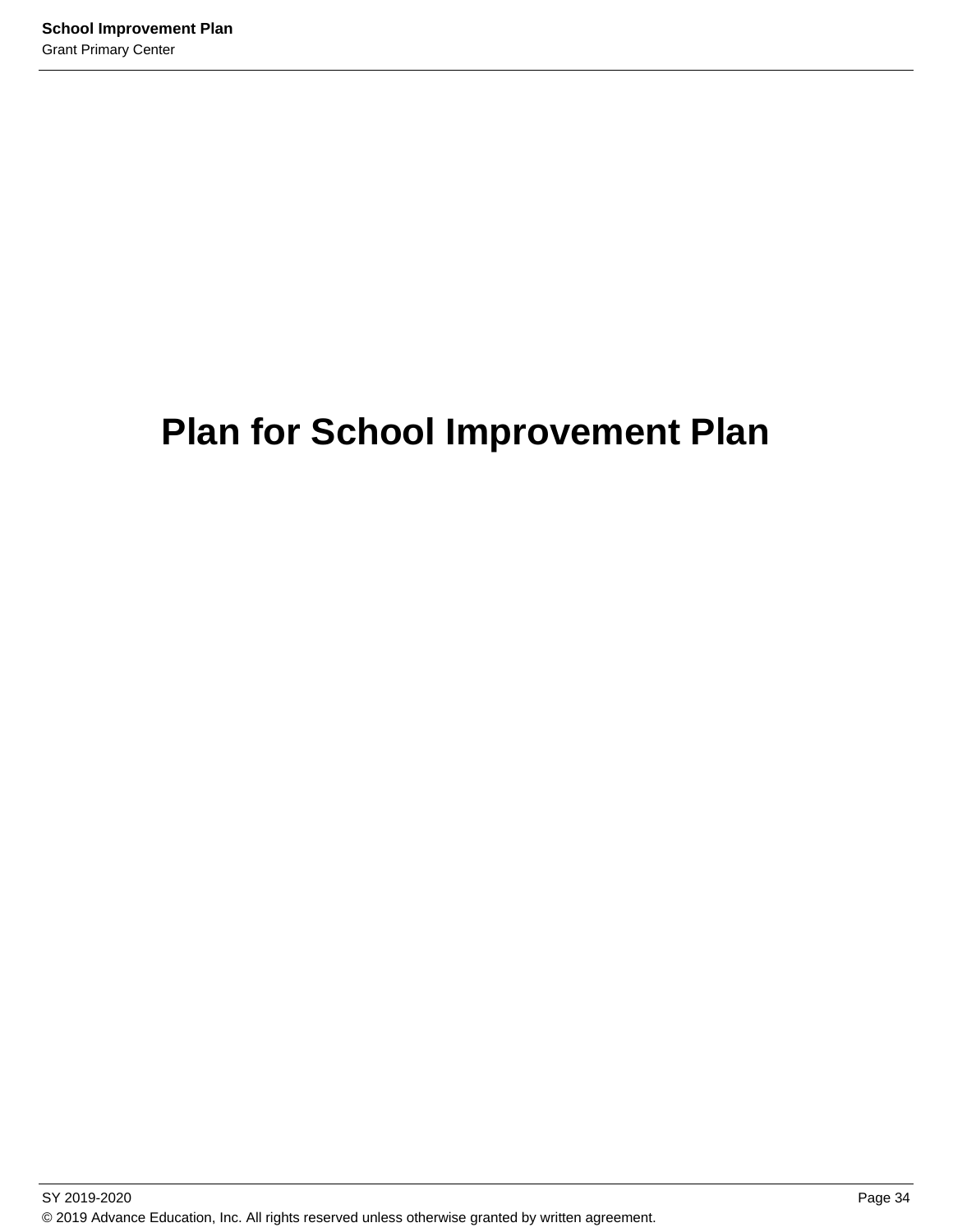Grant Primary Center

## **Overview**

### **Plan Name**

Plan for School Improvement Plan

### **Plan Description**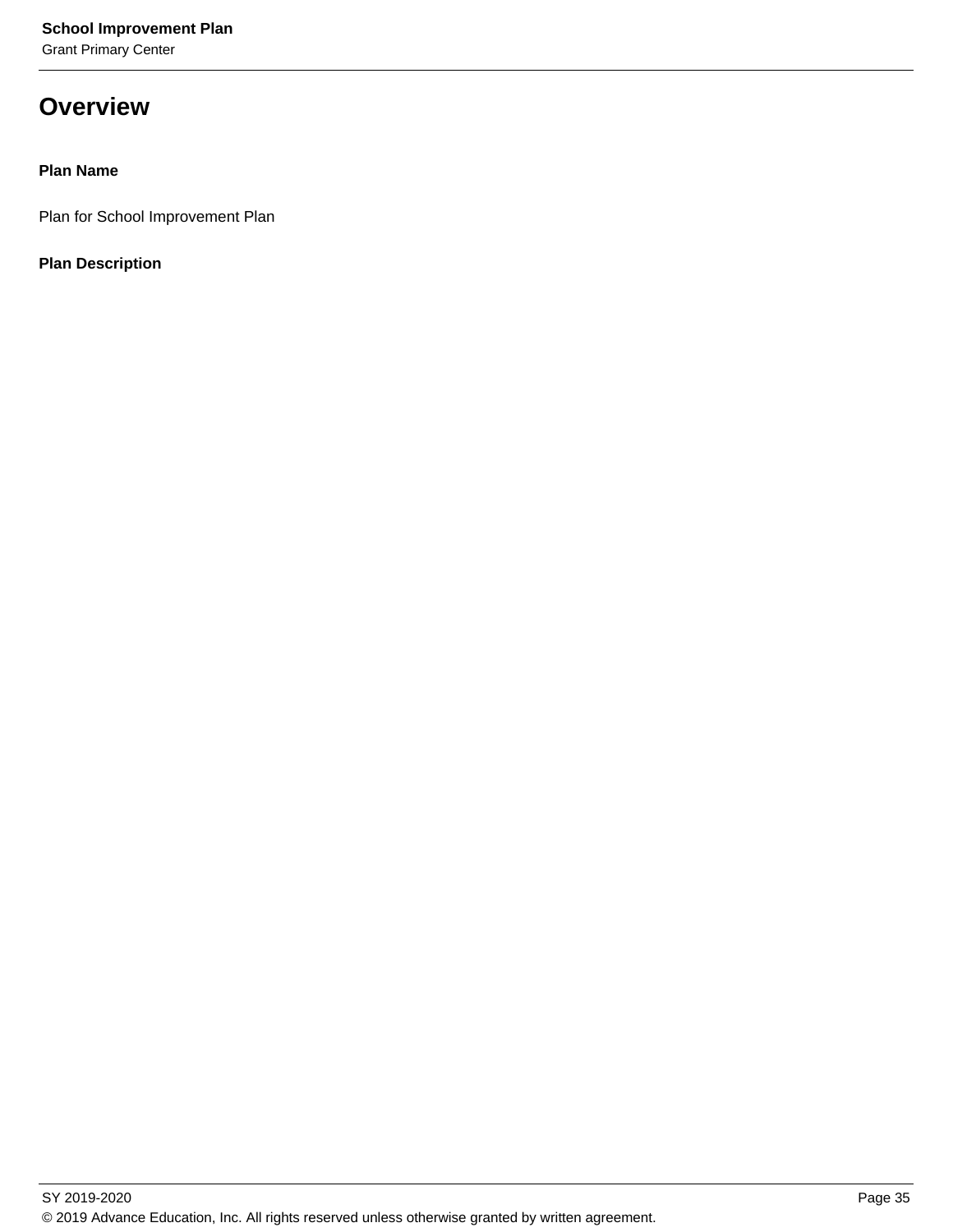## **Goals Summary**

**The following is a summary of the goals encompassed in this plan. The details for each goal are available in the next section.**

| $\#$      | Goal Name                                                                                                                                                                                                | Goal Details                                    | Goal Type      | Total Funding |
|-----------|----------------------------------------------------------------------------------------------------------------------------------------------------------------------------------------------------------|-------------------------------------------------|----------------|---------------|
|           | All Grant Primary Center students will increase their Objectives: 1<br>proficiency in math.                                                                                                              | Strategies: 5<br>Activities: 8                  | Academic       | \$120780      |
| <u> 2</u> | All Grant Primary Center students will increase their Objectives: 1<br>proficiency in reading.                                                                                                           | Strategies: 4<br>Activities: 10                 | Academic       | \$167350      |
| Ι3        | All Grant Primary Center students will increase their Objectives: 1<br>proficiency in written and oral expression.                                                                                       | Strategies: 2<br>Activities: 3                  | Academic       | 51500         |
| 14        | All Primary Center students will have opportunities<br>to make good behavior decisions at school and<br>have access to additional support to ensure<br>behavior does not interfere with academic growth. | Objectives: 1<br>Strategies: 1<br>Activities: 4 | Organizational | \$179000      |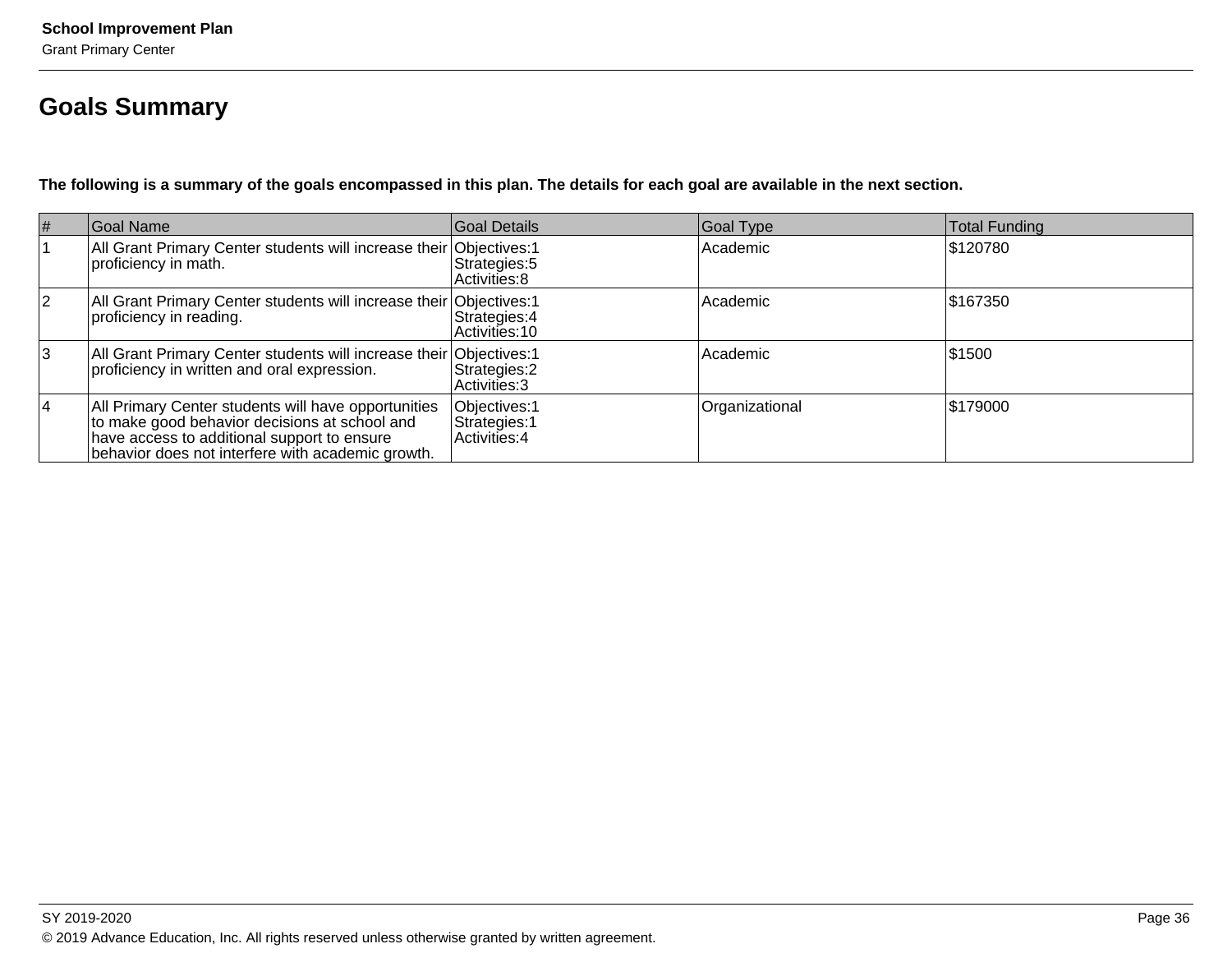## **Goal 1: All Grant Primary Center students will increase their proficiency in math.**

#### **Measurable Objective 1:**

A 100% increase of Kindergarten and First grade students will demonstrate a proficiency of 5% overall growth reaching end of year mean target (from 54%-59%proficient in 1st grade and 58%-63% proficient in Kindergarten) in Mathematics by 06/05/2020 as measured by Spring 2020 NWEA MAPS scores.

#### **Strategy 1:**

Differentiated Instruction - All staff will use differentiation strategies to help meet the needs of all learners--marking sure that their teaching is specific to individuallearning needs. They will work to use the format of teaching math in whole group and small flexible math groups to ensure differentiation for all students. We will usestrategies learned in AVMR training to increase small group math instructional practices. We will set SMART goals in math to plan for flexible math group instruction. Category: Mathematics

Research Cited: Minilessons for Extending Addition and Subtraction: A Yearlong Resource (Contexts for Learning Mathematics)

Uttenbogaard, Willem

Intentional Talk: How to Structure and Lead Productive Mathematical Discussion by Elham Kazemi & Allison Hintz

Math Sense by Christine Moynihan

PD through KISD for Math Leadership team

Tier: Tier 1

| <b>Activity - Math Coach</b>                                                                                                                                                                                                                                                                              | Activity<br><b>Type</b>          | Tier | Phase     | Begin Date End Date          | Resource<br>Assigned | Source Of<br><b>Funding</b> | <b>Staff</b><br>Responsibl                                                                                                                                 |
|-----------------------------------------------------------------------------------------------------------------------------------------------------------------------------------------------------------------------------------------------------------------------------------------------------------|----------------------------------|------|-----------|------------------------------|----------------------|-----------------------------|------------------------------------------------------------------------------------------------------------------------------------------------------------|
| We have one teacher trained as a Math Recovery trainer to<br>use as a math coach for our staff. She is fully licensed to<br>instruct AVMR 1 and 2 to our staff. We love having this<br>resource "in house" at GPS. We have an additional teacher<br>being trained as a Math Recovery trainer summer 2019. | Professiona Tier 1<br>l Learning |      | Implement | 06/01/2017 08/28/2020 \$5000 |                      | <b>Title I Part</b>         | Principal<br>lMath.<br>Recovery<br>Itrainers<br><b>IMath</b><br><b>Coach</b><br>l Math<br>IIntervention<br><b>Teachers</b><br>Classroom<br><b>Teachers</b> |

| Activity - IXL Math Program                                                                             | <b>Activity</b><br>Type         | Tier   | <b>Phase</b> | Begin Date End Date            | <b>Resource</b><br>Assigned | <b>Source Of</b><br>IFundina    | ∣Staff<br>Responsibl                                                             |
|---------------------------------------------------------------------------------------------------------|---------------------------------|--------|--------------|--------------------------------|-----------------------------|---------------------------------|----------------------------------------------------------------------------------|
| Teachers will use the IXL computerized math program to<br>differentiate math practice for all students. | Academic <br>Support<br>Program | Tier 1 | l Monitor    | 09/02/2014  06/30/2020  \$1200 |                             | <b>IGeneral</b><br><b>IFund</b> | Principal<br>Technology<br>Director<br>lClassroom<br><b>Teachers</b><br>Students |

SY 2019-2020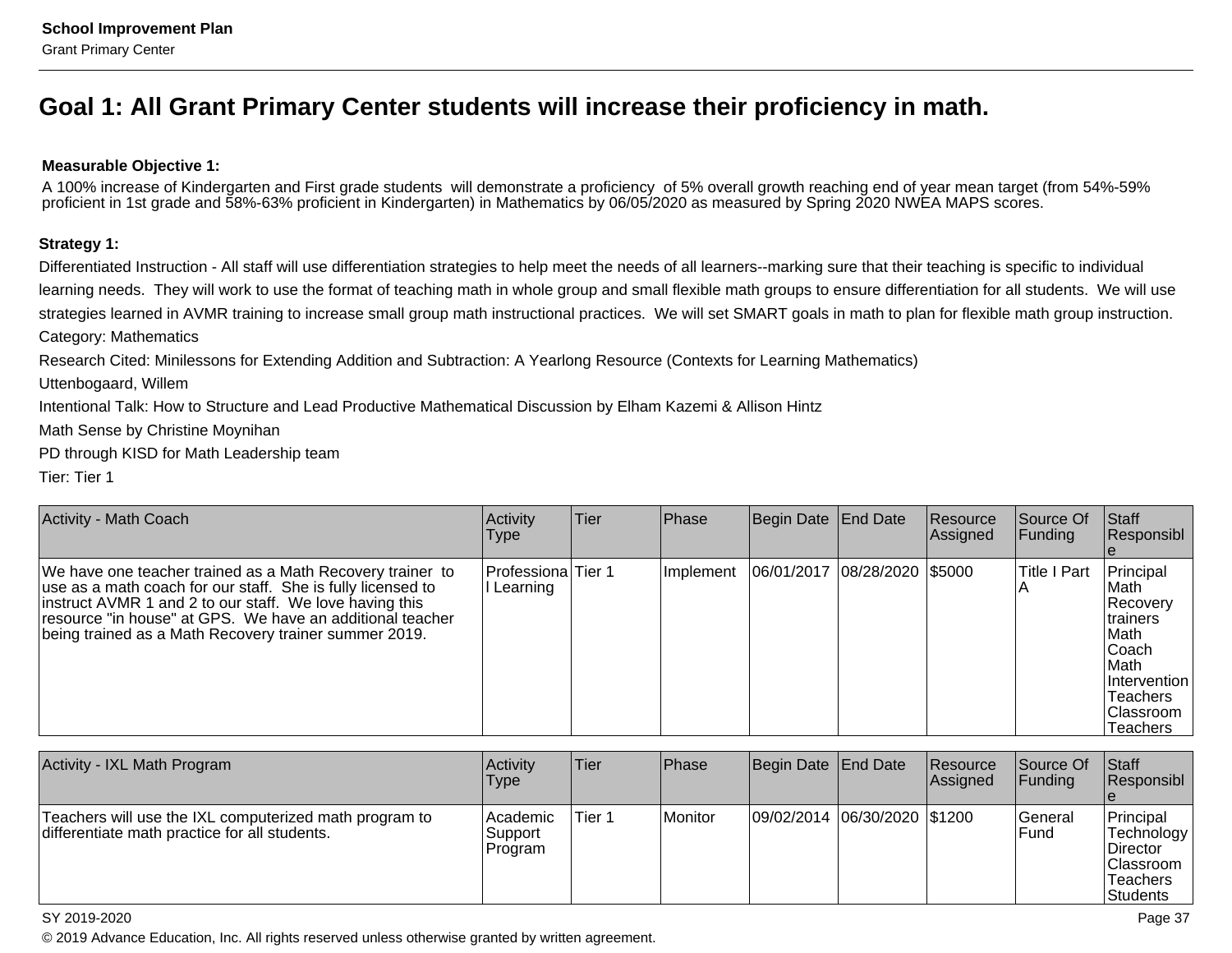Grant Primary Center

#### **Strategy 2:**

Staff Book Study - Staff will read and discuss chosen book to increase their knowledge in up to date math instruction. They will also use their book as an ongoing topicof peer discussion during their PLC meetings throughout the year.

Category: Mathematics

Research Cited: Minilessons for Extending Addition and Subtraction: A Yearlong Resource (Contexts for Learning Mathematics)

Uttenbogaard, Willem

Tier: Tier 1

| Activity - Staff Book Study                                                                                                                              | <b>Activity</b><br>Type | Tier | Phase     | Begin Date End Date         | <b>Resource</b><br>Assigned | Source Of<br>IFundina    | <b>Staff</b><br>Responsibl                                                                                                |
|----------------------------------------------------------------------------------------------------------------------------------------------------------|-------------------------|------|-----------|-----------------------------|-----------------------------|--------------------------|---------------------------------------------------------------------------------------------------------------------------|
| Teachers will read a math instructional book chosen by their<br>grade level PLC to increase understanding of math instructional I Learning<br>practices. | Professiona Tier 1      |      | Implement | 08/29/2016 06/30/2020 \$500 |                             | lGeneral<br><b>IFund</b> | Principal<br>IAsst.<br>Principal<br>IClassroom<br><b>Iteachers</b><br><b>IEE Coach</b><br>l Math<br>IIntervention<br>list |

#### **Strategy 3:**

Parent Involvement - GPC will create opportunities to increase parent knowledge and skills in the area of math instruction to better equip them to help their child learn at home and help close the achievement gap.

### Category: Mathematics

 Research Cited: WHAT RESEARCH SAYS ABOUT PARENT INVOLVEMENT IN CHILDREN'S EDUCATION In Relation to Academic Achievement (MDE Website)Tier: Tier 1

| <b>Activity - Family Math Night</b>                                                                                                                                                                                                 | Activity<br>Type                     | Tier   | Phase     | Begin Date End Date           | <b>Resource</b><br>Assigned | Source Of<br><b>Funding</b> | <b>Staff</b><br>Responsibl                                                                                                                           |
|-------------------------------------------------------------------------------------------------------------------------------------------------------------------------------------------------------------------------------------|--------------------------------------|--------|-----------|-------------------------------|-----------------------------|-----------------------------|------------------------------------------------------------------------------------------------------------------------------------------------------|
| Families will be encouraged to attend the Family Math Night to<br>learn ideas for bringing math instruction into their homes. They<br>will also receive literature and tools to take home and read for<br>lincreasing math at home. | <b>IParent</b><br><b>Ilnvolvemen</b> | Tier 1 | Implement | 08/28/2017  06/30/2020  \$500 |                             | Title I Part                | Principal<br>IAsst.<br>Principal<br><b>Classroom</b><br><b>Teachers</b><br>l Math<br><b>Intervention</b><br><b>Teachers</b><br>l Parents<br>Students |

SY 2019-2020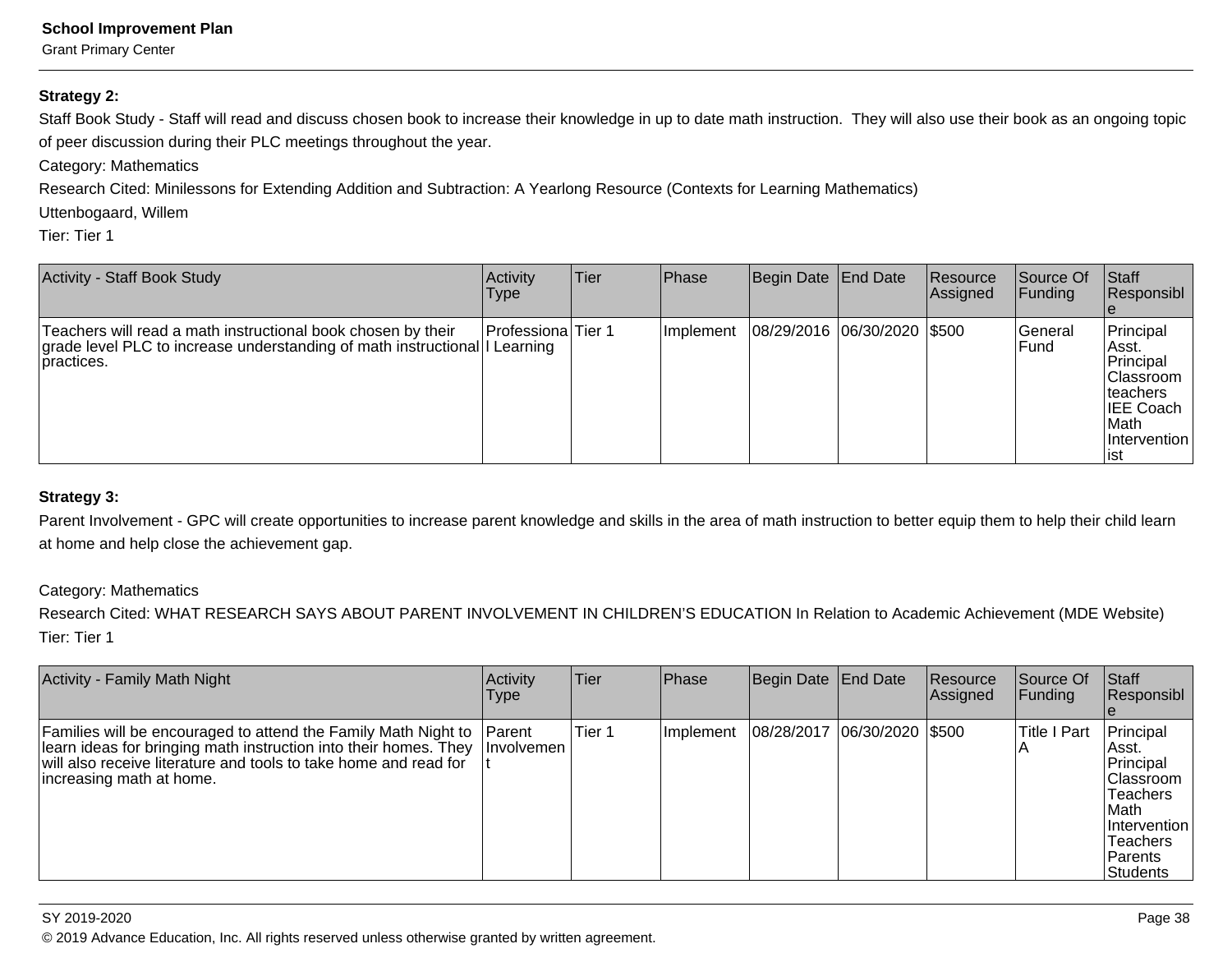Grant Primary Center

| <b>Activity - Parent Newsletter</b>                                                                                       | Activitv<br><b>Type</b>      | lTier. | Phase      | Begin Date   End Date       | <b>IResource</b><br>Assigned | <b>Source Of</b><br>IFundina l | <b>Staff</b><br>Responsibl                                                          |
|---------------------------------------------------------------------------------------------------------------------------|------------------------------|--------|------------|-----------------------------|------------------------------|--------------------------------|-------------------------------------------------------------------------------------|
| School will send home parent newsletter quarterly in Spanish<br>and English sharing math tips for parents to use at home. | <b>Parent</b><br>∣Involvemen | Tier 1 | Ilmplement | 09/08/2015 06/30/2020 \$200 |                              | lGeneral<br>lFund              | Principal<br><b>Intervention</b><br>Staff<br>Teachers<br><b>Students</b><br>Parents |

### **Strategy 4:**

Math Intervention - All staff will use MAP testing results to determine students who are at-risk in math achievement. The math intervention teachers will work withstudents in a Tier2/Tier3 capacity in small flexible groups or one on one to help close student achievement gaps.

Category: Mathematics Research Cited: AVMR 1 and 2AVMR & Math RecoveryAVMR 1 and 2Math Recovery

Gersten, R., Beckmann, S., Clarke, B., Foegen, A., Marsh, L., Star, J. R., & Witzel, B. (2009). Assisting students struggling with mathematics: Response to Intervention (RtI) for elementary and middle schools (NCEE 2009-4060). Washington, DC: National Center for Education Evaluation and Regional Assistance, Institute of EducationSciences, U.S. Department of Education. Retrieved from http://ies.ed.gov/ncee/wwc/publications/practiceguides/. Tier: Tier 2

| Activity - Math Intervention Teacher                                                                                                                                                                                                                            | Activity<br>Type    | Tier   | Phase   | Begin Date End Date            | Resource<br>Assigned | Source Of<br><b>Funding</b>                         | Staff<br>Responsibl                                                                                                           |
|-----------------------------------------------------------------------------------------------------------------------------------------------------------------------------------------------------------------------------------------------------------------|---------------------|--------|---------|--------------------------------|----------------------|-----------------------------------------------------|-------------------------------------------------------------------------------------------------------------------------------|
| Teacher will use intervention strategies to support students with Academic<br>additional math instruction. Teacher will use strategies and<br>data from Math Recovery to provide tier 2 and 3 support and<br>the specific construct connected to student needs. | Support_<br>Program | Tier 2 | Monitor | 09/08/2015 06/05/2020 \$103880 |                      | Title IV Part   Principal<br> A, Title I<br>lPart A | Asst.<br>Principal<br>lMath<br>Intervention<br>Teacher<br>Teaching<br>l Staff<br><b>MAISD</b><br>Math<br>Recovery<br>Itrainer |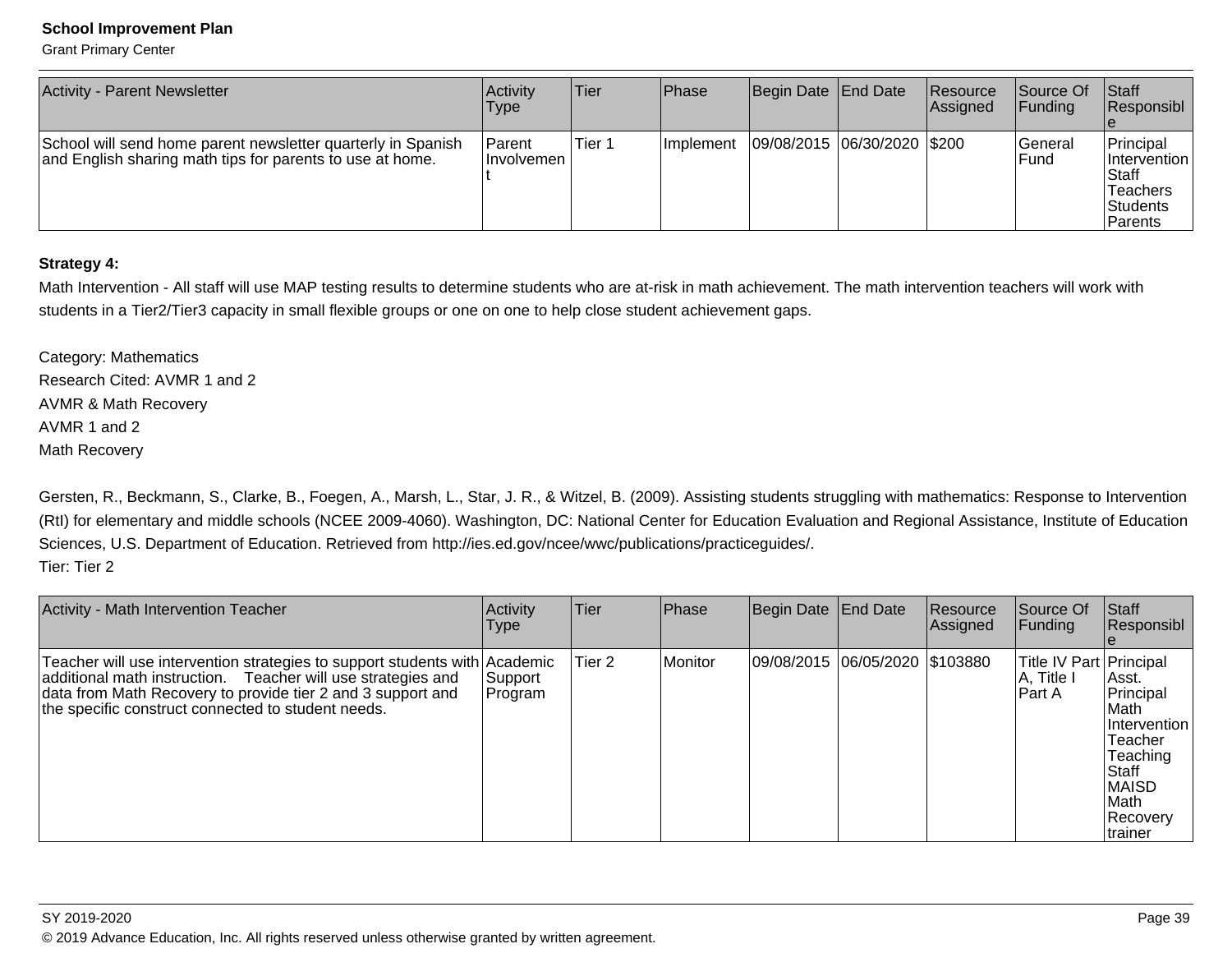Grant Primary Center

| Activity - Math Paraprofessional Support                                                                                                                                       | <b>Activity</b><br>Type          | lTier  | <b>IPhase</b>     | Begin Date End Date          | Resource<br><b>Assigned</b> | Source Of<br>IFundina                | <b>Staff</b><br>Responsibl                                                                                      |
|--------------------------------------------------------------------------------------------------------------------------------------------------------------------------------|----------------------------------|--------|-------------------|------------------------------|-----------------------------|--------------------------------------|-----------------------------------------------------------------------------------------------------------------|
| This staff member will work under the supervision of the<br>principal and the math interventionists to provide Tier 2/3<br>lassistance to at-risk math students based on need. | l Academic<br>Support<br>Program | Tier 2 | <b>Ilmplement</b> | 09/08/2015 06/30/2020 \$8500 |                             | <b>Section</b><br>I31a. Title I<br>Ш | <b>principal</b><br><b>Imath</b><br>IPart C. Title lintervention I<br>list<br>Imath<br>Iparaprofess I<br>lional |

### **Strategy 5:**

"

Staff PD: Math Recovery - New teachers will be trained in the practice of Math Recovery and will then use their new learning as a tier 1 classroom teacher to betterdifferentiate student instruction and to better understand what students must do to continue to move forward as mathematicians.

Category: Mathematics

Research Cited: White"paper"by:"" US"Math"Recovery®"Council" "

Math"Recovery®"Overview:"" An"elementary"school"implementation"of"an"early"intervention"program"to" identify"and"service"of"lowBattaining"mathematics"students"

Related"program" ""Add+VantageMR®:""Efficient"and"effective"assessment"to"support"using"data"

to"make"instructional"decisions""

Prepared"by:" Christina"Miller,"Director"of"Programming" "

With"Contributions"from"" Robert"Wright,"Ph.D.,"Southern"Cross"University"Australia," Developer"of"the"Math"Recovery®"Program"

Ann"Stafford,"founder"of"US"Math"Recovery®"Council" Pamela"Tabor,"Ph.D.,"member"of"inaugural"US"Math"Recovery®"Board"of" Directors"Tier: Tier 1

| Activity - Math Recovery PD                                                                  | Activity<br>Type                 | Tier | Phase            | Begin Date End Date |                   | Resource<br>Assigned | Source Of<br>Funding                 | <b>Staff</b><br>Responsibl                                                                                                                                                       |
|----------------------------------------------------------------------------------------------|----------------------------------|------|------------------|---------------------|-------------------|----------------------|--------------------------------------|----------------------------------------------------------------------------------------------------------------------------------------------------------------------------------|
| New teachers from Grant PC will be trained in Math Recovery<br>during the 19-20 school year. | Professiona Tier 1<br>I Learning |      | Getting<br>Ready | 06/30/2017          | 06/30/2020 \$1000 |                      | General<br>Fund, Title<br>III Part A | principal<br>Asst.<br>Principal<br> Math<br>Recovery<br> trainer<br>(GPS staff<br>(member<br> intervention<br>lteachers<br> classroom<br>lteachers<br> MAISD<br>staff<br> member |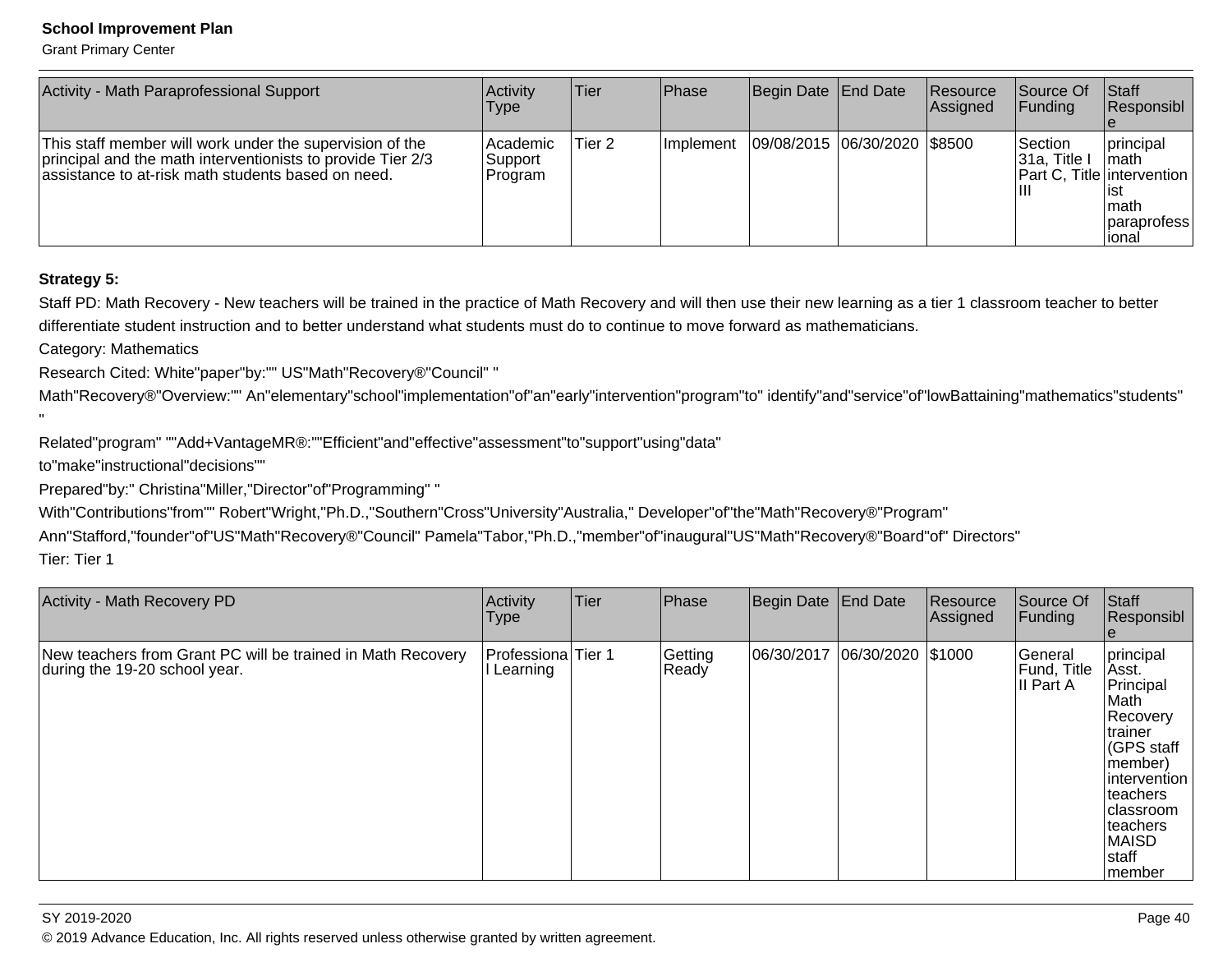## **Goal 2: All Grant Primary Center students will increase their proficiency in reading.**

#### **Measurable Objective 1:**

 A 100% increase of Kindergarten and First grade students will demonstrate a proficiency of 5% overall growth reaching end of year mean target (from 40%-45%proficient in 1st grade and 44%-49% proficient in Kindergarten) in English Language Arts by 06/30/2020 as measured by Spring 2020 MAPS scores.

#### **Strategy 1:**

Differentiated Instruction - All staff will use small group instruction as part of teaching reading to all students. Teachers will use the Fountas and Pinnell Benchmarkingsystem to determine each child's reading level and include children in reading groups that match their instructional reading levels.

Category: English/Language Arts

Research Cited: What Really Matters Most for Struggling Readers by Richard Allington

Teaching Reading in Small Groups: Differentiated Instruction for Building Strategic, Independent Readers by Jennifer Serravallo

Fountas and Pinnell--LLI System Research

The Fluent Reader by Tim Rasinski

Tier: Tier 1

| Activity - Literacy Coach                                                                                                                                                                                                                                                                                                                                                                                                                                                                                                                                                                                 | Activity<br><b>Type</b> | lTier. | Phase                                   | Begin Date End Date | Resource<br>Assigned | Source Of<br>Funding    | $\vert$ Staff<br>Responsibl                                        |
|-----------------------------------------------------------------------------------------------------------------------------------------------------------------------------------------------------------------------------------------------------------------------------------------------------------------------------------------------------------------------------------------------------------------------------------------------------------------------------------------------------------------------------------------------------------------------------------------------------------|-------------------------|--------|-----------------------------------------|---------------------|----------------------|-------------------------|--------------------------------------------------------------------|
| The literacy coach will work with classroom teachers to help<br>them better understand small group instruction. They will model I Learning<br>current best practices for small group guided reading<br>instruction and discuss ideas for increasing differentiation in the<br>classroom with teachers. This is a new concept made possible  <br>with a grant from NCRESA to locally train and use a literacy<br>coach on our own staff. This grant and coaching training will<br>continue again for the 17-18 school year with the coach<br>focusing on the 10 literacy principles for classroom support. | Professiona Tier 1      |        | Implement 08/29/2016 06/30/2020 \$26750 |                     |                      | Title II Part Principal | <b>IClassroom</b><br><b>Teachers</b><br><b>Literacy</b><br>lCoach. |

| <b>Activity - Leveled Library</b>                                                                                                                                                                                                                                                                                          | Activity<br><b>Type</b>                                                           | lTier. | Phase   | Begin Date End Date          | <b>IResource</b><br><b>Assigned</b> | Source Of<br><b>IFunding</b> | <b>Staff</b><br>Responsibl                                   |
|----------------------------------------------------------------------------------------------------------------------------------------------------------------------------------------------------------------------------------------------------------------------------------------------------------------------------|-----------------------------------------------------------------------------------|--------|---------|------------------------------|-------------------------------------|------------------------------|--------------------------------------------------------------|
| As our readers continue to progress, we will purchase leveled<br>readers to add to our Leveled Library to meet the needs of<br>teachers/students to continue differentiated small group<br>reading instruction. We are also added leveled reader in<br>Spanish to meet the needs of our Dual Immersion and ELL<br>readers. | Materials,<br>Supplemen<br>∣tal<br>Materials,<br> Academic<br> Support<br>Program | Tier 1 | Monitor | 09/08/2015 06/30/2020 \$3000 |                                     | <b>IGeneral</b><br>l Fund    | Principal<br>Reading<br> teachers<br>Iclassroom<br>Iteachers |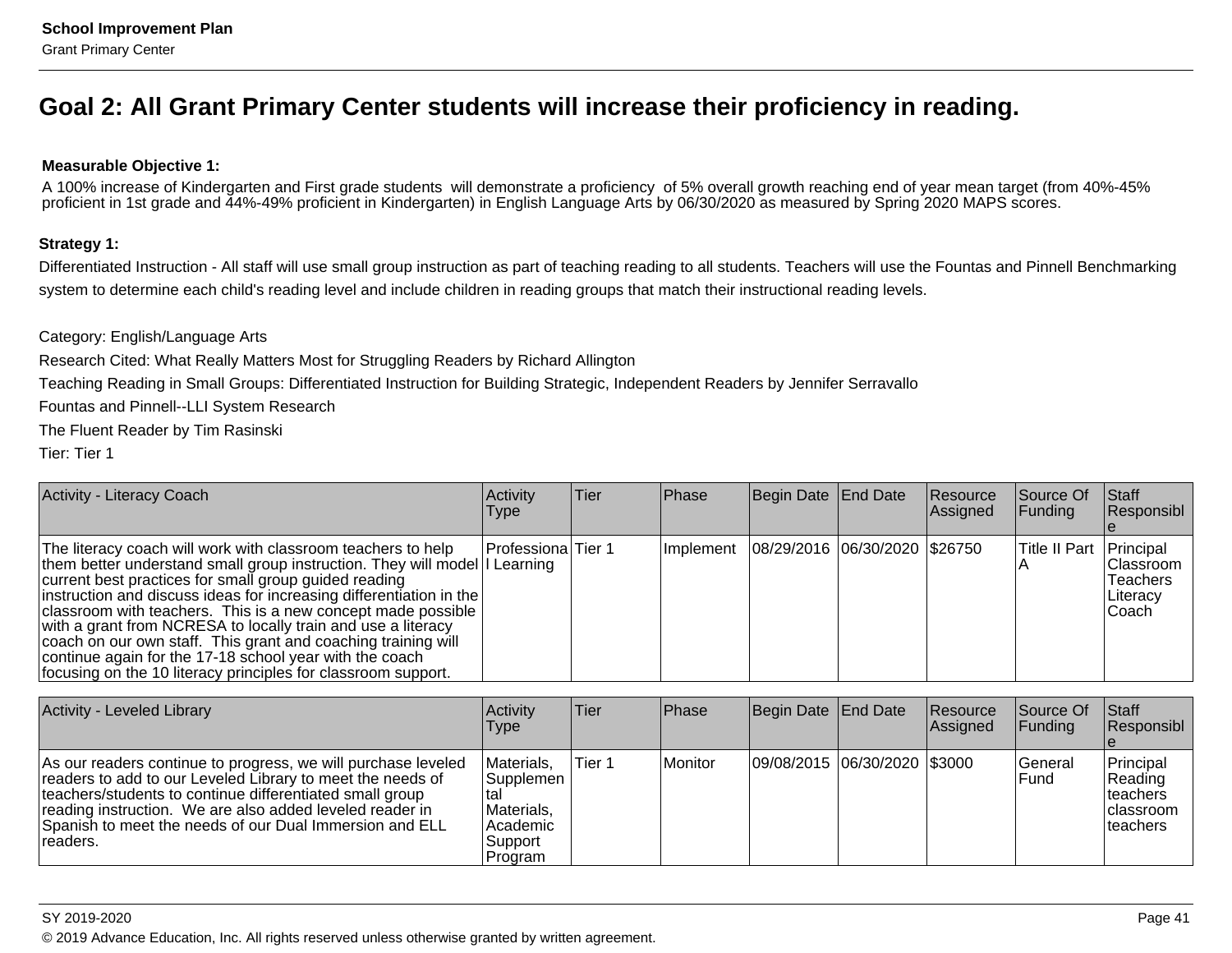Grant Primary Center

| Activity - Lexia Core 5                                                                                                                                                          | Activity<br><b>Type</b>                             | Tier   | Phase     | Begin Date | End Date    | Resource<br>Assigned  | Source Of<br>Funding  | Staff<br>Responsibl                                                                      |
|----------------------------------------------------------------------------------------------------------------------------------------------------------------------------------|-----------------------------------------------------|--------|-----------|------------|-------------|-----------------------|-----------------------|------------------------------------------------------------------------------------------|
| Tier 1 classroom teachers will use Lexia Core 5 for all students<br>to give additional tier 1 support in a technology<br>supported/differentiated program.                       | Technology Tier 1<br>Academic<br>Support<br>Program |        | Implement | 09/05/2016 | 06/30/2020  | 1\$9000               | Other                 | principal<br>classroom<br>teachers<br>technology<br>director<br>intervention<br>teachers |
| <b>Activity - Data Dialogues</b>                                                                                                                                                 | Activity<br><b>Type</b>                             | Tier   | Phase     | Begin Date | End Date    | Resource<br> Assigned | Source Of<br> Funding | Staff<br>Responsibl<br>e                                                                 |
| Teachers will participate in 3-4 data dialogue meetings during<br>the year to breakdown classroom and grade level data to drive<br>differentiated instruction and interventions. | Academic<br>Support<br>Program                      | Tier 1 | Implement | 04/30/2018 | 106/12/2020 | \$750                 | l General<br>lFund    | principal<br>asst.<br>principal<br>HIL coach<br>teachers<br>lintervention                |

### **Strategy 2:**

Reading Intervention - All staff will use MAP, MLPP, Words Their Way Spelling Inventory and Fountas and Pinnell testing results to determine students who are at-riskin reading achievement. The reading intervention teachers will work with students in a Tier 2 and Tier 3 capacity in small flexible groups or one on one to help closestudent achievement gaps.

Category: English/Language Arts

Research Cited: All staff will use MAP, Words Their Way Spelling Inventory, MLPP and Fountas and Pinnell testing results to determine students who are at-risk in reading achievement. The reading intervention teachers will work with students in a Tier 2 and Tier 3 capacity in small groups or one on one to help close studentachievement gaps.

Tier: Tier 2

| Activity - Title 1 Reading Teachers                                                                                                                                                                                                                                                                                                                                                                                                                                                                                    | <b>Activity</b><br><b>Type</b> | Tier   | <b>IPhase</b> | Begin Date End Date            | <b>Resource</b><br>Assigned | Source Of<br> Funding                  | <b>Staff</b><br>Responsibl                                                                                 |
|------------------------------------------------------------------------------------------------------------------------------------------------------------------------------------------------------------------------------------------------------------------------------------------------------------------------------------------------------------------------------------------------------------------------------------------------------------------------------------------------------------------------|--------------------------------|--------|---------------|--------------------------------|-----------------------------|----------------------------------------|------------------------------------------------------------------------------------------------------------|
| Teachers (1.5) will use intervention strategies to support<br>students with additional reading instruction. Teachers will use a Support<br>research based intervention kit from Fountas and Pinnell as<br>main intervention tool for Tier 2 and Lindamood Bell material<br>for Tier 3. Teachers will also be using several ideas from<br>professional reading book resources to help students close<br>  achievement gaps in reading. Teachers will be providing Tier 2<br>and Tier 3 support as needed based on data. | l Academic<br> Program         | Tier 2 | Monitor       | 09/08/2015 06/30/2020 \$115000 |                             | lSection l<br> 31a, Title l<br>lPart A | Principal<br>lasst.<br>principal<br>lClassroom<br><b>Teachers</b><br>Title 1<br>Reading<br><b>Teachers</b> |

#### SY 2019-2020

© 2019 Advance Education, Inc. All rights reserved unless otherwise granted by written agreement.

ists

secretaries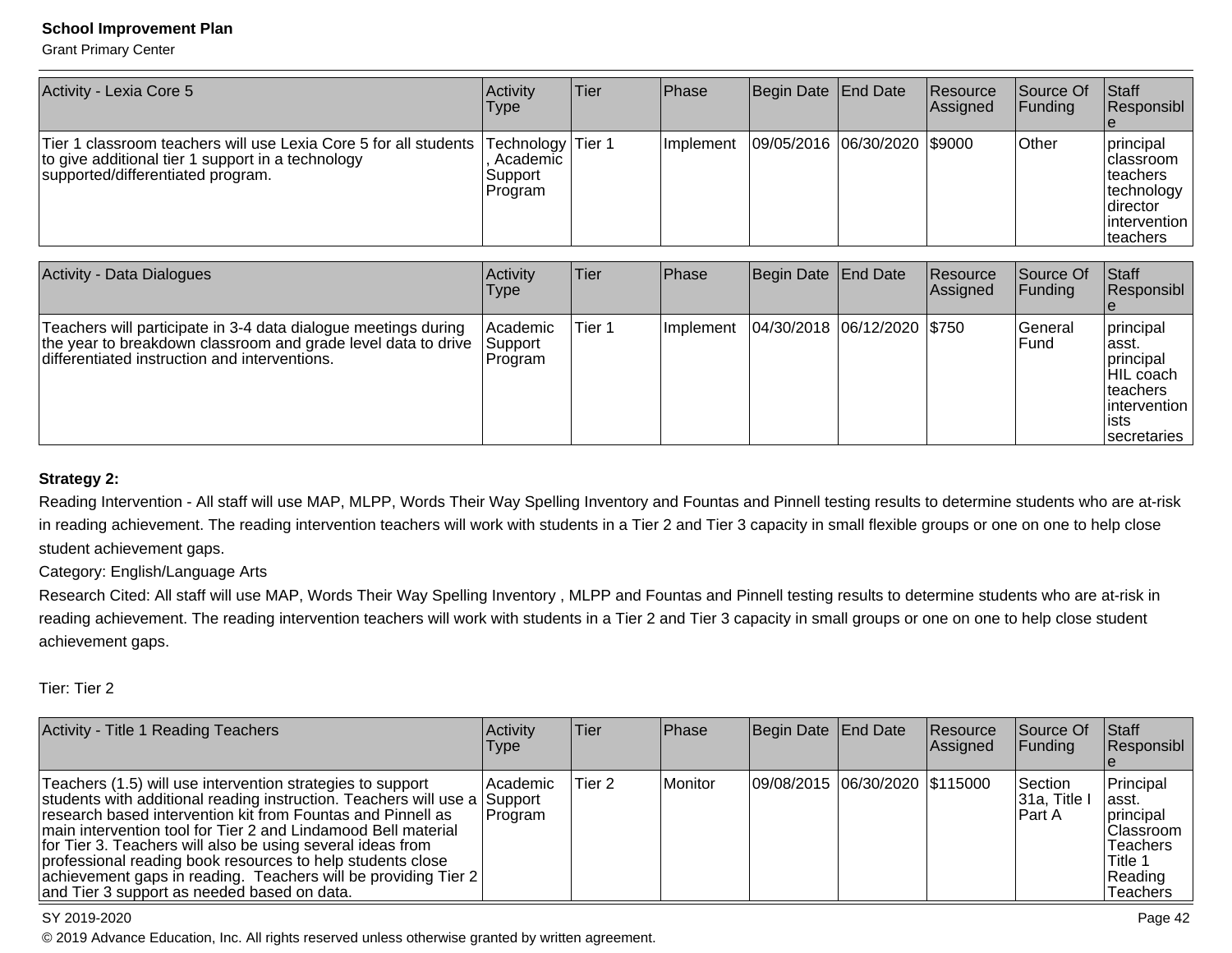Grant Primary Center

| Activity - Reading Paraprofessional                                                                                                                                  | Activity<br><b>Type</b>    | Tier   | <b>IPhase</b> | Begin Date End Date          | Resource<br>Assigned | <b>Source Of</b><br>IFundina                                  | <b>Staff</b><br><b>Responsibl</b>                                               |
|----------------------------------------------------------------------------------------------------------------------------------------------------------------------|----------------------------|--------|---------------|------------------------------|----------------------|---------------------------------------------------------------|---------------------------------------------------------------------------------|
| This staff member works under the supervision of the principal<br>and reading teachers to help provide additional Tier 2/3 support Support<br>Ifor at-risk students. | <b>Academic</b><br>Program | Tier 2 | Monitor       | 09/08/2015 06/30/2020 \$8500 |                      | <b>Title I Part</b><br>IC. Section<br>31a, Title III teachers | principal<br><b>reading</b><br>reading<br><i><b>I</b></i> paraprofess<br>lional |

### **Strategy 3:**

Parent Involvement - GPC will create opportunities to increase parent knowledge and skills in the area of reading instruction to better equip them to help their child learn at home and help close the achievement gap.

### Category: English/Language Arts

 Research Cited: WHAT RESEARCH SAYS ABOUT PARENT INVOLVEMENT IN CHILDREN'S EDUCATION In Relation to Academic Achievement (MDE Website)Tier: Tier 1

| Activity - Family Literacy Night                                                                                                                                                                                                                                                                                                            | Activity<br>Type  | Tier   | Phase     | Begin Date End Date          | Resource<br>Assigned | Source Of<br><b>Funding</b> | <b>Staff</b><br>Responsibl                                                                                                                           |
|---------------------------------------------------------------------------------------------------------------------------------------------------------------------------------------------------------------------------------------------------------------------------------------------------------------------------------------------|-------------------|--------|-----------|------------------------------|----------------------|-----------------------------|------------------------------------------------------------------------------------------------------------------------------------------------------|
| Families will be encouraged to attend the Family Literacy Night   Parent<br>to learn ideas for bringing reading instruction into their homes.<br>They will attend a family picnic with different reading activities<br>to engage in and receive material to bring home to use with<br>their children to increase reading outside of school. | <b>Involvemen</b> | Tier 1 | Implement | 08/29/2016 06/30/2020 \$1000 |                      | lTitle I Part               | Principal<br>lasst.<br>principal<br>lClassroom<br><b>Teachers</b><br>Title 1<br>Reading<br>Teacher<br>l Parents<br>Students<br>community<br>Imembers |

| Activity - Parent Newsletter                                                                                                                                                  | <b>Activity</b><br>'Type' | Tier   | <b>Phase</b>      | Begin Date End Date         | Resource<br><b>IAssianed</b> | Source Of<br><b>IFundina</b>    | <b>Staff</b><br><b>Responsibl</b>                   |
|-------------------------------------------------------------------------------------------------------------------------------------------------------------------------------|---------------------------|--------|-------------------|-----------------------------|------------------------------|---------------------------------|-----------------------------------------------------|
| Parents will receive a quarterly newsletter created with tips for<br> increasing reading at home. The newsletter will be published in Involvemen<br>both Spanish and English. | <b>IParent</b>            | Tier 1 | <b>Ilmplement</b> | 09/08/2015 06/30/2020 \$200 |                              | <b>IGeneral</b><br><b>IFund</b> | Principal<br>Teachers<br><b>Students</b><br>Parents |

### **Strategy 4:**

Summer Reading support - We will offer an incentive for extended learning opportunity in the summer to encourage reading through the Kids Read Now summer

### reading program.

SY 2019-2020

on the contract of the contract of the contract of the contract of the contract of the contract of the contract of the contract of the contract of the contract of the contract of the contract of the contract of the contrac © 2019 Advance Education, Inc. All rights reserved unless otherwise granted by written agreement.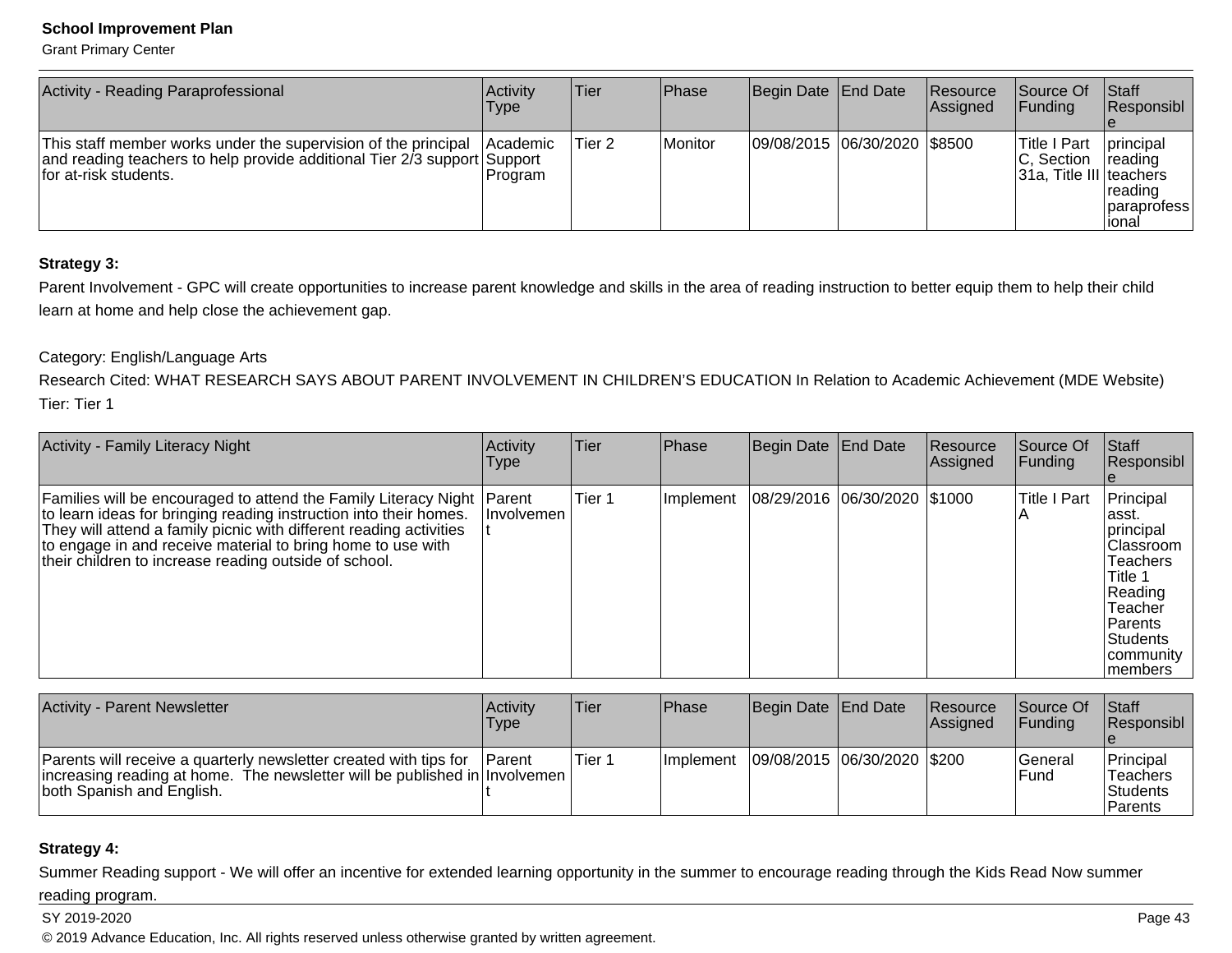Grant Primary Center

We will target all K-1st grade students.

Category: English/Language Arts

Research Cited: Kim, J.S. (2004). Summer reading and the ethnic achievement gap. Journal of

Education for Students Placed at Risk, 9(2), 169-188.

No More Summer Reading Loss by Carrie Cahill and Kathy Horvath

Tier: Tier 1

| Activity - Principal's Summer Reading Challenge                                                                                                                                                                                                  | Activity<br>Type | lTier. | <b>IPhase</b> | Begin Date End Date           | <b>IResource</b><br><b>Assigned</b> | <b>Source Of</b><br>IFundina | <b>Staff</b><br>Responsibl                                                                 |
|--------------------------------------------------------------------------------------------------------------------------------------------------------------------------------------------------------------------------------------------------|------------------|--------|---------------|-------------------------------|-------------------------------------|------------------------------|--------------------------------------------------------------------------------------------|
| Students are encouraged to sign up for the Principal's Summer Extra<br>Reading Challenge in June and then given a form to keep track   Curricular<br>of books read in the summer. Prizes are awarded for reading 6<br>books or reading 50 books. |                  | Tier 1 | Ilmplement    | 06/06/2018  08/31/2020  \$150 |                                     | l General<br>IFund           | Principal<br>parents<br>Istudents<br>Iclassroom<br>Iteachers<br>lintervention<br>lteachers |

| Activity - Kids Read Now                                                                                                                                                                                                                                                                                        | Activity<br>Type                                 | Tier   | <b>Phase</b>     | Begin Date   End Date |                              | <b>Resource</b><br>Assigned | <b>Source Of</b><br>IFundina | <b>Staff</b><br><b>Responsibl</b>                                            |
|-----------------------------------------------------------------------------------------------------------------------------------------------------------------------------------------------------------------------------------------------------------------------------------------------------------------|--------------------------------------------------|--------|------------------|-----------------------|------------------------------|-----------------------------|------------------------------|------------------------------------------------------------------------------|
| We will be targeting all students in K and 1st to send the books Extra<br>in the mail over the summer through the KRN system. They<br>will be held accountable for reading the books through parent<br>feedback in the KRN app and they'll get regular books in the<br>mail to keep them interested in reading. | Curricular,<br> Academic<br> Support <br>Program | Tier 2 | Getting<br>Ready |                       | 06/06/2018 08/31/2020 \$3000 |                             | Section 31a principal        | lasst.<br><b>Iprincipal</b><br><b>I</b> parents<br>lintervention<br>Iteacher |

# **Goal 3: All Grant Primary Center students will increase their proficiency in written and oralexpression.**

### **Measurable Objective 1:**

A 5% decrease of Kindergarten and First grade students will demonstrate a behavior of reducing Tier 2 and Tier 3 intervention needs in oral language and writtenexpression in oral and written language in English Language Arts by 06/30/2020 as measured by NCRESA Speech Caseload numbers.

### **Strategy 1:**

Parent Involvement - GPC will create opportunities to increase parent knowledge and skills in the area of oral and written instruction to better equip them to help their child learn at home and help close the achievement gap.

Category: English/Language Arts

Research Cited: WHAT RESEARCH SAYS ABOUT PARENT INVOLVEMENT IN CHILDREN'S EDUCATION In Relation to Academic Achievement (MDE Website)

#### SY 2019-2020

on the contract of the contract of the contract of the contract of the contract of the contract of the contract of the contract of the contract of the contract of the contract of the contract of the contract of the contrac © 2019 Advance Education, Inc. All rights reserved unless otherwise granted by written agreement.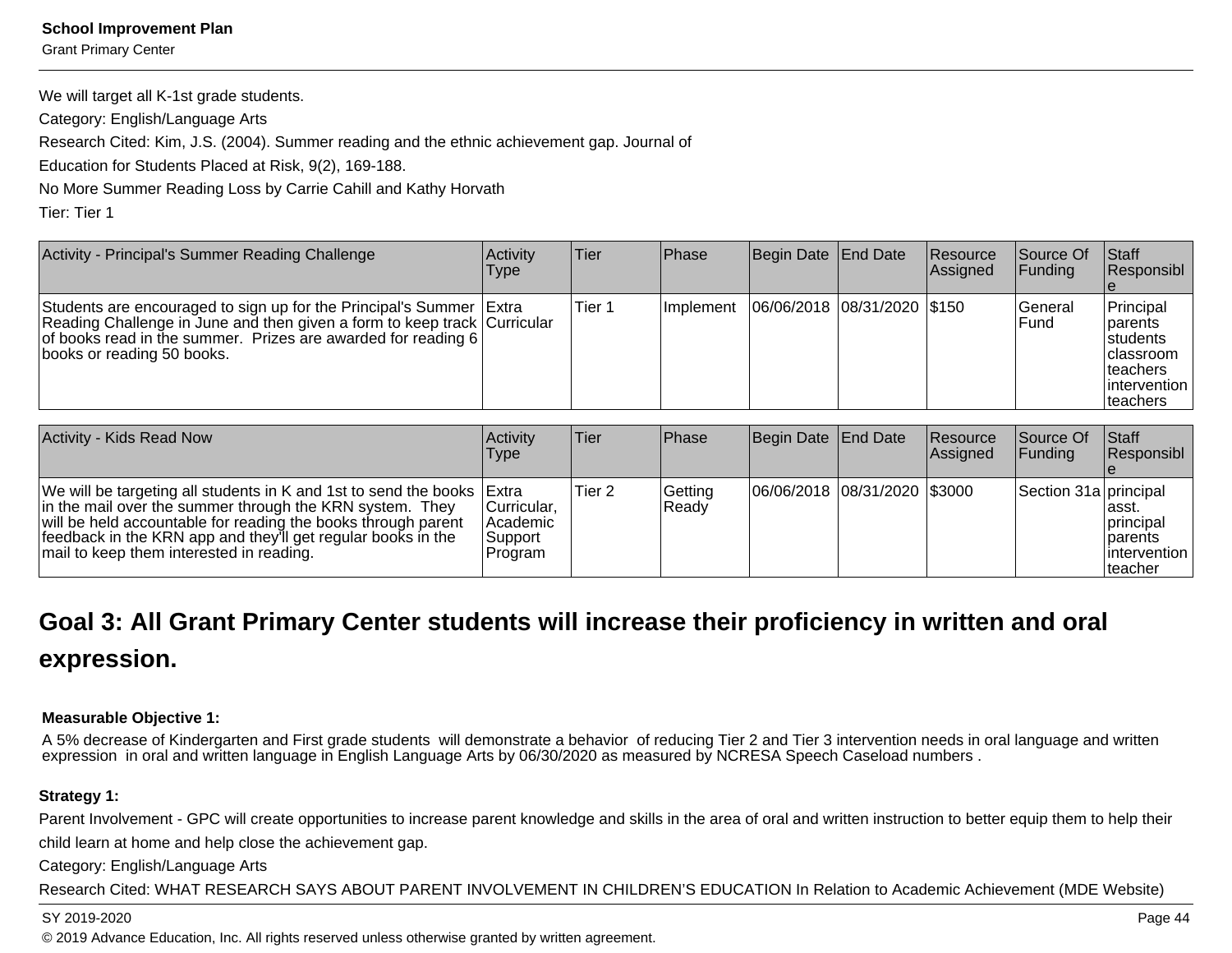Grant Primary Center

Tier: Tier 1

| <b>Activity - Family Writing Night</b>                                                                                                                                                                                                                                                                                            | Activitv<br>Type    | Tier   | <b>IPhase</b> | Begin Date End Date         | Resource<br><b>Assigned</b> | <b>Source Of</b><br><b>IFunding</b> | <b>Staff</b><br>Responsibl                                               |
|-----------------------------------------------------------------------------------------------------------------------------------------------------------------------------------------------------------------------------------------------------------------------------------------------------------------------------------|---------------------|--------|---------------|-----------------------------|-----------------------------|-------------------------------------|--------------------------------------------------------------------------|
| Families will be encouraged to attend the Family Writing Event Parent<br>to learn ideas for bringing practical writing into their homes.<br>They will attend an Open House formatted evening to celebrate  t<br>student writing and receive literature in their home language to<br>provide ideas for increasing writing at home. | <b>Involvemen</b> I | Tier 1 | Ilmplement    | 09/08/2015 06/30/2020 \$500 |                             | <sup>I</sup> Title I Part           | Principal<br> Classroom<br><b>Teachers</b><br><b>Parents</b><br>Students |

#### **Strategy 2:**

Differentiated Instruction - All staff will use writing workshop instructional practices as part of teaching writing to all students. Teachers will use a combination of the MAISA writing units and Lucy Calkins Writing Workshop sets to teach writing in their classrooms. These two tools account for differentiated instruction and pacing for allstudents.

Staff will have ongoing training in conferring practices through our Literacy Coach.

Teachers will also work with the school Speech Therapist to gain understanding of classroom interventions to provide universally to all students to increase their skills inoral and written expression.

Teachers will use Story Champs program to help with instructional strategies to improve oral and written language.

Category: English/Language Arts Research Cited: The Art of Teaching Writing by Lucy CalkinsUnits of Study by Lucy CalkinsStory Champs MLPP Universal strategies for improving oral and written language skillsStory Champs program by Language Dynamics10 EssentialsTier: Tier 1

| <b>Activity</b><br>y - Oral Language Interventions | l Acti∨it∨<br>'Type | 'Tier | <b>IPhase</b> | Begin Date End Date | <b>Resource</b><br><b>Assigned</b> | Source Of<br><b>IFunding</b> | Staff<br><b>Responsibl</b> |
|----------------------------------------------------|---------------------|-------|---------------|---------------------|------------------------------------|------------------------------|----------------------------|
|                                                    |                     |       |               |                     |                                    |                              |                            |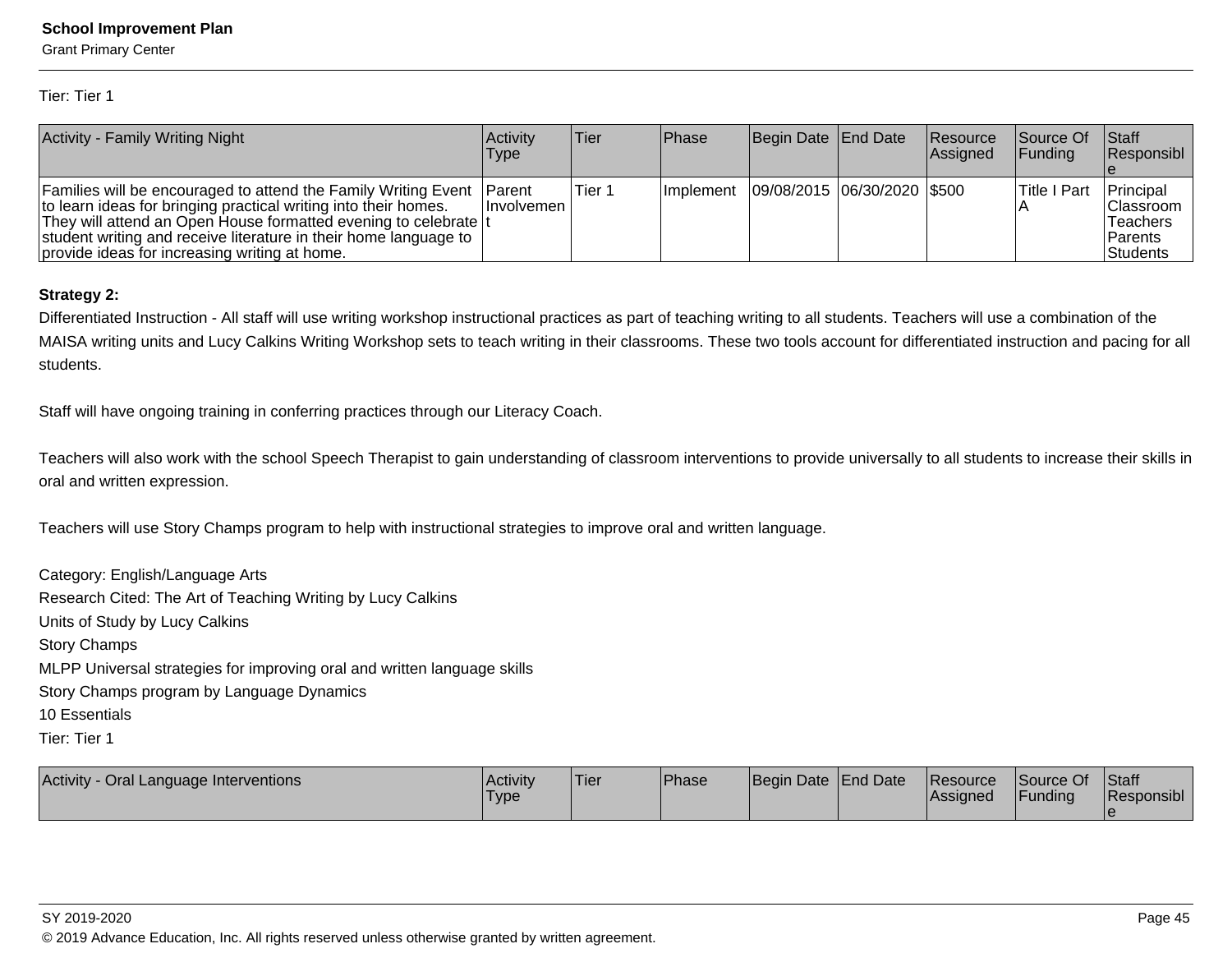Grant Primary Center

| Classroom teachers will learn new interventions to use in their<br>classrooms from the SLP on staff to assist all students in oral<br>language growth at the Tier 1 level. Teachers will use the<br>Story Champs program in classrooms weekly and use the SLI<br>therapist for support as needed. | Academic<br>Support<br>Program | Tier 1 | l Implement   | 09/08/2015 06/30/2020 0 |                       | No Funding Principal<br> Required | Classroom<br>Teachers<br> Speech<br>land<br> Language<br>Therapists<br> (SLP) |
|---------------------------------------------------------------------------------------------------------------------------------------------------------------------------------------------------------------------------------------------------------------------------------------------------|--------------------------------|--------|---------------|-------------------------|-----------------------|-----------------------------------|-------------------------------------------------------------------------------|
| <b>Activity - Story Champs</b>                                                                                                                                                                                                                                                                    | Activity<br>Tvne.              | Tier   | <b>IPhase</b> | Begin Date End Date     | Resource<br> Assianed | Source Of<br><b>IFunding</b>      | Staff<br><i><b>Responsibl</b></i>                                             |

| <b>INGUVILY - OLUI Y CHAILING</b>                                                                                                                                   | <b>INGUVILY</b><br><b>Type</b> | 1 I I GI | ι Γιαδσ    | <b>IDCUIII DAIC TEHU DAIC</b>  | <b>IIVESUUILE</b><br><b>Assigned</b> | וטטעוטכ<br><b>IFundina</b> | <b>I</b> Ulall<br>Responsibl                                          |
|---------------------------------------------------------------------------------------------------------------------------------------------------------------------|--------------------------------|----------|------------|--------------------------------|--------------------------------------|----------------------------|-----------------------------------------------------------------------|
| Kindergarten and 1st grade teachers will use the Story Champs Academic<br>program to increase student ability to comprehend stories and<br>Torally discuss stories. | Support <br>Program            | Tier 1   | Ilmplement | 09/08/2015  06/30/2020  \$1000 |                                      | lGeneral<br>lFund          | 'Speech<br>Itherapist<br>Iprincipal<br><b>Iclassroom</b><br>Iteachers |

# **Goal 4: All Primary Center students will have opportunities to make good behavior decisions atschool and have access to additional support to ensure behavior does not interfere withacademic growth.**

#### **Measurable Objective 1:**

 demonstrate a behavior of providing incentives to encourage appropriate behavior at school and collaborating among teachers to address behavior expectations for all by 06/30/2020 as measured by evidence of weekly acknowledgement of students with PAWS program and cross grade level PLC meetings throughout the year anda reduction in days absent due to suspension by 10% .

#### **Strategy 1:**

Behavior support for academic success - Assistant Principal and school social worker will work with all stakeholders to support student behavior in multiple ways (tier 1,

2, and 3) to ensure students have the support they need to stay in school and have higher academic success.

Category: School Culture

Research Cited: Is School-wide Positive Behavior Support An Evidence-based Practice?

April 2015 by Rob H. Horner, George Sugai and Timothy Lewis

Bridges Out of Poverty: Strategies for Professional and Communitiesby Philip E. DeVol (Author), Ruby K. Payne (Author), Terie Dreussi Smith (Author)

The PBIS Team Handbook: Setting Expectations and Building Positi...

### SY 2019-2020

en and the set of the set of the set of the set of the set of the set of the set of the set of the set of the set of the set of the set of the set of the set of the set of the set of the set of the set of the set of the se © 2019 Advance Education, Inc. All rights reserved unless otherwise granted by written agreement.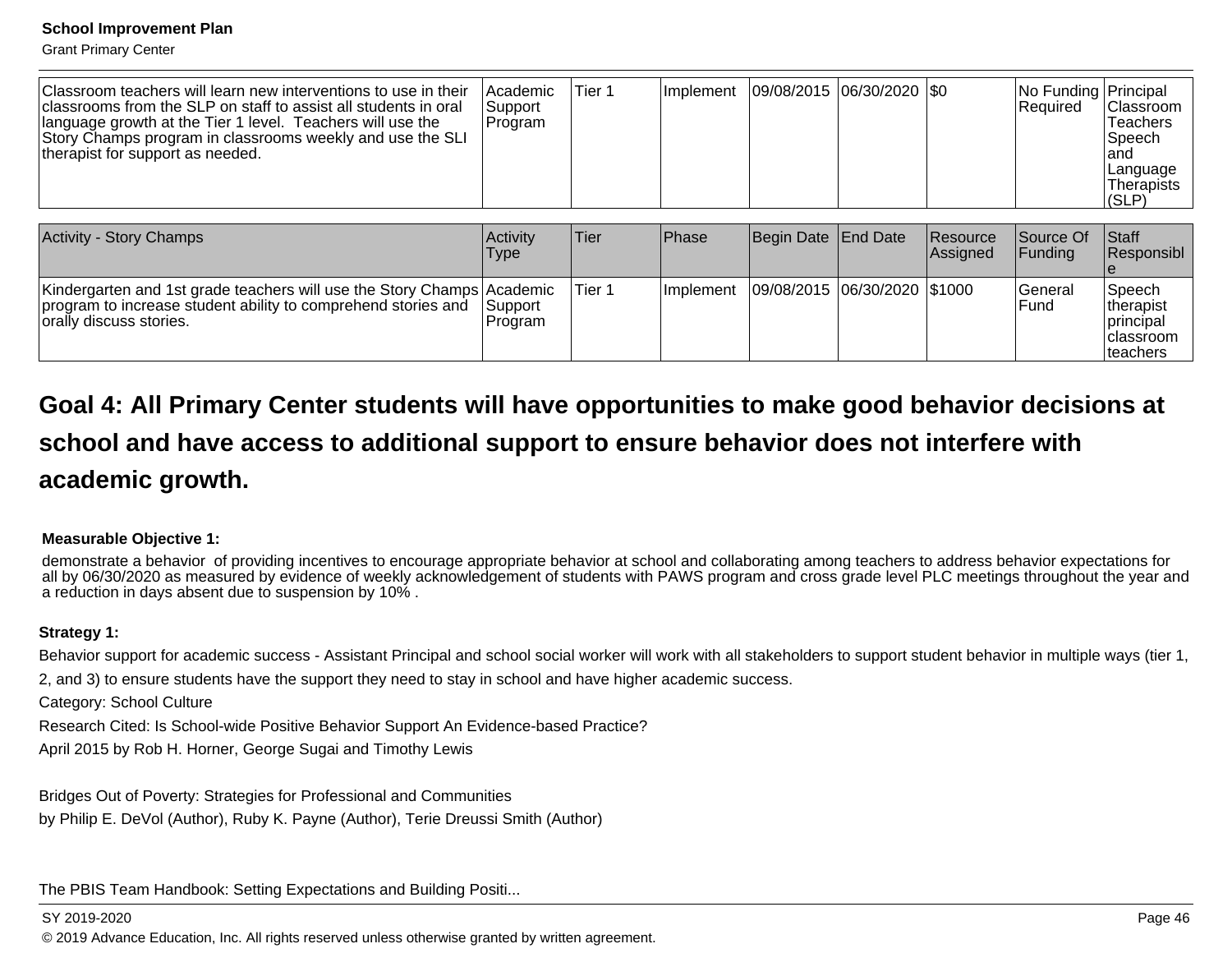Grant Primary Center

### by Beth Baker M.S.Ed.

Tier: Tier 1

| Activity - PBIS Cross Grade Level Team Meetings                                                                                                                                                    | Activity<br>Type                         | Tier   | Phase             | Begin Date End Date          | <b>Resource</b><br>Assigned | Source Of<br>IFundina   | Staff<br>Responsibl                                                                                                                |
|----------------------------------------------------------------------------------------------------------------------------------------------------------------------------------------------------|------------------------------------------|--------|-------------------|------------------------------|-----------------------------|-------------------------|------------------------------------------------------------------------------------------------------------------------------------|
| Team meets 4-6 times per year to discuss positive behavior<br>supports and behavior expectations for all students to<br>encourage consistency at school and increase academic<br>Isuccess for all. | <b>Behavioral</b><br> Support<br>Program | Tier 1 | <b>Ilmplement</b> | 09/08/2015 06/30/2020 \$1000 |                             | <b>Seneral</b><br>IFund | Social<br><b>Iworker</b><br>principal<br>∣asst.<br><i>Iprincipal</i><br><b>Iclassroom</b><br>Iteachers<br> regional<br> consultant |

| Activity - P.A.W.S.                                                                                                                                                                                                                                                                                                                                                                                                                                                                                                                                                        | Activity<br><b>Type</b>                 | Tier   | Phase             | Begin Date End Date          | Resource<br><b>Assigned</b> | Source Of<br> Funding   | Staff<br>Responsibl                                                              |
|----------------------------------------------------------------------------------------------------------------------------------------------------------------------------------------------------------------------------------------------------------------------------------------------------------------------------------------------------------------------------------------------------------------------------------------------------------------------------------------------------------------------------------------------------------------------------|-----------------------------------------|--------|-------------------|------------------------------|-----------------------------|-------------------------|----------------------------------------------------------------------------------|
| Students receive PAWS tickets for demonstrating appropriate<br>behavior in school. Building expectations are explicitly taught<br>and posted throughout the school. Students who earn a ticket<br>take half of it home to show their families and place half into a<br>bucket for regular daily drawings for rewards. The school<br>social worker meets with students who are drawn to help them<br>with their reward and celebrate their good behavior choices.<br>We will also use a traveling tiger award for daily recognition in<br>the school for positive behavior. | <b>Behavioral</b><br>Support<br>Program | Tier 1 | <b>Ilmplement</b> | 09/08/2015 06/30/2020 \$1000 |                             | lGeneral<br><b>Fund</b> | Social<br>Iworker<br>principal<br>lasst.<br>principal<br>Iclassroom<br>Iteachers |

| Activity - School Social Worker--Behavior Support                                                                                                                                                                                                                                                                                                     | Activity<br>Type      | Tier   | Phase     | Begin Date End Date              | Resource<br>Assigned | Source Of<br>Funding                           | <b>Staff</b><br>Responsibl                                                                |
|-------------------------------------------------------------------------------------------------------------------------------------------------------------------------------------------------------------------------------------------------------------------------------------------------------------------------------------------------------|-----------------------|--------|-----------|----------------------------------|----------------------|------------------------------------------------|-------------------------------------------------------------------------------------------|
| Our school funds our school social worker 50% general fund<br>and 50% 31a--this allows them to work with students who need Support<br>behavior support in tier 1, 2 or 3. They support the students,<br>staff and parents to ensure students are capable of making<br>good behavior decisions and staying at school so they can<br>grow academically. | Behavioral<br>Program | Tier 2 | Implement | 09/08/2015  06/30/2020  \$122000 |                      | <b>Seneral</b><br> Fund.<br>Section 31a worker | <b>school</b><br>Isocial<br> principal<br>lasst.<br> principal<br>Iclassroom<br>Iteachers |
| <b>Activity - Assistant Principal</b>                                                                                                                                                                                                                                                                                                                 | Activity<br>Type      | Tier   | Phase     | Begin Date End Date              | Resource<br>Assigned | Source Of<br>Funding                           | Staff<br><b>Responsibl</b>                                                                |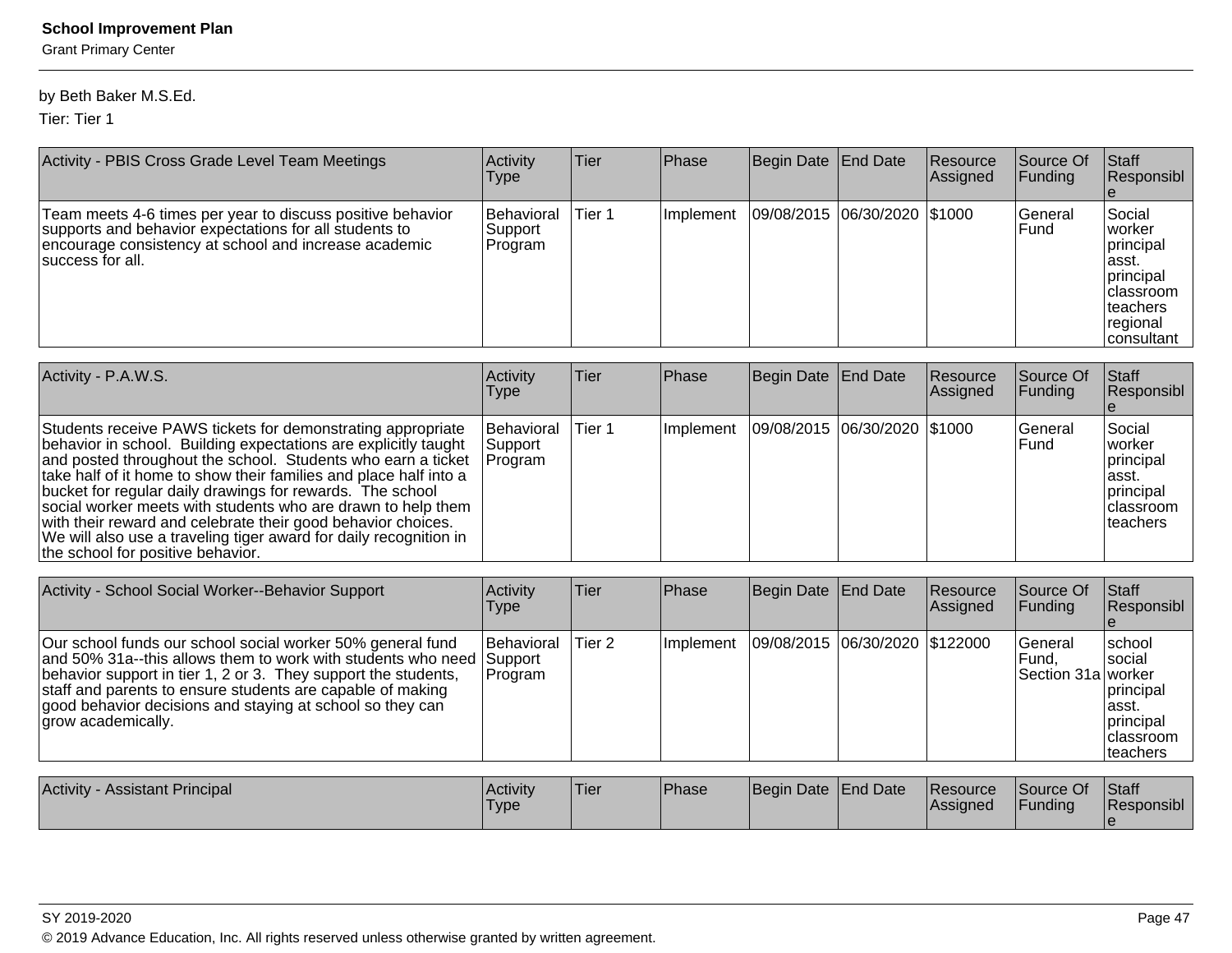Grant Primary Center

| In 2018-19, GPS hired an assistant principal for the K-4<br>population. This person is an academic support and behavior<br>support to the students, staff and principal. | <b>Behavioral</b><br> Support <br>Program.<br>Academic | Tier 1 | Implement   08/01/2018   06/30/2020   \$55000 |  | lGeneral<br>Fund | principal<br>lassistant<br><b>principal</b> |
|--------------------------------------------------------------------------------------------------------------------------------------------------------------------------|--------------------------------------------------------|--------|-----------------------------------------------|--|------------------|---------------------------------------------|
|                                                                                                                                                                          | Support                                                |        |                                               |  |                  |                                             |
|                                                                                                                                                                          | Program                                                |        |                                               |  |                  |                                             |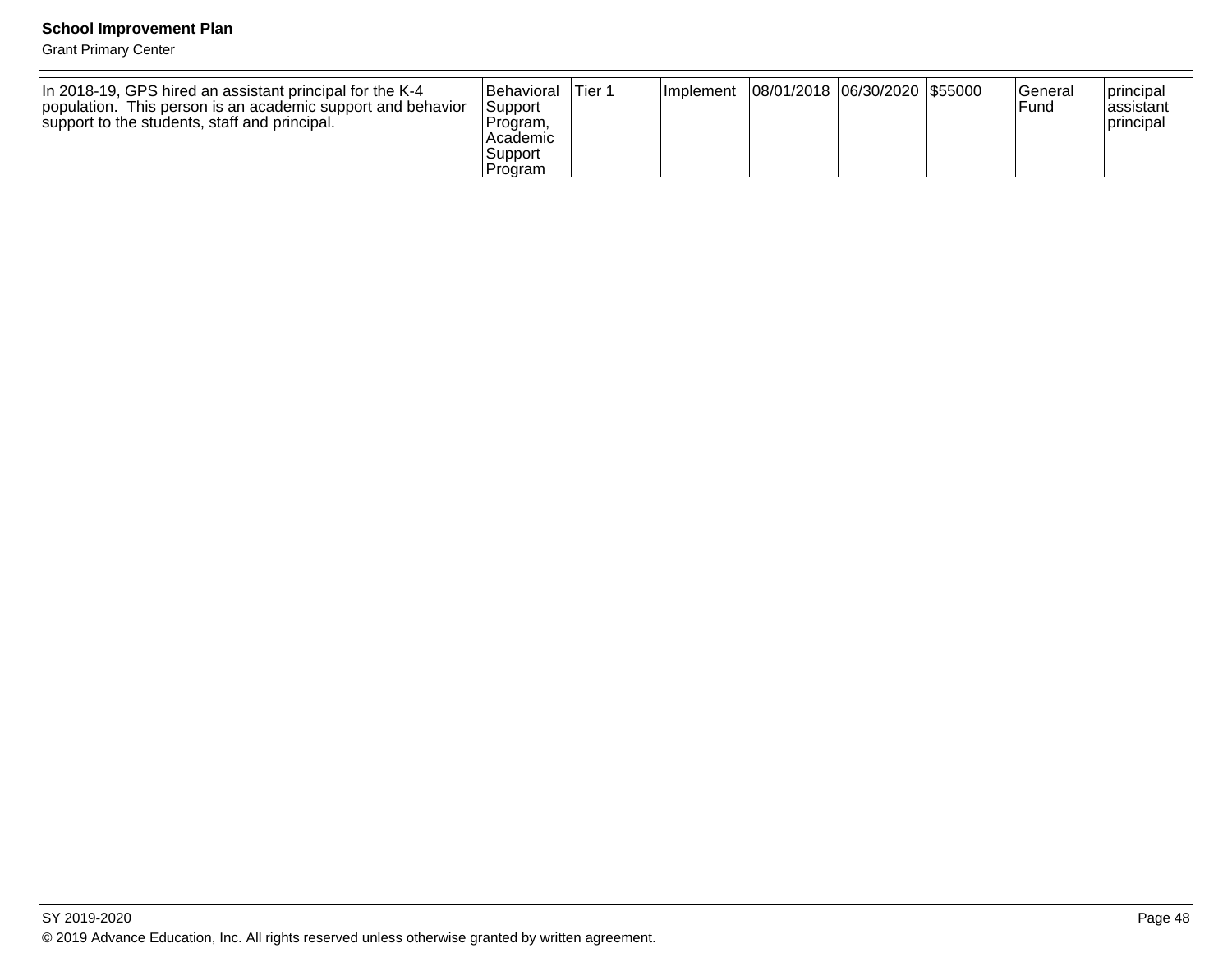## **Activity Summary by Funding Source**

### **Below is a breakdown of your activities by funding source**

### **Title II Part A**

| <b>Activity Name</b> | Activity Description                                                                                                                                                                                                                                                                                                                                                                                                                                                                                                                                                                                  | Activity<br><b>Type</b>          | Tier | Phase            | Begin Date            | <b>End Date</b> | Resource<br>Assigned | Staff<br>Responsibl                                                                                                                                                       |
|----------------------|-------------------------------------------------------------------------------------------------------------------------------------------------------------------------------------------------------------------------------------------------------------------------------------------------------------------------------------------------------------------------------------------------------------------------------------------------------------------------------------------------------------------------------------------------------------------------------------------------------|----------------------------------|------|------------------|-----------------------|-----------------|----------------------|---------------------------------------------------------------------------------------------------------------------------------------------------------------------------|
| Literacy Coach       | The literacy coach will work with classroom<br>teachers to help them better understand small<br>group instruction. They will model current best<br>practices for small group guided reading<br>instruction and discuss ideas for increasing<br>differentiation in the classroom with teachers.<br>This is a new concept made possible with a grant<br>from NCRESA to locally train and use a literacy<br>coach on our own staff. This grant and coaching<br>training will continue again for the 17-18 school<br>year with the coach focusing on the 10 literacy<br>principles for classroom support. | Professiona Tier 1<br>I Learning |      | Implement        | 08/29/2016 06/30/2020 |                 | \$26750              | Principal<br>Classroom<br><b>Teachers</b><br>Literacy<br>Coach                                                                                                            |
| Math Recovery PD     | New teachers from Grant PC will be trained in<br>Math Recovery during the 19-20 school year.                                                                                                                                                                                                                                                                                                                                                                                                                                                                                                          | Professiona Tier 1<br>l Learning |      | Getting<br>Ready | 06/30/2017            | 06/30/2020      | \$500                | principal<br>Asst.<br>Principal<br>Math<br>Recovery<br>trainer<br>(GPS staff<br>member)<br>intervention<br>teachers<br>classroom<br>teachers<br>MAISD<br>staff<br>Imember |

### **No Funding Required**

| <b>Activity Name</b> | <b>Activity Description</b> | <b>Activity</b><br><b>Type</b> | 'Tier | <sup>1</sup> Phase | Begin Date   End Date | <b>Resource</b><br><b>Assigned</b> | Staff<br>Responsibl |
|----------------------|-----------------------------|--------------------------------|-------|--------------------|-----------------------|------------------------------------|---------------------|
|                      |                             |                                |       |                    |                       |                                    |                     |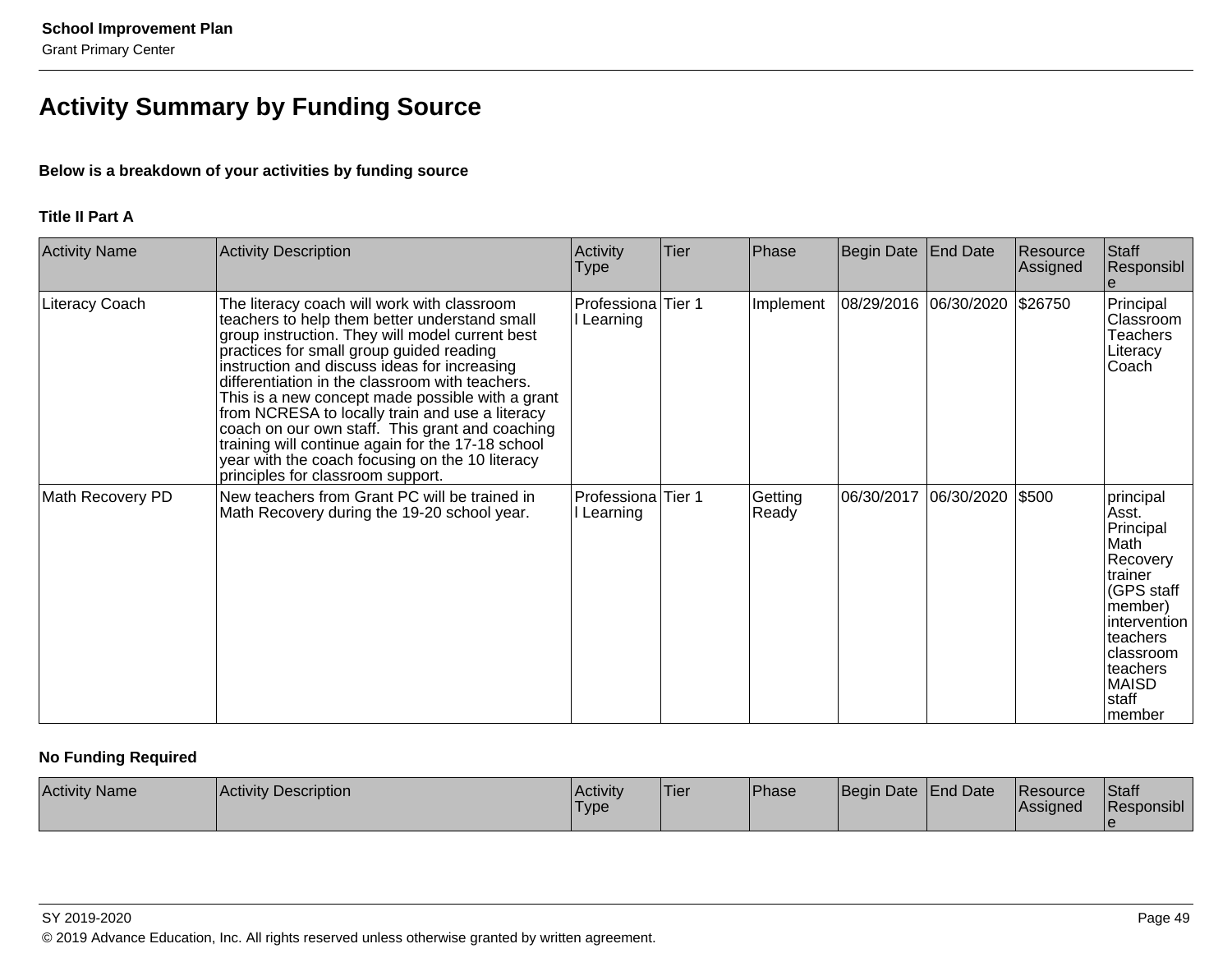Grant Primary Center

#### **Other**

| <b>Activity Name</b> | Activity Description                                                                                                                                              | Activity<br><b>Type</b>                               | Tier | <b>Phase</b>      | Begin Date   End Date        | Resource<br>Assigned | <b>Staff</b><br>Responsibl                                                                   |
|----------------------|-------------------------------------------------------------------------------------------------------------------------------------------------------------------|-------------------------------------------------------|------|-------------------|------------------------------|----------------------|----------------------------------------------------------------------------------------------|
| Lexia Core 5         | diclassroom teachers will use Lexia Core 5<br>Tier 1<br>  for all students to give additional tier 1 support in a<br>technology supported/differentiated program. | Technology   Tier 1<br>Academic<br>Support<br>Program |      | <b>Ilmplement</b> | 09/05/2016 06/30/2020 \$9000 |                      | principal<br>classroom<br> teachers<br>technology<br>Idirector<br>lintervention<br> teachers |

### **Title I Part A**

| <b>Activity Name</b>         | <b>Activity Description</b>                                                                                                                                                                                                                                                                                                              | Activity<br><b>Type</b> | <b>Tier</b> | Phase     | Begin Date                   | <b>End Date</b> | Resource<br>Assigned | <b>Staff</b><br>Responsibl                                                                                                                              |
|------------------------------|------------------------------------------------------------------------------------------------------------------------------------------------------------------------------------------------------------------------------------------------------------------------------------------------------------------------------------------|-------------------------|-------------|-----------|------------------------------|-----------------|----------------------|---------------------------------------------------------------------------------------------------------------------------------------------------------|
| <b>Family Writing Night</b>  | Families will be encouraged to attend the Family<br>Writing Event to learn ideas for bringing practical<br>writing into their homes. They will attend an Open<br>House formatted evening to celebrate student<br>writing and receive literature in their home<br>language to provide ideas for increasing writing at<br>home.            | Parent<br>Involvemen    | Tier 1      | Implement | 09/08/2015 06/30/2020 \$500  |                 |                      | Principal<br>Classroom<br><b>Teachers</b><br><b>Parents</b><br><b>Students</b>                                                                          |
| <b>Family Literacy Night</b> | Families will be encouraged to attend the Family<br>Literacy Night to learn ideas for bringing reading<br>instruction into their homes. They will attend a<br>family picnic with different reading activities to<br>engage in and receive material to bring home to<br>use with their children to increase reading outside<br>of school. | Parent<br>Involvemen    | Tier 1      | Implement | 08/29/2016 06/30/2020 \$1000 |                 |                      | Principal<br>asst.<br>principal<br>Classroom<br><b>Teachers</b><br>Title 1<br>Reading<br>Teacher<br>Parents<br><b>Students</b><br>community<br> members |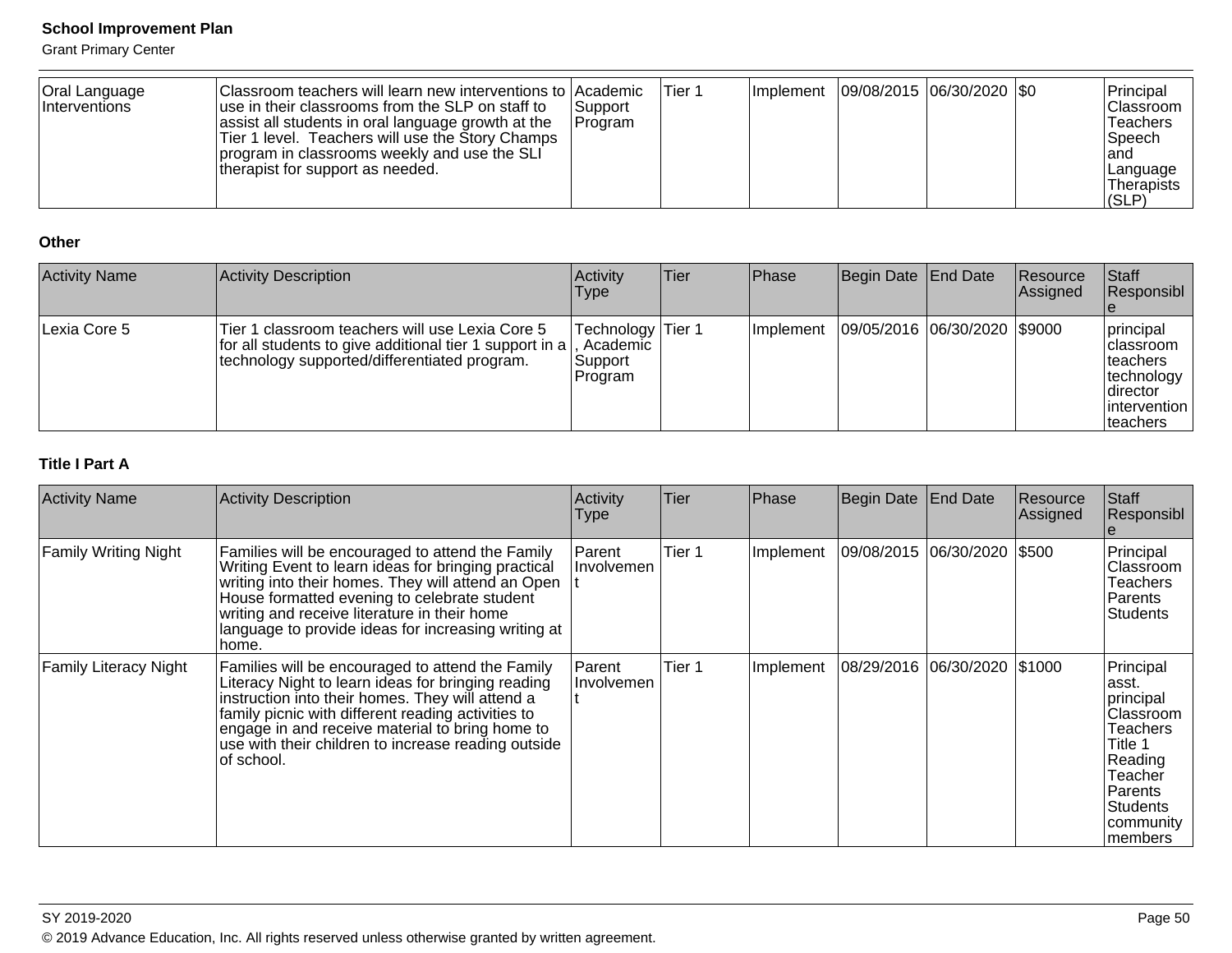Grant Primary Center

| Family Math Night                  | Families will be encouraged to attend the Family<br>Math Night to learn ideas for bringing math<br>instruction into their homes. They will also receive<br>literature and tools to take home and read for<br>increasing math at home.                                                                                                                                                                                                                                                                              | Parent<br>Involvemen           | Tier 1            | Implement      | 08/28/2017            | 06/30/2020            | \$500   | Principal<br>Asst.<br>Principal<br>Classroom<br><b>Teachers</b><br>Math<br>Intervention<br><b>Teachers</b><br>Parents<br><b>Students</b>      |
|------------------------------------|--------------------------------------------------------------------------------------------------------------------------------------------------------------------------------------------------------------------------------------------------------------------------------------------------------------------------------------------------------------------------------------------------------------------------------------------------------------------------------------------------------------------|--------------------------------|-------------------|----------------|-----------------------|-----------------------|---------|-----------------------------------------------------------------------------------------------------------------------------------------------|
| Math Coach                         | We have one teacher trained as a Math Recovery<br>trainer to use as a math coach for our staff. She<br>is fully licensed to instruct AVMR 1 and 2 to our<br>staff. We love having this resource "in house" at<br>GPS. We have an additional teacher being<br>trained as a Math Recovery trainer summer 2019.                                                                                                                                                                                                       | Professiona<br>I Learning      | Tier 1            | Implement      | 06/01/2017 08/28/2020 |                       | \$5000  | Principal<br>Math<br>Recovery<br>trainers<br>Math<br>Coach<br>Math<br>Intervention<br><b>Teachers</b><br>Classroom<br><b>Teachers</b>         |
| Math Intervention<br>Teacher       | Teacher will use intervention strategies to support<br>students with additional math instruction.<br>Teacher will use strategies and data from Math<br>Recovery to provide tier 2 and 3 support and the<br>specific construct connected to student needs.                                                                                                                                                                                                                                                          | Academic<br>Support<br>Program | Tier <sub>2</sub> | <b>Monitor</b> | 09/08/2015            | 06/05/2020            | \$84800 | Principal<br>Asst.<br>Principal<br>Math<br>Intervention<br>Teacher<br>Teaching<br><b>Staff</b><br><b>MAISD</b><br>Math<br>Recovery<br>trainer |
| Title 1 Reading<br><b>Teachers</b> | Teachers (1.5) will use intervention strategies to<br>support students with additional reading<br>instruction. Teachers will use a research based<br>intervention kit from Fountas and Pinnell as main<br>intervention tool for Tier 2 and Lindamood Bell<br>material for Tier 3. Teachers will also be using<br>several ideas from professional reading book<br>resources to help students close achievement<br>gaps in reading. Teachers will be providing Tier 2<br>and Tier 3 support as needed based on data. | Academic<br>Support<br>Program | Tier <sub>2</sub> | Monitor        |                       | 09/08/2015 06/30/2020 | \$65000 | Principal<br>asst.<br>principal<br>Classroom<br><b>Teachers</b><br>Title 1<br>Reading<br>Teachers                                             |

### **Section 31a**

| <b>Activity Name</b><br>Activity Description | <b>Activity</b><br>. .<br>Type | 'Tier | Phase | Begin Date   End Date |  | <b>IResource</b><br><b>Assigned</b> | <b>Staff</b><br>Responsibl |
|----------------------------------------------|--------------------------------|-------|-------|-----------------------|--|-------------------------------------|----------------------------|
|----------------------------------------------|--------------------------------|-------|-------|-----------------------|--|-------------------------------------|----------------------------|

#### SY 2019-2020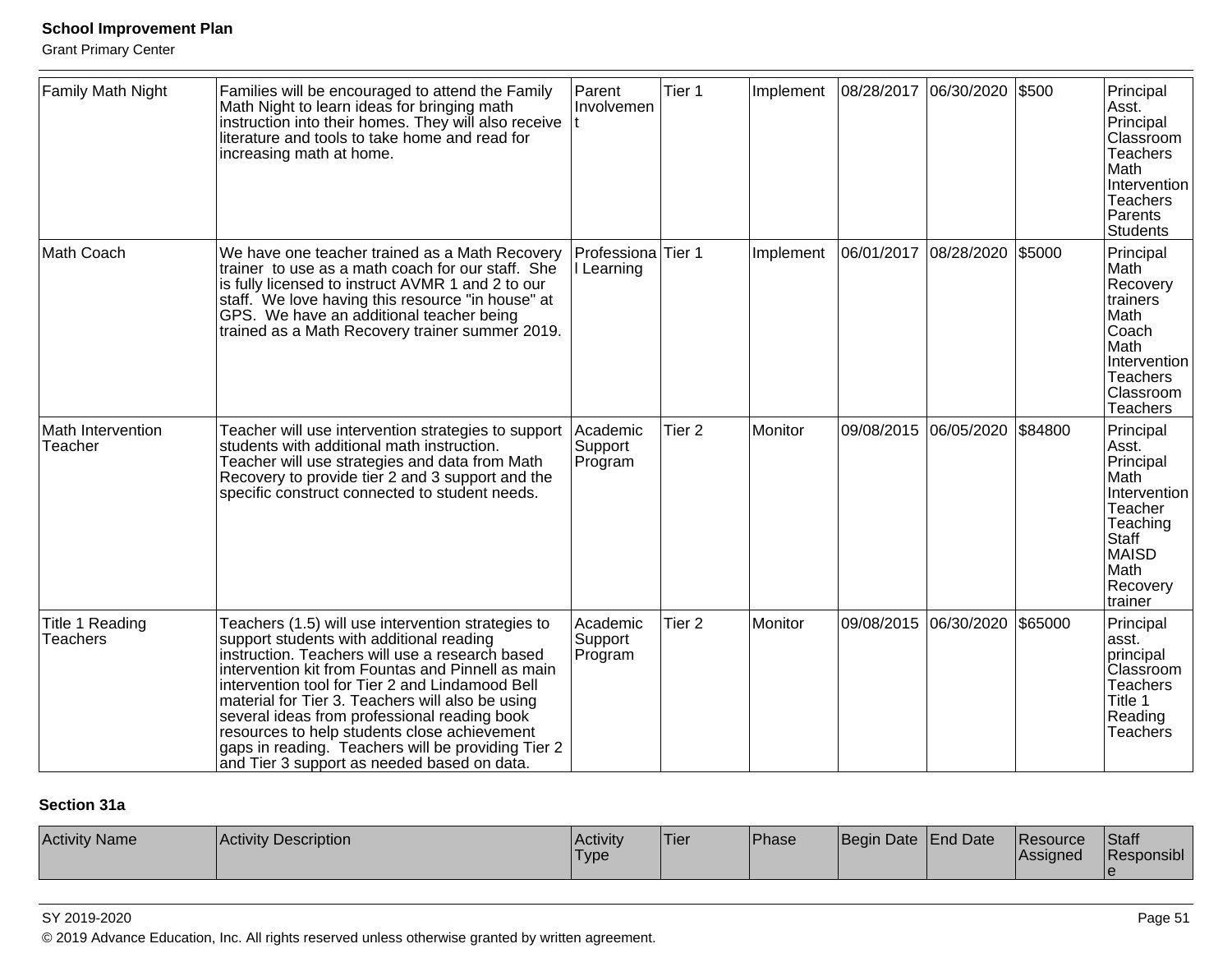Grant Primary Center

| <b>School Social Worker--</b><br><b>Behavior Support</b> | Our school funds our school social worker 50%<br>general fund and 50% 31a--this allows them to<br>work with students who need behavior support in<br>tier 1, 2 or 3. They support the students, staff and<br>parents to ensure students are capable of making<br>good behavior decisions and staying at school so<br>they can grow academically.                                                                                                                                                                   | Behavioral<br>Support<br>Program                       | Tier <sub>2</sub> | Implement        | 09/08/2015 06/30/2020 |                       | \$61000 | school<br>social<br>worker<br>principal<br>asst.<br>principal<br>Iclassroom<br>teachers                  |
|----------------------------------------------------------|--------------------------------------------------------------------------------------------------------------------------------------------------------------------------------------------------------------------------------------------------------------------------------------------------------------------------------------------------------------------------------------------------------------------------------------------------------------------------------------------------------------------|--------------------------------------------------------|-------------------|------------------|-----------------------|-----------------------|---------|----------------------------------------------------------------------------------------------------------|
| Title 1 Reading<br><b>Teachers</b>                       | Teachers (1.5) will use intervention strategies to<br>support students with additional reading<br>instruction. Teachers will use a research based<br>intervention kit from Fountas and Pinnell as main<br>intervention tool for Tier 2 and Lindamood Bell<br>material for Tier 3. Teachers will also be using<br>several ideas from professional reading book<br>resources to help students close achievement<br>gaps in reading. Teachers will be providing Tier 2<br>and Tier 3 support as needed based on data. | Academic<br>Support<br>Program                         | Tier <sub>2</sub> | Monitor          | 09/08/2015            | 06/30/2020            | \$50000 | Principal<br>asst.<br>principal<br>Classroom<br><b>Teachers</b><br>Title 1<br>Reading<br><b>Teachers</b> |
| Reading<br>Paraprofessional                              | This staff member works under the supervision of<br>the principal and reading teachers to help provide<br>additional Tier 2/3 support for at-risk students.                                                                                                                                                                                                                                                                                                                                                        | Academic<br>Support<br>Program                         | Tier <sub>2</sub> | Monitor          |                       | 09/08/2015 06/30/2020 | \$4500  | principal<br>reading<br>teachers<br>reading<br>paraprofess<br>ional                                      |
| Math Paraprofessional<br>Support                         | This staff member will work under the supervision<br>of the principal and the math interventionists to<br>provide Tier 2/3 assistance to at-risk math<br>students based on need.                                                                                                                                                                                                                                                                                                                                   | Academic<br>Support<br>Program                         | Tier <sub>2</sub> | Implement        | 09/08/2015 06/30/2020 |                       | \$4500  | principal<br>math<br>lintervention<br>list<br>math<br>paraprofess<br>lional                              |
| Kids Read Now                                            | We will be targeting all students in K and 1st to<br>send the books in the mail over the summer<br>through the KRN system. They will be held<br>accountable for reading the books through parent<br>feedback in the KRN app and they'll get regular<br>books in the mail to keep them interested in<br>reading.                                                                                                                                                                                                    | Extra<br>Curricular,<br>Academic<br>Support<br>Program | Tier 2            | Getting<br>Ready | 06/06/2018            | 08/31/2020            | \$3000  | principal<br>asst.<br>principal<br>Iparents<br>intervention<br>teacher                                   |

### **Title IV Part A**

| <b>Activity Name</b><br>Activity Description | Activity<br><sup>1</sup> Type | <b>Tier</b> | Phase | <i>Beain</i> | Date End Date | Resource<br><b>Assigned</b> | <b>Staff</b><br>Responsibl |
|----------------------------------------------|-------------------------------|-------------|-------|--------------|---------------|-----------------------------|----------------------------|
|----------------------------------------------|-------------------------------|-------------|-------|--------------|---------------|-----------------------------|----------------------------|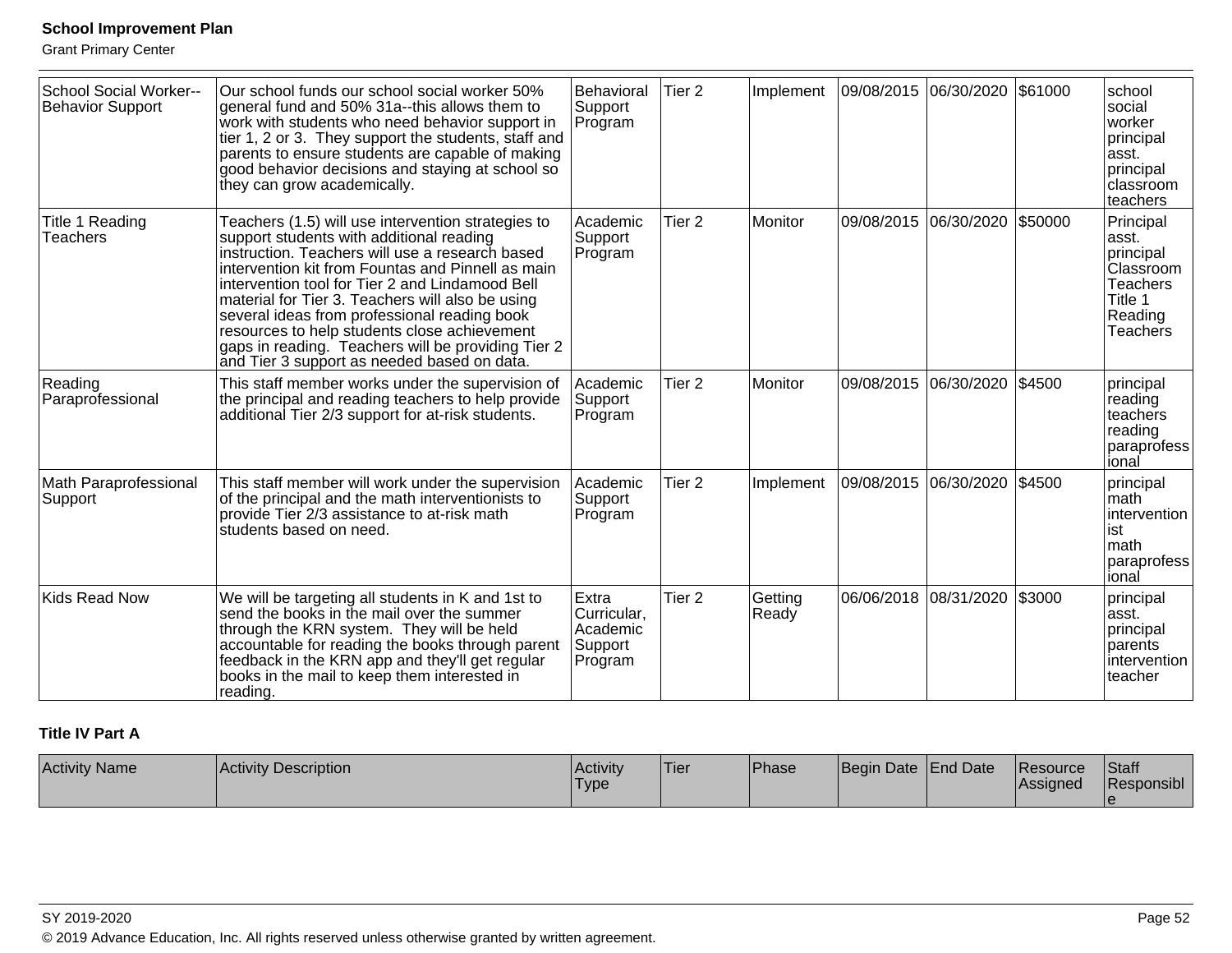Grant Primary Center

| Math Intervention<br>Teacher | Teacher will use intervention strategies to support   Academic<br>students with additional math instruction.<br>Teacher will use strategies and data from Math<br>Recovery to provide tier 2 and 3 support and the<br>specific construct connected to student needs. | Support<br>Program | lTier 2 | Monitor | 09/08/2015 06/05/2020 \$19080 |  | Principal<br>Asst.<br>Principal<br>l Math<br><b>Intervention</b><br>Teacher<br>Teaching<br>Staff<br><b>MAISD</b><br><b>Math</b> |
|------------------------------|----------------------------------------------------------------------------------------------------------------------------------------------------------------------------------------------------------------------------------------------------------------------|--------------------|---------|---------|-------------------------------|--|---------------------------------------------------------------------------------------------------------------------------------|
|                              |                                                                                                                                                                                                                                                                      |                    |         |         |                               |  | Recovery<br>Itrainer                                                                                                            |

### **Title I Part C**

| <b>Activity Name</b>             | <b>Activity Description</b>                                                                                                                                                       | Activity<br>Type               | <b>Tier</b>       | Phase          | Begin Date End Date            | Resource<br>Assigned | <b>Staff</b><br>Responsibl                                                   |
|----------------------------------|-----------------------------------------------------------------------------------------------------------------------------------------------------------------------------------|--------------------------------|-------------------|----------------|--------------------------------|----------------------|------------------------------------------------------------------------------|
| Math Paraprofessional<br>Support | This staff member will work under the supervision<br>of the principal and the math interventionists to<br>provide Tier 2/3 assistance to at-risk math<br>Istudents based on need. | Academic<br>Support<br>Program | Tier <sub>2</sub> | Implement      | 09/08/2015 06/30/2020 \$2500   |                      | principal<br>Imath<br>lintervention<br>ist<br>Imath<br>Iparaprofess<br>ional |
| Reading<br>Paraprofessional      | This staff member works under the supervision of<br>the principal and reading teachers to help provide<br>additional Tier 2/3 support for at-risk students.                       | Academic<br>Support<br>Program | Tier 2            | <b>Monitor</b> | 09/08/2015  06/30/2020  \$2500 |                      | principal<br>reading<br>Iteachers<br>reading<br>paraprofess<br>ional         |

### **General Fund**

| <b>Activity Name</b>                           | Activity Description                                                                                                                                                                                                             | Activity<br><b>Type</b> | Tier   | Phase | Begin Date End Date                         | <b>Resource</b><br>Assigned | <b>Staff</b><br>Responsibl                                                                         |
|------------------------------------------------|----------------------------------------------------------------------------------------------------------------------------------------------------------------------------------------------------------------------------------|-------------------------|--------|-------|---------------------------------------------|-----------------------------|----------------------------------------------------------------------------------------------------|
| <b>Principal's Summer</b><br>Reading Challenge | Students are encouraged to sign up for the<br>Principal's Summer Reading Challenge in June<br>and then given a form to keep track of books read<br>In the summer. Prizes are awarded for reading 6<br>books or reading 50 books. | Extra<br>Curricular     | Tier 1 |       | Implement   06/06/2018   08/31/2020   \$150 |                             | Principal<br>Iparents<br><b>Istudents</b><br>Iclassroom<br>Iteachers<br>lintervention<br>Iteachers |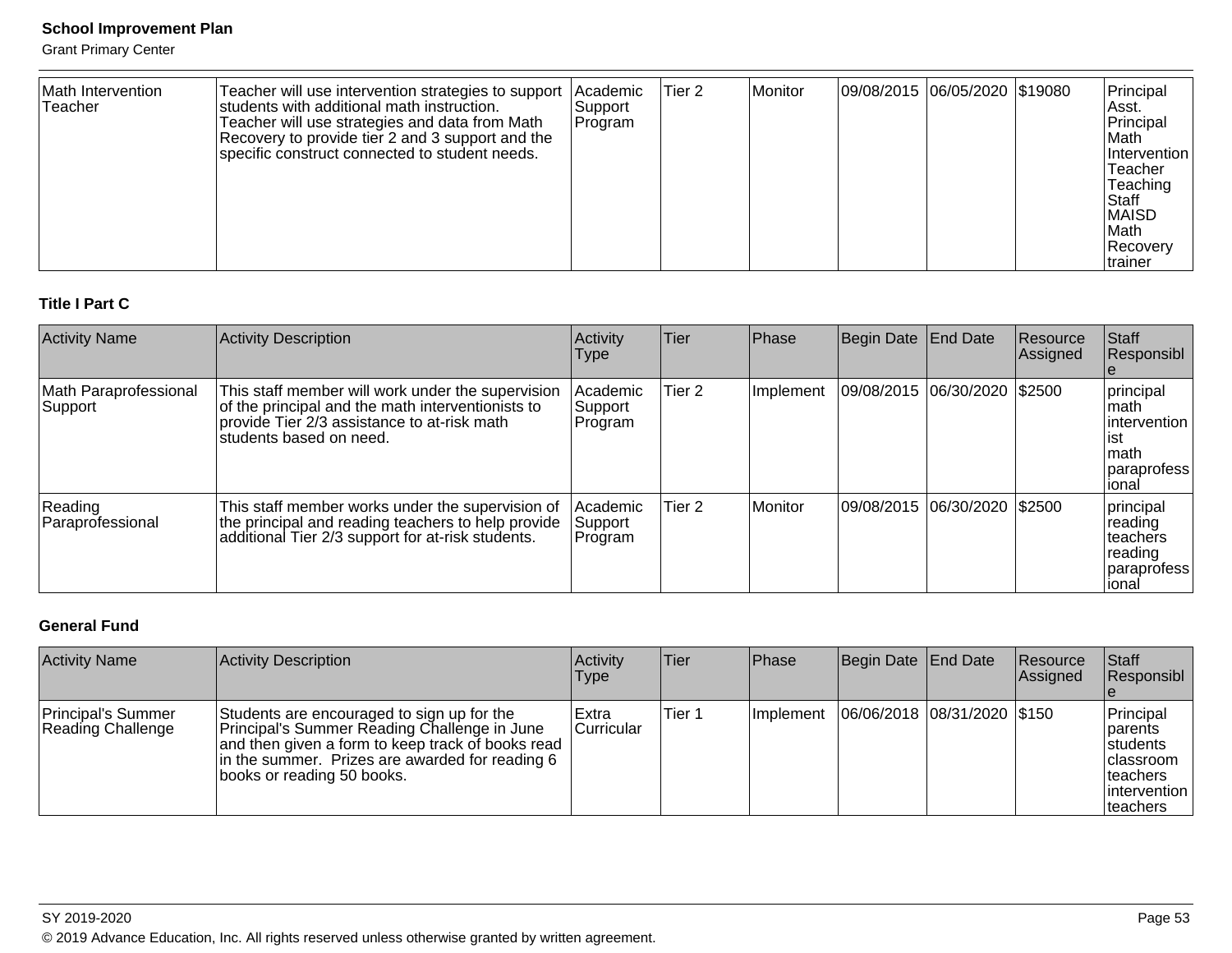Grant Primary Center

| P.A.W.S.                                       | Students receive PAWS tickets for demonstrating<br>appropriate behavior in school. Building<br>expectations are explicitly taught and posted<br>throughout the school. Students who earn a ticket<br>take half of it home to show their families and<br>place half into a bucket for regular daily drawings<br>for rewards. The school social worker meets with<br>students who are drawn to help them with their<br>reward and celebrate their good behavior choices.<br>We will also use a traveling tiger award for daily<br>recognition in the school for positive behavior. | Behavioral<br>Support<br>Program | Tier 1 | Implement        | 09/08/2015 06/30/2020 |            | \$1000 | Social<br>worker<br>principal<br>asst.<br>principal<br>classroom<br>teachers                                                                                                    |
|------------------------------------------------|----------------------------------------------------------------------------------------------------------------------------------------------------------------------------------------------------------------------------------------------------------------------------------------------------------------------------------------------------------------------------------------------------------------------------------------------------------------------------------------------------------------------------------------------------------------------------------|----------------------------------|--------|------------------|-----------------------|------------|--------|---------------------------------------------------------------------------------------------------------------------------------------------------------------------------------|
| Math Recovery PD                               | New teachers from Grant PC will be trained in<br>Math Recovery during the 19-20 school year.                                                                                                                                                                                                                                                                                                                                                                                                                                                                                     | Professiona Tier 1<br>I Learning |        | Getting<br>Ready | 06/30/2017 06/30/2020 |            | \$500  | principal<br>Asst.<br>Principal<br>Math<br>Recovery<br>trainer<br>(GPS staff<br>member)<br>intervention<br>teachers<br>classroom<br>teachers<br><b>MAISD</b><br>staff<br>member |
| <b>IXL Math Program</b>                        | Teachers will use the IXL computerized math<br>program to differentiate math practice for all<br>students.                                                                                                                                                                                                                                                                                                                                                                                                                                                                       | Academic<br>Support<br>Program   | Tier 1 | Monitor          | 09/02/2014            | 06/30/2020 | \$1200 | Principal<br>Technology<br>Director<br>Classroom<br><b>Teachers</b><br><b>Students</b>                                                                                          |
| PBIS Cross Grade Level<br><b>Team Meetings</b> | Team meets 4-6 times per year to discuss positive<br>behavior supports and behavior expectations for<br>all students to encourage consistency at school<br>and increase academic success for all.                                                                                                                                                                                                                                                                                                                                                                                | Behavioral<br>Support<br>Program | Tier 1 | Implement        | 09/08/2015            | 06/30/2020 | \$1000 | Social<br>worker<br>principal<br>asst.<br>principal<br>classroom<br>teachers<br>regional<br>consultant                                                                          |
| <b>Parent Newsletter</b>                       | Parents will receive a quarterly newsletter created<br>with tips for increasing reading at home. The<br>newsletter will be published in both Spanish and<br>English.                                                                                                                                                                                                                                                                                                                                                                                                             | Parent<br>Involvemen             | Tier 1 | Implement        | 09/08/2015 06/30/2020 |            | \$200  | Principal<br><b>Teachers</b><br><b>Students</b><br>Parents                                                                                                                      |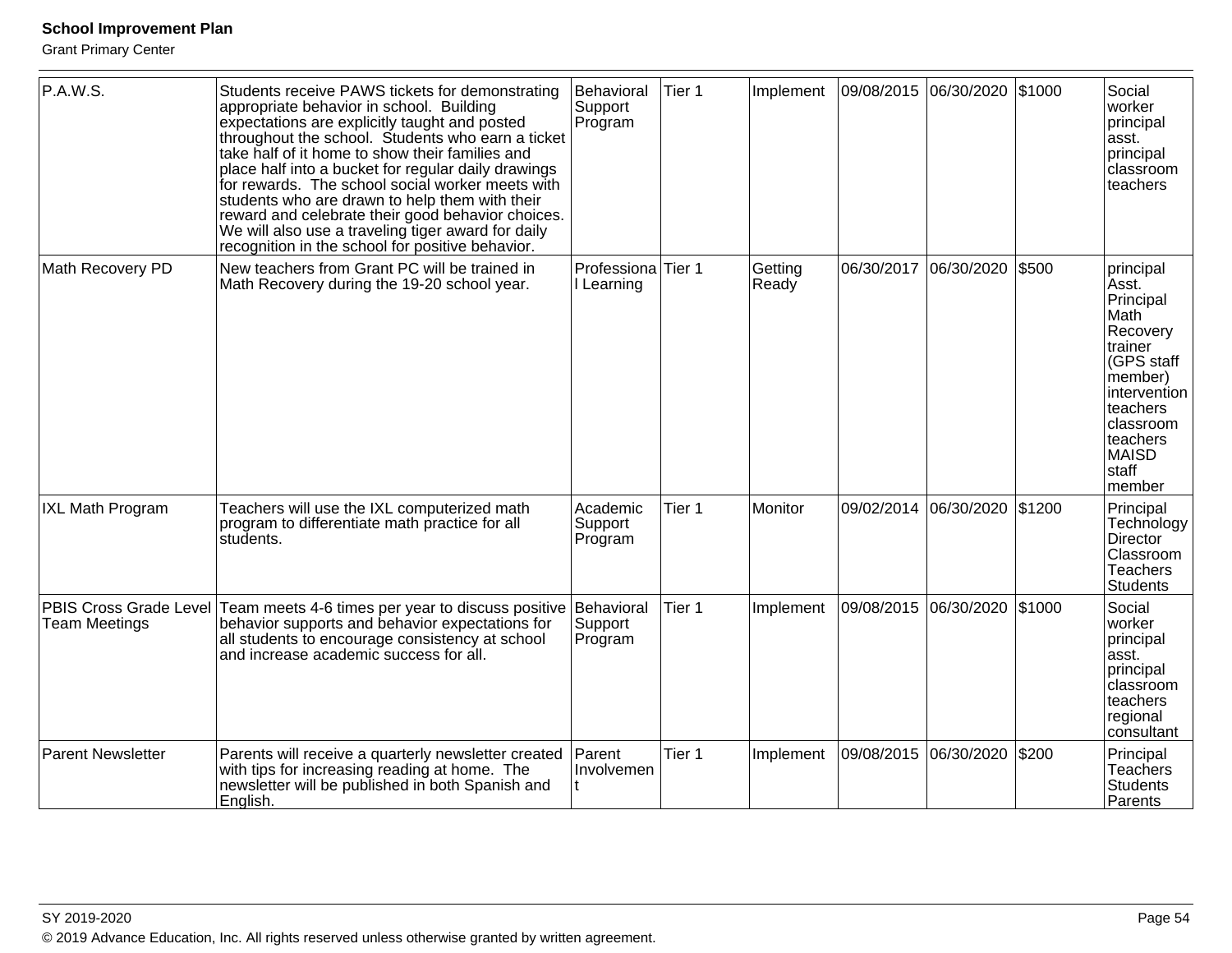Grant Primary Center

| <b>Assistant Principal</b>                               | In 2018-19, GPS hired an assistant principal for<br>the K-4 population. This person is an academic<br>support and behavior support to the students, staff Program,<br>and principal.                                                                                                                                                             | Behavioral<br>Support<br>Academic<br>Support<br>Program                        | Tier 1 | Implement | 08/01/2018 06/30/2020 |                       | \$55000 | principal<br>assistant<br>principal                                                                         |
|----------------------------------------------------------|--------------------------------------------------------------------------------------------------------------------------------------------------------------------------------------------------------------------------------------------------------------------------------------------------------------------------------------------------|--------------------------------------------------------------------------------|--------|-----------|-----------------------|-----------------------|---------|-------------------------------------------------------------------------------------------------------------|
| <b>School Social Worker--</b><br><b>Behavior Support</b> | Our school funds our school social worker 50%<br>general fund and 50% 31a--this allows them to<br>work with students who need behavior support in<br>tier 1, 2 or 3. They support the students, staff and<br>parents to ensure students are capable of making<br>good behavior decisions and staying at school so<br>they can grow academically. | Behavioral<br>Support<br>Program                                               | Tier 2 | Implement | 09/08/2015 06/30/2020 |                       | \$61000 | school<br>social<br>worker<br>principal<br>asst.<br>principal<br>classroom<br>teachers                      |
| Leveled Library                                          | As our readers continue to progress, we will<br>purchase leveled readers to add to our Leveled<br>Library to meet the needs of teachers/students to<br>continue differentiated small group reading<br>instruction. We are also added leveled reader in<br>Spanish to meet the needs of our Dual Immersion<br>and ELL readers.                    | Materials,<br>Supplemen<br>tal<br>Materials,<br>Academic<br>Support<br>Program | Tier 1 | Monitor   |                       | 09/08/2015 06/30/2020 | \$3000  | Principal<br>Reading<br>teachers<br>classroom<br>teachers                                                   |
| <b>Parent Newsletter</b>                                 | School will send home parent newsletter quarterly<br>in Spanish and English sharing math tips for<br>parents to use at home.                                                                                                                                                                                                                     | Parent<br>Involvemen                                                           | Tier 1 | Implement | 09/08/2015            | 06/30/2020            | \$200   | Principal<br>Intervention<br>Staff<br><b>Teachers</b><br><b>Students</b><br>Parents                         |
| <b>Staff Book Study</b>                                  | Teachers will read a math instructional book<br>chosen by their grade level PLC to increase<br>understanding of math instructional practices.                                                                                                                                                                                                    | Professiona<br>I Learning                                                      | Tier 1 | Implement | 08/29/2016 06/30/2020 |                       | \$500   | Principal<br>Asst.<br>Principal<br>Classroom<br>teachers<br><b>IEE Coach</b><br>Math<br>Intervention<br>ist |
| <b>Story Champs</b>                                      | Kindergarten and 1st grade teachers will use the<br>Story Champs program to increase student ability<br>to comprehend stories and orally discuss stories.                                                                                                                                                                                        | Academic<br>Support<br>Program                                                 | Tier 1 | Implement | 09/08/2015            | 06/30/2020            | \$1000  | Speech<br>therapist<br>principal<br>classroom<br>teachers                                                   |
| Data Dialogues                                           | Teachers will participate in 3-4 data dialogue<br>meetings during the year to breakdown classroom<br>and grade level data to drive differentiated<br>instruction and interventions.                                                                                                                                                              | Academic<br>Support<br>Program                                                 | Tier 1 | Implement | 04/30/2018 06/12/2020 |                       | \$750   | principal<br>asst.<br>principal<br>HIL coach<br>teachers<br>intervention<br>lists<br> secretaries           |